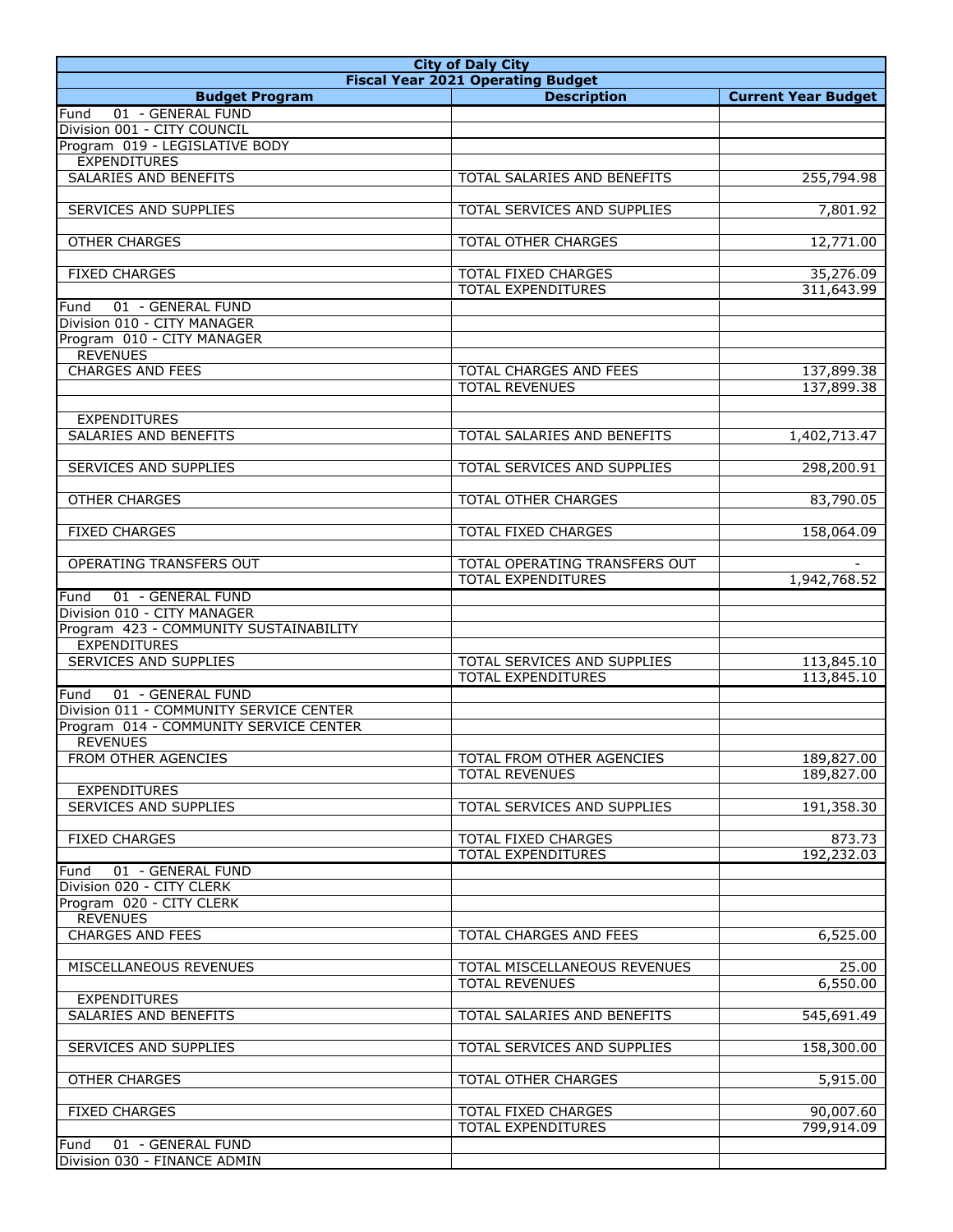|                                  |                                          | <b>City of Daly City</b>      |  |  |
|----------------------------------|------------------------------------------|-------------------------------|--|--|
|                                  | <b>Fiscal Year 2021 Operating Budget</b> |                               |  |  |
| <b>Budget Program</b>            | <b>Description</b>                       | <b>Current Year Budget</b>    |  |  |
| Program 030 - FINANCE ADMIN      |                                          |                               |  |  |
| <b>REVENUES</b>                  |                                          |                               |  |  |
| <b>CHARGES AND FEES</b>          | <b>TOTAL CHARGES AND FEES</b>            | 17,800.00                     |  |  |
|                                  |                                          |                               |  |  |
| MISCELLANEOUS REVENUES           | TOTAL MISCELLANEOUS REVENUES             | $\blacksquare$                |  |  |
|                                  |                                          |                               |  |  |
| OPERATING TRANSFERS IN           | TOTAL OPERATING TRANSFERS IN             | 115,353.87                    |  |  |
|                                  | <b>TOTAL REVENUES</b>                    | 133,153.87                    |  |  |
| <b>EXPENDITURES</b>              |                                          |                               |  |  |
| <b>SALARIES AND BENEFITS</b>     | TOTAL SALARIES AND BENEFITS              | 2,541,578.42                  |  |  |
|                                  |                                          |                               |  |  |
| SERVICES AND SUPPLIES            | TOTAL SERVICES AND SUPPLIES              | 394,050.23                    |  |  |
|                                  |                                          |                               |  |  |
| PROGRAM COSTS                    | TOTAL PROGRAM COSTS                      |                               |  |  |
|                                  |                                          |                               |  |  |
| <b>OTHER CHARGES</b>             | TOTAL OTHER CHARGES                      | 11,205.00                     |  |  |
|                                  |                                          |                               |  |  |
| <b>FIXED CHARGES</b>             | TOTAL FIXED CHARGES                      | 314,198.33                    |  |  |
|                                  | <b>TOTAL EXPENDITURES</b>                | 3,261,031.98                  |  |  |
| 01 - GENERAL FUND<br>Fund        |                                          |                               |  |  |
| Division 031 - NONDEPARTMENTAL   |                                          |                               |  |  |
| Program 018 - MEASURE Q - POLICE |                                          |                               |  |  |
| <b>EXPENDITURES</b>              |                                          |                               |  |  |
| <b>CAPITAL OUTLAY</b>            | TOTAL CAPITAL OUTLAY                     | 155,800.56                    |  |  |
|                                  | <b>TOTAL EXPENDITURES</b>                | 155,800.56                    |  |  |
| 01 - GENERAL FUND<br>Fund        |                                          |                               |  |  |
| Division 031 - NONDEPARTMENTAL   |                                          |                               |  |  |
| Program 031 - NONDEPARTMENTAL    |                                          |                               |  |  |
| <b>REVENUES</b>                  |                                          |                               |  |  |
| <b>TAXES</b>                     | <b>TOTAL TAXES</b>                       | 64,973,182.00                 |  |  |
|                                  |                                          |                               |  |  |
| <b>LICENSES AND PERMITS</b>      | TOTAL LICENSES AND PERMITS               | 132,840.00                    |  |  |
|                                  |                                          |                               |  |  |
| <b>RENTS AND INTEREST</b>        | TOTAL RENTS AND INTEREST                 | 1,750,061.00                  |  |  |
|                                  |                                          |                               |  |  |
| FROM OTHER AGENCIES              | TOTAL FROM OTHER AGENCIES                | 18,173,419.50                 |  |  |
|                                  |                                          |                               |  |  |
| <b>CHARGES AND FEES</b>          | TOTAL CHARGES AND FEES                   | 50.00                         |  |  |
|                                  |                                          |                               |  |  |
| MISCELLANEOUS REVENUES           | TOTAL MISCELLANEOUS REVENUES             | 729,195.00                    |  |  |
| OPERATING TRANSFERS IN           |                                          |                               |  |  |
|                                  | TOTAL OPERATING TRANSFERS IN             | 6,504,388.72<br>92,263,136.22 |  |  |
| <b>EXPENDITURES</b>              | <b>TOTAL REVENUES</b>                    |                               |  |  |
| SALARIES AND BENEFITS            | TOTAL SALARIES AND BENEFITS              | 2,548,660.00                  |  |  |
|                                  |                                          |                               |  |  |
| SERVICES AND SUPPLIES            | TOTAL SERVICES AND SUPPLIES              | 350,671.00                    |  |  |
|                                  |                                          |                               |  |  |
| <b>OTHER CHARGES</b>             | <b>TOTAL OTHER CHARGES</b>               | 983,178.59                    |  |  |
|                                  |                                          |                               |  |  |
| <b>FIXED CHARGES</b>             | TOTAL FIXED CHARGES                      | $\sim$                        |  |  |
|                                  |                                          |                               |  |  |
| OPERATING TRANSFERS OUT          | TOTAL OPERATING TRANSFERS OUT            | 7,131,195.54                  |  |  |
|                                  | TOTAL EXPENDITURES                       | 11,013,705.13                 |  |  |
| 01 - GENERAL FUND<br>Fund        |                                          |                               |  |  |
| Division 040 - CITY TREASURER    |                                          |                               |  |  |
| Program 040 - CITY TREASURER     |                                          |                               |  |  |
| <b>EXPENDITURES</b>              |                                          |                               |  |  |
| SALARIES AND BENEFITS            | TOTAL SALARIES AND BENEFITS              | 39,608.82                     |  |  |
|                                  |                                          |                               |  |  |
| SERVICES AND SUPPLIES            | TOTAL SERVICES AND SUPPLIES              | 750.00                        |  |  |
|                                  |                                          |                               |  |  |
| <b>OTHER CHARGES</b>             | TOTAL OTHER CHARGES                      | 5,000.00                      |  |  |
|                                  |                                          |                               |  |  |
| <b>FIXED CHARGES</b>             | TOTAL FIXED CHARGES                      | 8,063.39                      |  |  |
|                                  | TOTAL EXPENDITURES                       | 53,422.21                     |  |  |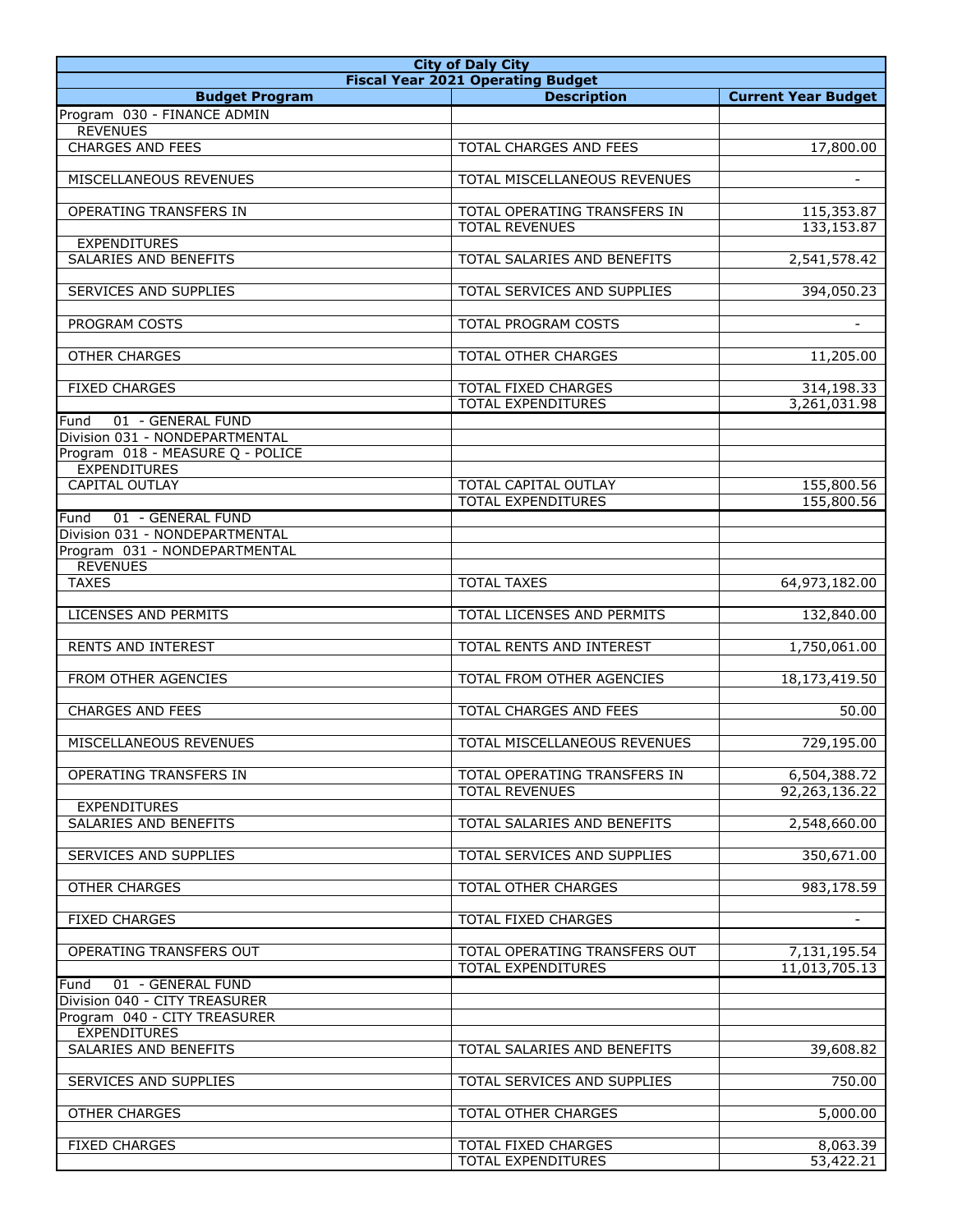| <b>City of Daly City</b>                                                 |                                          |                            |
|--------------------------------------------------------------------------|------------------------------------------|----------------------------|
|                                                                          | <b>Fiscal Year 2021 Operating Budget</b> |                            |
| <b>Budget Program</b>                                                    | <b>Description</b>                       | <b>Current Year Budget</b> |
| 01 - GENERAL FUND<br>Fund                                                |                                          |                            |
| Division 050 - CITY ATTORNEY                                             |                                          |                            |
| Program 050 - CITY ATTORNEY<br><b>REVENUES</b>                           |                                          |                            |
| FROM OTHER AGENCIES                                                      | TOTAL FROM OTHER AGENCIES                | $\blacksquare$             |
|                                                                          |                                          |                            |
| <b>CHARGES AND FEES</b>                                                  | TOTAL CHARGES AND FEES                   | 34,475.00                  |
|                                                                          | <b>TOTAL REVENUES</b>                    | 34,475.00                  |
| <b>EXPENDITURES</b>                                                      |                                          |                            |
| SALARIES AND BENEFITS                                                    | TOTAL SALARIES AND BENEFITS              | 1,071,491.68               |
|                                                                          |                                          |                            |
| <b>SERVICES AND SUPPLIES</b>                                             | TOTAL SERVICES AND SUPPLIES              | 102,449.50                 |
| <b>OTHER CHARGES</b>                                                     | <b>TOTAL OTHER CHARGES</b>               | 6,665.00                   |
|                                                                          |                                          |                            |
| <b>FIXED CHARGES</b>                                                     | TOTAL FIXED CHARGES                      | 91,904.54                  |
|                                                                          | <b>TOTAL EXPENDITURES</b>                | 1,272,510.72               |
| 01 - GENERAL FUND<br>Fund                                                |                                          |                            |
| Division 070 - HUMAN RESOURCES                                           |                                          |                            |
| Program 070 - HUMAN RESOURCES                                            |                                          |                            |
| <b>REVENUES</b>                                                          |                                          |                            |
| <b>FROM OTHER AGENCIES</b>                                               | <b>TOTAL FROM OTHER AGENCIES</b>         | $\blacksquare$             |
|                                                                          | <b>TOTAL REVENUES</b>                    |                            |
| <b>EXPENDITURES</b>                                                      |                                          |                            |
| SALARIES AND BENEFITS                                                    | TOTAL SALARIES AND BENEFITS              | 767,653.17                 |
|                                                                          |                                          |                            |
| SERVICES AND SUPPLIES                                                    | TOTAL SERVICES AND SUPPLIES              | 324,459.00                 |
|                                                                          |                                          |                            |
| <b>OTHER CHARGES</b>                                                     | <b>TOTAL OTHER CHARGES</b>               | 118,642.00                 |
|                                                                          |                                          |                            |
| <b>FIXED CHARGES</b>                                                     | <b>TOTAL FIXED CHARGES</b>               | 69,650.19                  |
|                                                                          | <b>TOTAL EXPENDITURES</b>                | 1,280,404.36               |
| 01 - GENERAL FUND<br>Fund<br>Division 117 - LIBRARY AND RECREATION ADMIN |                                          |                            |
| Program 117 - LIBRARY AND RECREATION ADMIN                               |                                          |                            |
| <b>REVENUES</b>                                                          |                                          |                            |
| PROGRAM FEES                                                             | TOTAL PROGRAM FEES                       | 300.00                     |
|                                                                          |                                          |                            |
| MISCELLANEOUS REVENUES                                                   | TOTAL MISCELLANEOUS REVENUES             | 6,020.00                   |
|                                                                          | <b>TOTAL REVENUES</b>                    | 6,320.00                   |
|                                                                          |                                          |                            |
| <b>EXPENDITURES</b>                                                      |                                          |                            |
| <b>SALARIES AND BENEFITS</b>                                             | TOTAL SALARIES AND BENEFITS              | 921,400.00                 |
| SERVICES AND SUPPLIES                                                    | TOTAL SERVICES AND SUPPLIES              | 50,047.20                  |
|                                                                          |                                          |                            |
| <b>OTHER CHARGES</b>                                                     | TOTAL OTHER CHARGES                      | 2,399.00                   |
|                                                                          |                                          |                            |
| <b>FIXED CHARGES</b>                                                     | TOTAL FIXED CHARGES                      | 632,393.97                 |
|                                                                          | TOTAL EXPENDITURES                       | 1,606,240.17               |
| 01 - GENERAL FUND<br>Fund                                                |                                          |                            |
| Division 120 - LIBRARY                                                   |                                          |                            |
| Program 122 - SERRAMONTE MAIN LIBRARY                                    |                                          |                            |
| <b>EXPENDITURES</b><br>SALARIES AND BENEFITS                             | TOTAL SALARIES AND BENEFITS              | 735,272.80                 |
|                                                                          |                                          |                            |
| SERVICES AND SUPPLIES                                                    | TOTAL SERVICES AND SUPPLIES              | 35,000.00                  |
|                                                                          |                                          |                            |
| <b>FIXED CHARGES</b>                                                     | TOTAL FIXED CHARGES                      | 374,855.30                 |
|                                                                          | TOTAL EXPENDITURES                       | 1,145,128.10               |
| 01 - GENERAL FUND<br>Fund                                                |                                          |                            |
| Division 120 - LIBRARY                                                   |                                          |                            |
| Program 123 - BAYSHORE LIBRARY                                           |                                          |                            |
| <b>EXPENDITURES</b><br>SALARIES AND BENEFITS                             |                                          |                            |
|                                                                          | TOTAL SALARIES AND BENEFITS              | 127,414.73                 |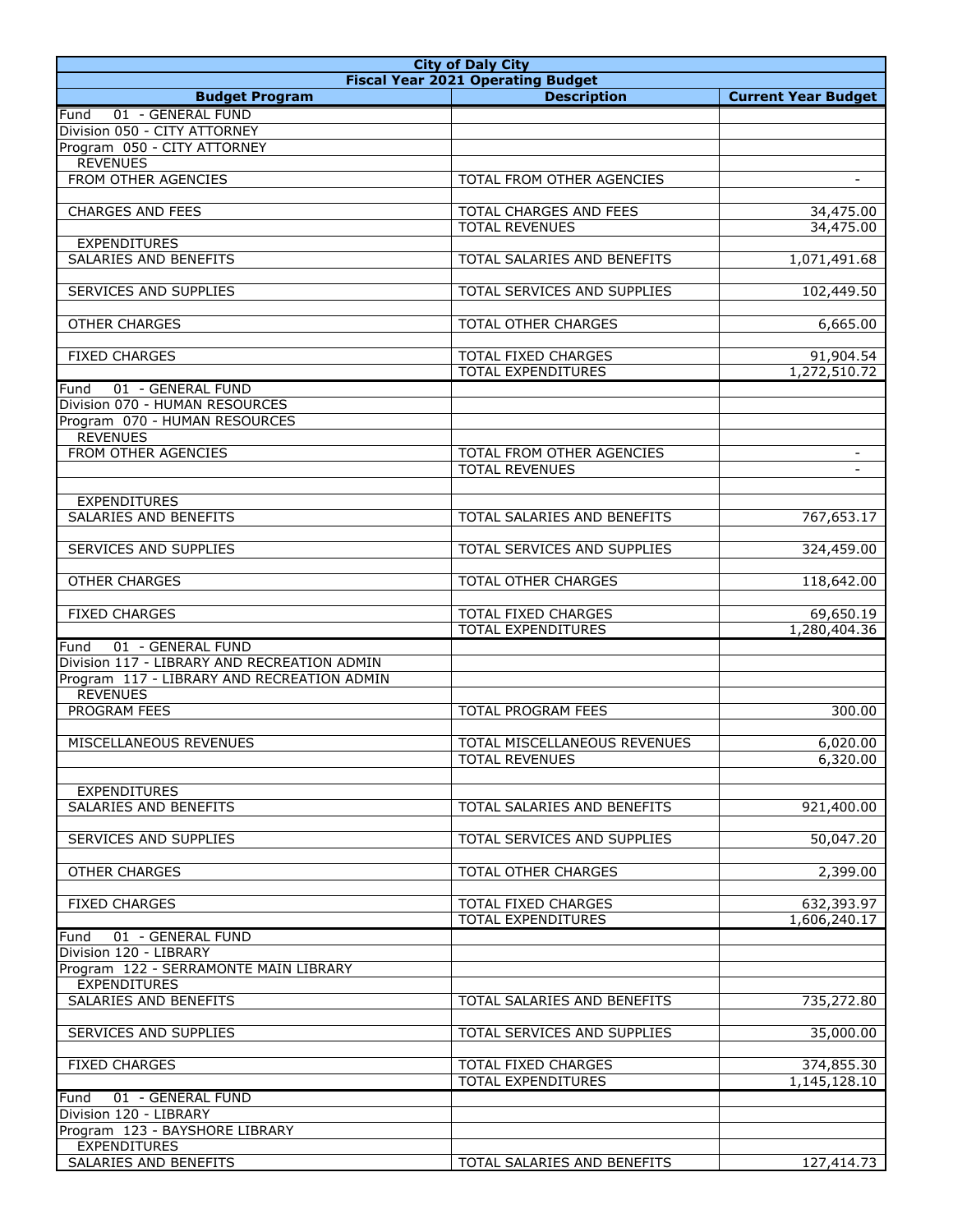| <b>City of Daly City</b>                    |                                                  |                            |
|---------------------------------------------|--------------------------------------------------|----------------------------|
|                                             | <b>Fiscal Year 2021 Operating Budget</b>         |                            |
| <b>Budget Program</b>                       | <b>Description</b>                               | <b>Current Year Budget</b> |
|                                             |                                                  |                            |
| SERVICES AND SUPPLIES                       | TOTAL SERVICES AND SUPPLIES                      | 31,363.00                  |
| <b>FIXED CHARGES</b>                        | <b>TOTAL FIXED CHARGES</b>                       | 59,508.62                  |
|                                             |                                                  |                            |
|                                             | TOTAL EXPENDITURES                               | 218,286.35                 |
| 01 - GENERAL FUND<br>Fund                   |                                                  |                            |
| Division 120 - LIBRARY                      |                                                  |                            |
| Program 125 - JOHN DALY BRANCH LIBRARY      |                                                  |                            |
| <b>REVENUES</b>                             |                                                  |                            |
| MISCELLANEOUS REVENUES                      | <b>TOTAL MISCELLANEOUS REVENUES</b>              | $\sim$                     |
| <b>EXPENDITURES</b>                         | <b>TOTAL REVENUES</b>                            |                            |
| SALARIES AND BENEFITS                       | TOTAL SALARIES AND BENEFITS                      | 197,361.59                 |
|                                             |                                                  |                            |
| SERVICES AND SUPPLIES                       | TOTAL SERVICES AND SUPPLIES                      | 51,072.00                  |
|                                             |                                                  |                            |
| PROGRAM COSTS                               | <b>TOTAL PROGRAM COSTS</b>                       |                            |
|                                             |                                                  |                            |
| <b>FIXED CHARGES</b>                        | TOTAL FIXED CHARGES<br><b>TOTAL EXPENDITURES</b> | 150,780.86<br>399,214.45   |
| 01 - GENERAL FUND                           |                                                  |                            |
| Fund<br>Division 120 - LIBRARY              |                                                  |                            |
| Program 126 - WESTLAKE BRANCH LIBRARY       |                                                  |                            |
| <b>EXPENDITURES</b>                         |                                                  |                            |
| SALARIES AND BENEFITS                       | TOTAL SALARIES AND BENEFITS                      | 515,791.69                 |
|                                             |                                                  |                            |
| SERVICES AND SUPPLIES                       | TOTAL SERVICES AND SUPPLIES                      | 24,348.00                  |
|                                             |                                                  |                            |
| PROGRAM COSTS                               | TOTAL PROGRAM COSTS                              | $\blacksquare$             |
| <b>FIXED CHARGES</b>                        | TOTAL FIXED CHARGES                              | 212,207.04                 |
|                                             | TOTAL EXPENDITURES                               | 752,346.73                 |
| 01 - GENERAL FUND<br>Fund                   |                                                  |                            |
| Division 120 - LIBRARY                      |                                                  |                            |
| Program 127 - LIBRARY MATERIAL & PROCESSING |                                                  |                            |
| <b>REVENUES</b>                             |                                                  |                            |
| MISCELLANEOUS REVENUES                      | TOTAL MISCELLANEOUS REVENUES                     | $\sim$                     |
|                                             | <b>TOTAL REVENUES</b>                            |                            |
| <b>EXPENDITURES</b>                         | TOTAL SALARIES AND BENEFITS                      |                            |
| SALARIES AND BENEFITS                       |                                                  | 267,684.77                 |
| SERVICES AND SUPPLIES                       | TOTAL SERVICES AND SUPPLIES                      | 159,276.00                 |
|                                             |                                                  |                            |
| <b>FIXED CHARGES</b>                        | TOTAL FIXED CHARGES                              | 4,661.85                   |
|                                             | TOTAL EXPENDITURES                               | 431,622.62                 |
| 01 - GENERAL FUND<br>Fund                   |                                                  |                            |
| Division 120 - LIBRARY                      |                                                  |                            |
| Program 128 - LIBRARY GENERAL/PROGRAMMING   |                                                  |                            |
| <b>REVENUES</b><br>FROM OTHER AGENCIES      | TOTAL FROM OTHER AGENCIES                        | 320,000.00                 |
|                                             |                                                  |                            |
| <b>CHARGES AND FEES</b>                     | TOTAL CHARGES AND FEES                           | 15.00                      |
|                                             |                                                  |                            |
| MISCELLANEOUS REVENUES                      | TOTAL MISCELLANEOUS REVENUES                     | 56,071.00                  |
|                                             | <b>TOTAL REVENUES</b>                            | 376,086.00                 |
|                                             |                                                  |                            |
| <b>EXPENDITURES</b>                         |                                                  |                            |
| SALARIES AND BENEFITS                       | TOTAL SALARIES AND BENEFITS                      | 694,284.00                 |
| SERVICES AND SUPPLIES                       | TOTAL SERVICES AND SUPPLIES                      | 350,709.00                 |
|                                             |                                                  |                            |
| PROGRAM COSTS                               | TOTAL PROGRAM COSTS                              | 2,262.00                   |
|                                             |                                                  |                            |
| <b>OTHER CHARGES</b>                        | TOTAL OTHER CHARGES                              | 1,075.00                   |
|                                             |                                                  |                            |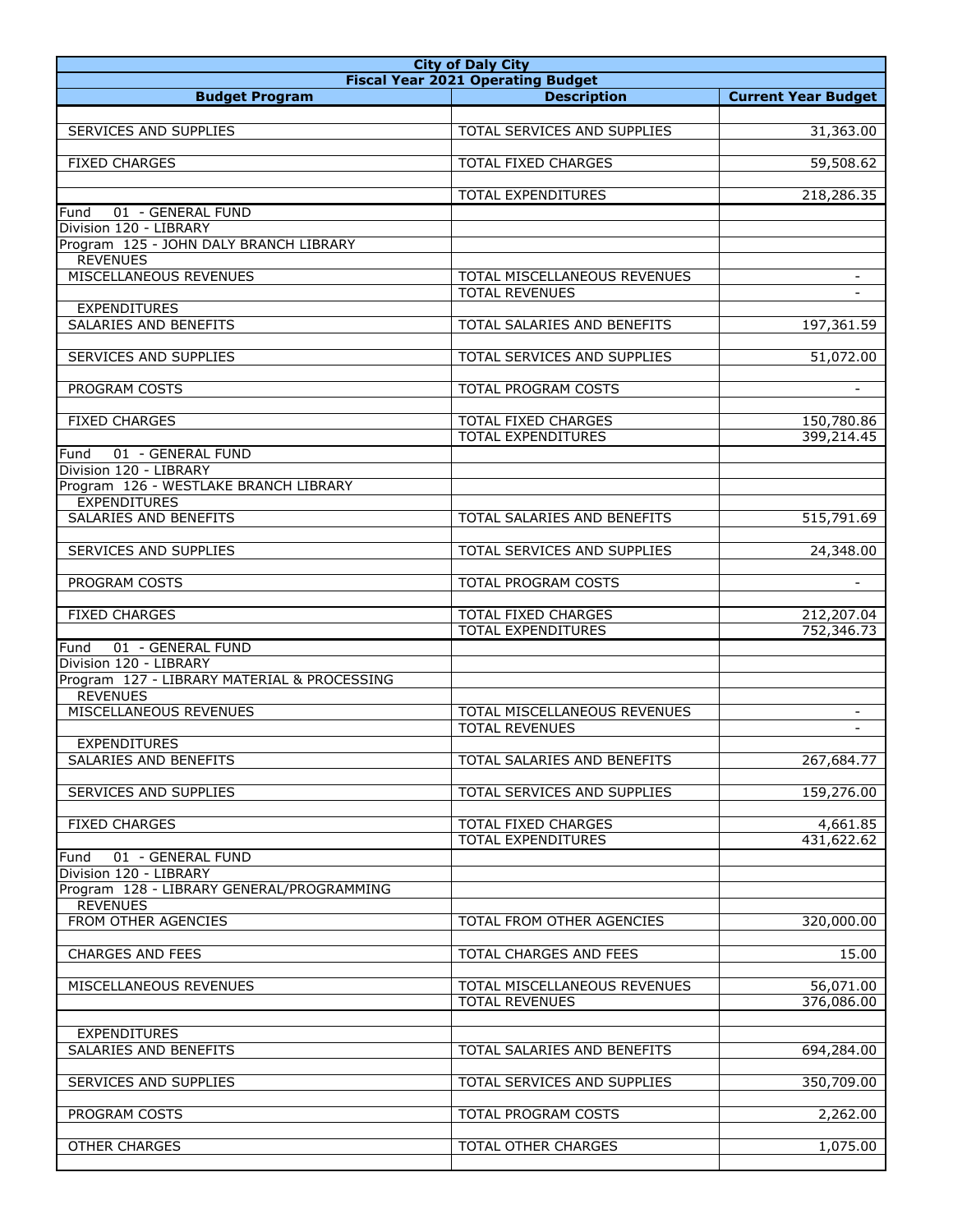| <b>City of Daly City</b>                               |                                                  |                            |
|--------------------------------------------------------|--------------------------------------------------|----------------------------|
|                                                        | <b>Fiscal Year 2021 Operating Budget</b>         |                            |
| <b>Budget Program</b>                                  | <b>Description</b>                               | <b>Current Year Budget</b> |
| <b>FIXED CHARGES</b>                                   | TOTAL FIXED CHARGES                              | 13,720.12                  |
|                                                        | <b>TOTAL EXPENDITURES</b>                        | 1,062,050.12               |
| 01 - GENERAL FUND<br>Fund                              |                                                  |                            |
| Division 131 - RECREATION                              |                                                  |                            |
| Program 132 - MARKETING                                |                                                  |                            |
| <b>REVENUES</b>                                        |                                                  |                            |
| PROGRAM FEES                                           | <b>TOTAL PROGRAM FEES</b>                        |                            |
|                                                        | <b>TOTAL REVENUES</b>                            | $\sim$                     |
| <b>EXPENDITURES</b>                                    |                                                  |                            |
| SALARIES AND BENEFITS                                  | TOTAL SALARIES AND BENEFITS                      | 195,809.65                 |
|                                                        |                                                  |                            |
| SERVICES AND SUPPLIES                                  | TOTAL SERVICES AND SUPPLIES                      | 2,763.00                   |
|                                                        |                                                  |                            |
| PROGRAM COSTS                                          | TOTAL PROGRAM COSTS                              | 3,600.00                   |
|                                                        |                                                  |                            |
| <b>FIXED CHARGES</b>                                   | TOTAL FIXED CHARGES                              | 4,943.36                   |
|                                                        | TOTAL EXPENDITURES                               | 207,116.01                 |
| 01 - GENERAL FUND<br>Fund                              |                                                  |                            |
| Division 131 - RECREATION                              |                                                  |                            |
| Program 133 - BAYSHORE COMMUNITY CENTER                |                                                  |                            |
| <b>EXPENDITURES</b>                                    |                                                  |                            |
| SALARIES AND BENEFITS                                  | TOTAL SALARIES AND BENEFITS                      | 842.20                     |
|                                                        |                                                  |                            |
| SERVICES AND SUPPLIES                                  | TOTAL SERVICES AND SUPPLIES                      | 157,125.00                 |
|                                                        |                                                  |                            |
| <b>FIXED CHARGES</b>                                   | TOTAL FIXED CHARGES<br><b>TOTAL EXPENDITURES</b> | 417,892.86<br>575,860.06   |
|                                                        |                                                  |                            |
| 01 - GENERAL FUND<br>Fund<br>Division 131 - RECREATION |                                                  |                            |
| Program 135 - WAR MEMORIAL COMM CENTER                 |                                                  |                            |
| <b>REVENUES</b>                                        |                                                  |                            |
| PROGRAM FEES                                           | TOTAL PROGRAM FEES                               | $\blacksquare$             |
|                                                        |                                                  |                            |
| MISCELLANEOUS REVENUES                                 | TOTAL MISCELLANEOUS REVENUES                     | $\blacksquare$             |
|                                                        | <b>TOTAL REVENUES</b>                            |                            |
|                                                        |                                                  |                            |
| <b>EXPENDITURES</b>                                    |                                                  |                            |
| <b>SALARIES AND BENEFITS</b>                           | TOTAL SALARIES AND BENEFITS                      | 83,572.46                  |
|                                                        |                                                  |                            |
| SERVICES AND SUPPLIES                                  | TOTAL SERVICES AND SUPPLIES                      | 58,160.00                  |
|                                                        |                                                  |                            |
| PROGRAM COSTS                                          | TOTAL PROGRAM COSTS                              |                            |
|                                                        |                                                  |                            |
| <b>FIXED CHARGES</b>                                   | TOTAL FIXED CHARGES                              | 613,178.13                 |
|                                                        | TOTAL EXPENDITURES                               | 754,910.59                 |
| 01 - GENERAL FUND<br>Fund                              |                                                  |                            |
| Division 131 - RECREATION                              |                                                  |                            |
| Program 136 - WESTLAKE PARK                            |                                                  |                            |
| <b>REVENUES</b>                                        |                                                  |                            |
| PROGRAM FEES                                           | <b>TOTAL PROGRAM FEES</b>                        |                            |
|                                                        | <b>TOTAL REVENUES</b>                            |                            |
|                                                        |                                                  |                            |
| <b>EXPENDITURES</b>                                    |                                                  |                            |
| SALARIES AND BENEFITS                                  | TOTAL SALARIES AND BENEFITS                      | 76,353.50                  |
|                                                        |                                                  |                            |
| SERVICES AND SUPPLIES                                  | TOTAL SERVICES AND SUPPLIES                      | 6,654.16                   |
|                                                        |                                                  |                            |
| PROGRAM COSTS                                          | TOTAL PROGRAM COSTS                              | 243.84                     |
| <b>FIXED CHARGES</b>                                   | TOTAL FIXED CHARGES                              |                            |
|                                                        | TOTAL EXPENDITURES                               | 398,612.96<br>481,864.46   |
| 01 - GENERAL FUND<br>Fund                              |                                                  |                            |
| Division 131 - RECREATION                              |                                                  |                            |
| Program 137 - LINCOLN COMMUNITY CENTER                 |                                                  |                            |
| <b>REVENUES</b>                                        |                                                  |                            |
| PROGRAM FEES                                           | TOTAL PROGRAM FEES                               | 20.00                      |
|                                                        |                                                  |                            |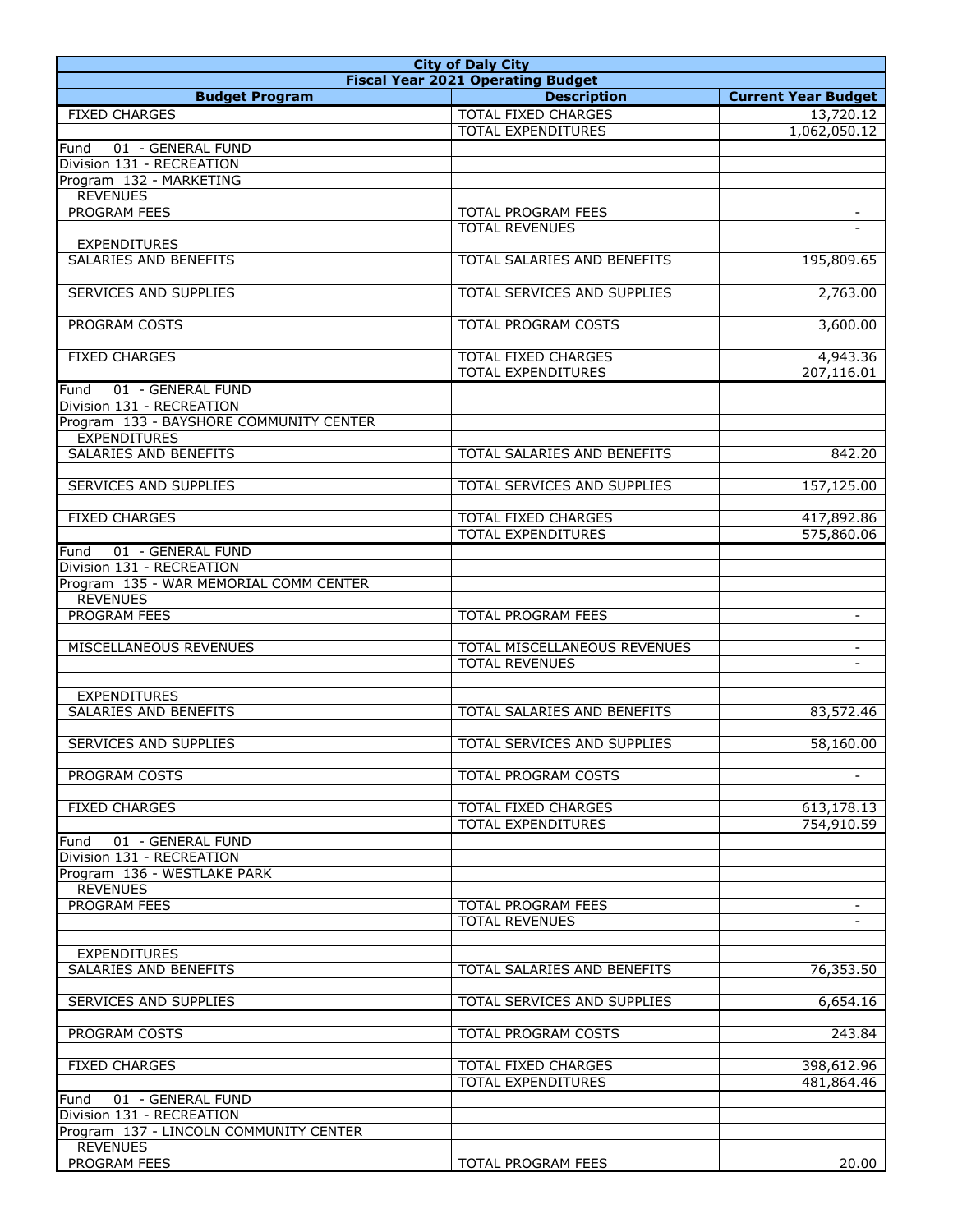| <b>City of Daly City</b>        |                                                  |                            |
|---------------------------------|--------------------------------------------------|----------------------------|
|                                 | <b>Fiscal Year 2021 Operating Budget</b>         |                            |
| <b>Budget Program</b>           | <b>Description</b>                               | <b>Current Year Budget</b> |
|                                 |                                                  |                            |
| MISCELLANEOUS REVENUES          | TOTAL MISCELLANEOUS REVENUES                     |                            |
|                                 | <b>TOTAL REVENUES</b>                            | 20.00                      |
| <b>EXPENDITURES</b>             |                                                  |                            |
| SALARIES AND BENEFITS           | TOTAL SALARIES AND BENEFITS                      | 168,814.57                 |
| <b>SERVICES AND SUPPLIES</b>    | TOTAL SERVICES AND SUPPLIES                      | 5,920.00                   |
|                                 |                                                  |                            |
| <b>FIXED CHARGES</b>            | TOTAL FIXED CHARGES                              | 129,406.44                 |
|                                 | <b>TOTAL EXPENDITURES</b>                        | 304,141.01                 |
| 01 - GENERAL FUND<br>Fund       |                                                  |                            |
| Division 131 - RECREATION       |                                                  |                            |
| Program 138 - GELLERT PARK      |                                                  |                            |
| <b>EXPENDITURES</b>             |                                                  |                            |
| SALARIES AND BENEFITS           | TOTAL SALARIES AND BENEFITS                      | 54,909.61                  |
| <b>SERVICES AND SUPPLIES</b>    | TOTAL SERVICES AND SUPPLIES                      | 4,401.00                   |
|                                 |                                                  |                            |
| <b>FIXED CHARGES</b>            | TOTAL FIXED CHARGES                              | 70,963.76                  |
|                                 | <b>TOTAL EXPENDITURES</b>                        | 130,274.37                 |
| 01 - GENERAL FUND<br>Fund       |                                                  |                            |
| Division 131 - RECREATION       |                                                  |                            |
| Program 141 - AYRP              |                                                  |                            |
| <b>REVENUES</b>                 |                                                  |                            |
| <b>PROGRAM FEES</b>             | TOTAL PROGRAM FEES                               | 7,740.00                   |
| <b>EXPENDITURES</b>             | <b>TOTAL REVENUES</b>                            | 7,740.00                   |
| SALARIES AND BENEFITS           | TOTAL SALARIES AND BENEFITS                      | 193,672.31                 |
|                                 |                                                  |                            |
| SERVICES AND SUPPLIES           | TOTAL SERVICES AND SUPPLIES                      | 1,262.00                   |
|                                 |                                                  |                            |
| PROGRAM COSTS                   | TOTAL PROGRAM COSTS                              | 3,500.00                   |
|                                 |                                                  |                            |
| <b>OTHER CHARGES</b>            | TOTAL OTHER CHARGES                              | $\equiv$                   |
|                                 |                                                  |                            |
| <b>FIXED CHARGES</b>            | TOTAL FIXED CHARGES<br><b>TOTAL EXPENDITURES</b> | 5,557.19<br>203,991.50     |
| 01 - GENERAL FUND<br>Fund       |                                                  |                            |
| Division 131 - RECREATION       |                                                  |                            |
| Program 142 - SYRP              |                                                  |                            |
| <b>REVENUES</b>                 |                                                  |                            |
| PROGRAM FEES                    | <b>TOTAL PROGRAM FEES</b>                        | $\blacksquare$             |
|                                 |                                                  |                            |
| MISCELLANEOUS REVENUES          | TOTAL MISCELLANEOUS REVENUES                     |                            |
|                                 | <b>TOTAL REVENUES</b>                            |                            |
| <b>EXPENDITURES</b>             |                                                  |                            |
| SALARIES AND BENEFITS           | TOTAL SALARIES AND BENEFITS                      | 177,344.40                 |
| SERVICES AND SUPPLIES           | TOTAL SERVICES AND SUPPLIES                      | 262.00                     |
|                                 |                                                  |                            |
| PROGRAM COSTS                   | TOTAL PROGRAM COSTS                              | 12,510.00                  |
|                                 |                                                  |                            |
| <b>FIXED CHARGES</b>            | TOTAL FIXED CHARGES                              | 569.00                     |
|                                 | <b>TOTAL EXPENDITURES</b>                        | 190,685.40                 |
| 01 - GENERAL FUND<br>Fund       |                                                  |                            |
| Division 131 - RECREATION       |                                                  |                            |
| Program 143 - YOUTH BASEBALL    |                                                  |                            |
| <b>REVENUES</b><br>PROGRAM FEES | TOTAL PROGRAM FEES                               | 2,220.00                   |
|                                 | <b>TOTAL REVENUES</b>                            | 2,220.00                   |
| <b>EXPENDITURES</b>             |                                                  |                            |
| SALARIES AND BENEFITS           | TOTAL SALARIES AND BENEFITS                      | 46,753.13                  |
|                                 |                                                  |                            |
| SERVICES AND SUPPLIES           | TOTAL SERVICES AND SUPPLIES                      | 1,533.00                   |
|                                 |                                                  |                            |
| PROGRAM COSTS                   | TOTAL PROGRAM COSTS                              |                            |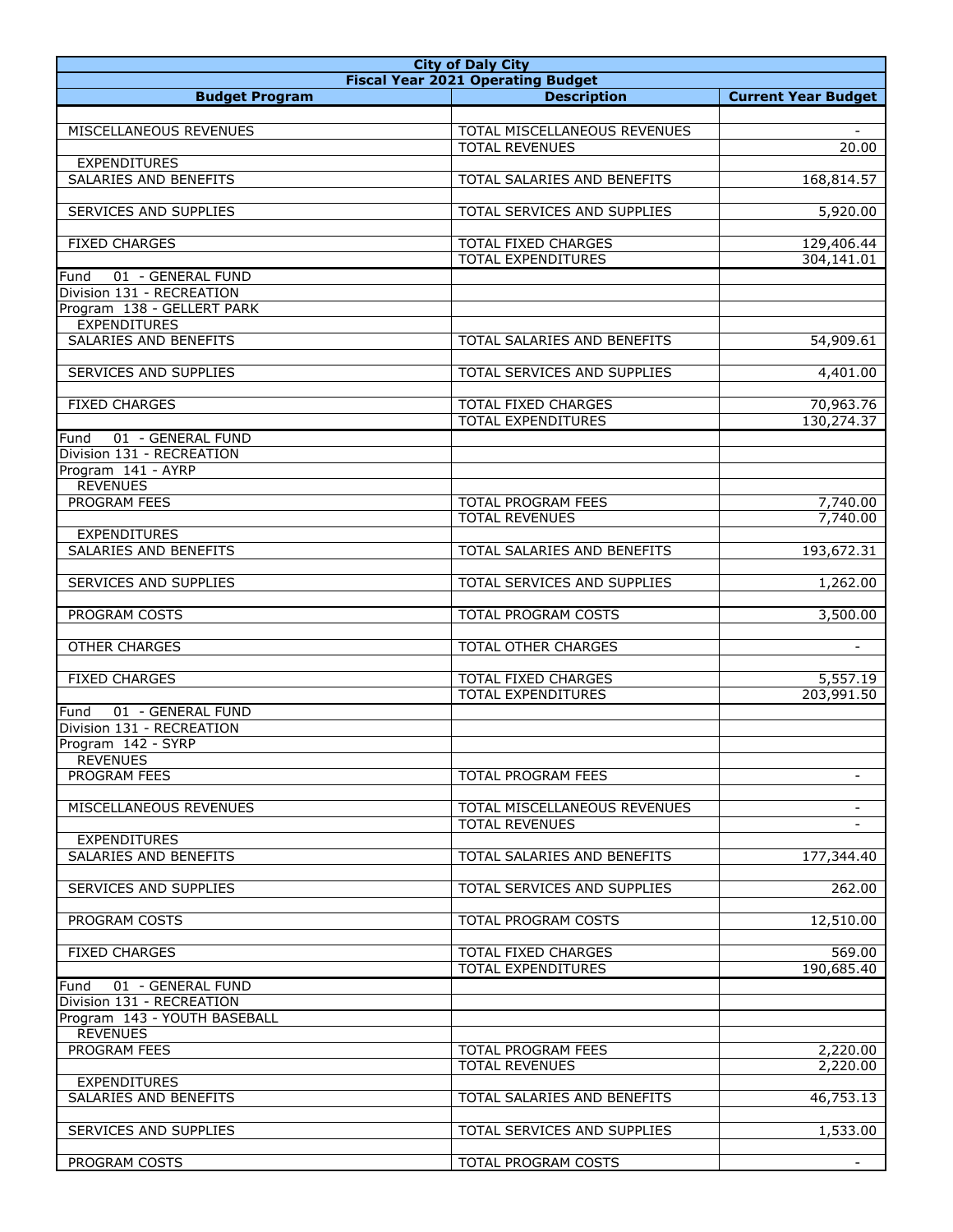| <b>City of Daly City</b>                                    |                                          |                            |
|-------------------------------------------------------------|------------------------------------------|----------------------------|
|                                                             | <b>Fiscal Year 2021 Operating Budget</b> |                            |
| <b>Budget Program</b>                                       | <b>Description</b>                       | <b>Current Year Budget</b> |
|                                                             | <b>TOTAL EXPENDITURES</b>                | 48,286.13                  |
| 01 - GENERAL FUND<br>Fund                                   |                                          |                            |
| Division 131 - RECREATION<br>Program 144 - YOUTH BASKETBALL |                                          |                            |
| <b>REVENUES</b>                                             |                                          |                            |
| PROGRAM FEES                                                | TOTAL PROGRAM FEES                       | $\sim$                     |
|                                                             |                                          |                            |
| MISCELLANEOUS REVENUES                                      | TOTAL MISCELLANEOUS REVENUES             | $\sim$                     |
|                                                             | <b>TOTAL REVENUES</b>                    | $\sim$                     |
| <b>EXPENDITURES</b>                                         |                                          |                            |
| <b>SALARIES AND BENEFITS</b>                                | TOTAL SALARIES AND BENEFITS              | 102,993.32                 |
|                                                             |                                          |                            |
| SERVICES AND SUPPLIES                                       | TOTAL SERVICES AND SUPPLIES              | 283.00                     |
| PROGRAM COSTS                                               | TOTAL PROGRAM COSTS                      | 829.00                     |
|                                                             |                                          |                            |
| <b>OTHER CHARGES</b>                                        | TOTAL OTHER CHARGES                      |                            |
|                                                             | <b>TOTAL EXPENDITURES</b>                | 104,105.32                 |
| 01 - GENERAL FUND<br>Fund                                   |                                          |                            |
| Division 131 - RECREATION                                   |                                          |                            |
| Program 149 - SUMMER SPORTS CAMPS                           |                                          |                            |
| <b>REVENUES</b>                                             |                                          |                            |
| PROGRAM FEES                                                | TOTAL PROGRAM FEES                       | 2,925.00                   |
|                                                             | <b>TOTAL REVENUES</b>                    | 2,925.00                   |
| <b>EXPENDITURES</b><br>SALARIES AND BENEFITS                | TOTAL SALARIES AND BENEFITS              | 26,361.11                  |
|                                                             |                                          |                            |
| SERVICES AND SUPPLIES                                       | TOTAL SERVICES AND SUPPLIES              | 2,617.00                   |
|                                                             |                                          |                            |
| PROGRAM COSTS                                               | TOTAL PROGRAM COSTS                      | 500.00                     |
|                                                             | <b>TOTAL EXPENDITURES</b>                | 29,478.11                  |
| 01 - GENERAL FUND<br>Fund                                   |                                          |                            |
| Division 131 - RECREATION                                   |                                          |                            |
| Program 151 - TEEN GRANTS/PROGRAMS                          |                                          |                            |
| <b>REVENUES</b>                                             |                                          |                            |
| PROGRAM FEES                                                | <b>TOTAL PROGRAM FEES</b>                | $\blacksquare$             |
| <b>EXPENDITURES</b>                                         | <b>TOTAL REVENUES</b>                    |                            |
| <b>SALARIES AND BENEFITS</b>                                | TOTAL SALARIES AND BENEFITS              | 78,595.21                  |
|                                                             |                                          |                            |
| SERVICES AND SUPPLIES                                       | TOTAL SERVICES AND SUPPLIES              | 63.00                      |
|                                                             |                                          |                            |
| PROGRAM COSTS                                               | TOTAL PROGRAM COSTS                      | 5,650.00                   |
|                                                             |                                          |                            |
| <b>FIXED CHARGES</b>                                        | TOTAL FIXED CHARGES                      | 507.01                     |
|                                                             | TOTAL EXPENDITURES                       | 84,815.22                  |
| 01 - GENERAL FUND<br>Fund                                   |                                          |                            |
| Division 131 - RECREATION<br>Program 152 - AQUATICS         |                                          |                            |
| <b>REVENUES</b>                                             |                                          |                            |
| PROGRAM FEES                                                | TOTAL PROGRAM FEES                       | 2,535.00                   |
|                                                             |                                          |                            |
| MISCELLANEOUS REVENUES                                      | TOTAL MISCELLANEOUS REVENUES             |                            |
|                                                             | <b>TOTAL REVENUES</b>                    | 2,535.00                   |
| <b>EXPENDITURES</b>                                         |                                          |                            |
| SALARIES AND BENEFITS                                       | TOTAL SALARIES AND BENEFITS              | 209,375.04                 |
|                                                             |                                          |                            |
| SERVICES AND SUPPLIES                                       | TOTAL SERVICES AND SUPPLIES              | 80,381.00                  |
| PROGRAM COSTS                                               | TOTAL PROGRAM COSTS                      | 6,550.00                   |
|                                                             |                                          |                            |
| <b>FIXED CHARGES</b>                                        | TOTAL FIXED CHARGES                      | 71,564.95                  |
|                                                             | TOTAL EXPENDITURES                       | 367,870.99                 |
| Fund<br>01 - GENERAL FUND                                   |                                          |                            |
| Division 131 - RECREATION                                   |                                          |                            |
| Program 154 - FACILITY & FIELD RENTALS                      |                                          |                            |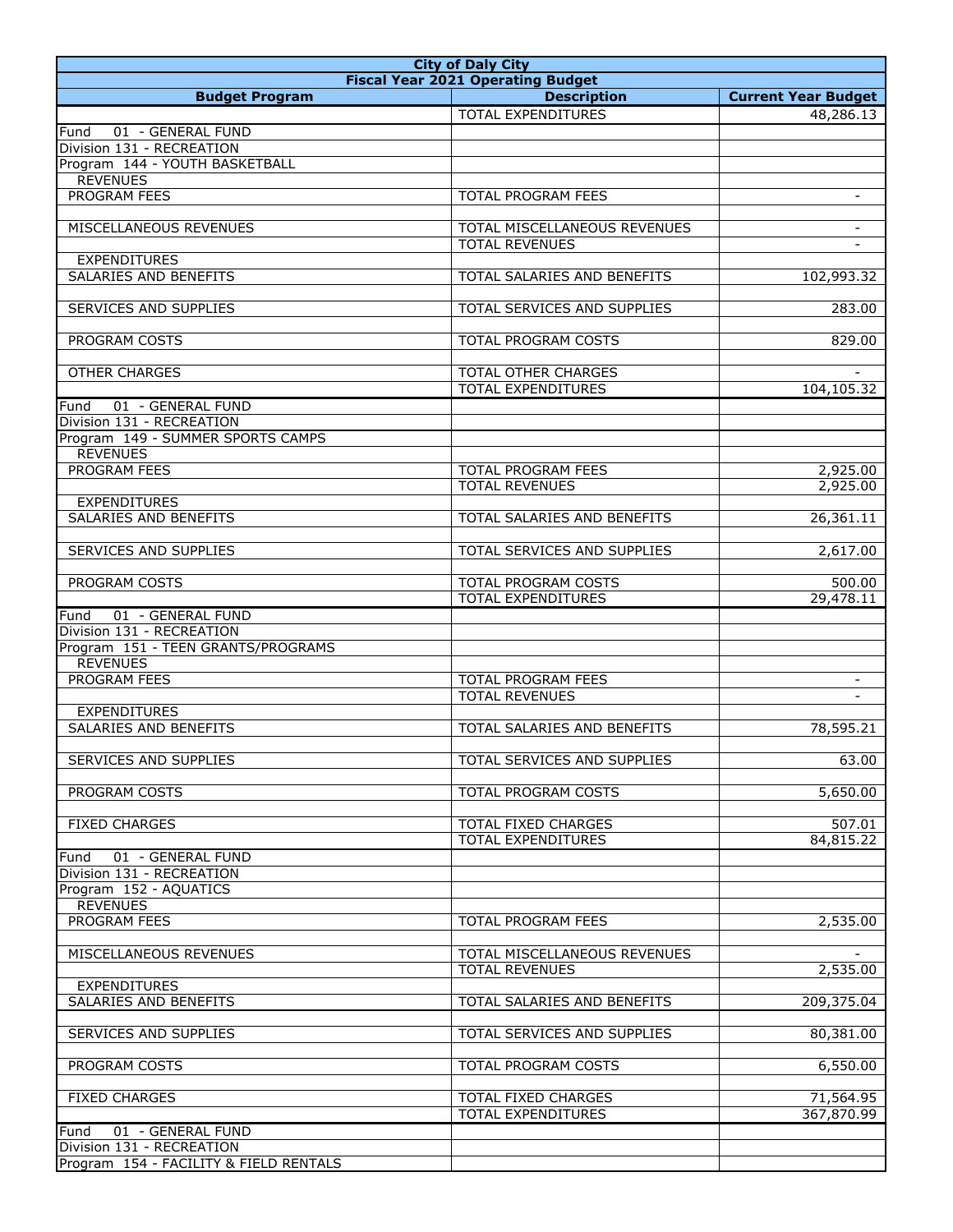| <b>City of Daly City</b>                               |                                                       |                            |
|--------------------------------------------------------|-------------------------------------------------------|----------------------------|
|                                                        | <b>Fiscal Year 2021 Operating Budget</b>              |                            |
| <b>Budget Program</b>                                  | <b>Description</b>                                    | <b>Current Year Budget</b> |
| <b>REVENUES</b><br><b>RENTS AND INTEREST</b>           | TOTAL RENTS AND INTEREST                              | 109,396.00                 |
|                                                        |                                                       |                            |
| PROGRAM FEES                                           | <b>TOTAL PROGRAM FEES</b>                             | 31,000.00                  |
|                                                        | <b>TOTAL REVENUES</b>                                 | 140,396.00                 |
| <b>EXPENDITURES</b>                                    |                                                       |                            |
| SALARIES AND BENEFITS                                  | TOTAL SALARIES AND BENEFITS                           | 314,081.42                 |
| SERVICES AND SUPPLIES                                  | TOTAL SERVICES AND SUPPLIES                           | 16,442.00                  |
|                                                        |                                                       |                            |
| PROGRAM COSTS                                          | TOTAL PROGRAM COSTS                                   | $\blacksquare$             |
|                                                        |                                                       |                            |
| OTHER CHARGES                                          | TOTAL OTHER CHARGES                                   | $\blacksquare$             |
| <b>FIXED CHARGES</b>                                   | TOTAL FIXED CHARGES                                   | $\overline{5,684.51}$      |
|                                                        |                                                       |                            |
| CAPITAL OUTLAY                                         | TOTAL CAPITAL OUTLAY                                  | 10,000.00                  |
| OPERATING TRANSFERS OUT                                | TOTAL OPERATING TRANSFERS OUT                         |                            |
|                                                        | <b>TOTAL EXPENDITURES</b>                             | 346,207.93                 |
| 01 - GENERAL FUND<br>Fund                              |                                                       |                            |
| Division 131 - RECREATION                              |                                                       |                            |
| Program 155 - SPECIAL EVENTS                           |                                                       |                            |
| <b>REVENUES</b><br>PROGRAM FEES                        | TOTAL PROGRAM FEES                                    | 2,500.00                   |
|                                                        |                                                       |                            |
| MISCELLANEOUS REVENUES                                 | TOTAL MISCELLANEOUS REVENUES                          | 600.00                     |
|                                                        | <b>TOTAL REVENUES</b>                                 | 3,100.00                   |
| <b>EXPENDITURES</b>                                    |                                                       |                            |
| SALARIES AND BENEFITS                                  | TOTAL SALARIES AND BENEFITS                           | 77,421.61                  |
| <b>SERVICES AND SUPPLIES</b>                           | TOTAL SERVICES AND SUPPLIES                           | 227.00                     |
|                                                        |                                                       |                            |
| PROGRAM COSTS                                          | TOTAL PROGRAM COSTS                                   | 6,000.00                   |
|                                                        | <b>TOTAL EXPENDITURES</b>                             | 83,648.61                  |
| 01 - GENERAL FUND<br>Fund<br>Division 131 - RECREATION |                                                       |                            |
| Program 157 - CONTRACT CLASSES                         |                                                       |                            |
| <b>REVENUES</b>                                        |                                                       |                            |
| PROGRAM FEES                                           | TOTAL PROGRAM FEES                                    | 9,040.00                   |
| <b>EXPENDITURES</b>                                    | <b>TOTAL REVENUES</b>                                 | 9,040.00                   |
| SALARIES AND BENEFITS                                  | TOTAL SALARIES AND BENEFITS                           | 139,801.70                 |
|                                                        |                                                       |                            |
| SERVICES AND SUPPLIES                                  | TOTAL SERVICES AND SUPPLIES                           | 371.00                     |
|                                                        |                                                       |                            |
| PROGRAM COSTS                                          | TOTAL PROGRAM COSTS<br><b>TOTAL EXPENDITURES</b>      | 9,400.00<br>149,572.70     |
| 01 - GENERAL FUND<br>Fund                              |                                                       |                            |
| Division 131 - RECREATION                              |                                                       |                            |
| Program 460 - DOELGER SENIOR CENTER                    |                                                       |                            |
| <b>REVENUES</b>                                        |                                                       |                            |
| MISCELLANEOUS REVENUES                                 | TOTAL MISCELLANEOUS REVENUES<br><b>TOTAL REVENUES</b> | 18,500.00<br>18,500.00     |
| EXPENDITURES                                           |                                                       |                            |
| SALARIES AND BENEFITS                                  | TOTAL SALARIES AND BENEFITS                           | 232,926.54                 |
|                                                        |                                                       |                            |
| SERVICES AND SUPPLIES                                  | TOTAL SERVICES AND SUPPLIES                           | 43,672.00                  |
| PROGRAM COSTS                                          | TOTAL PROGRAM COSTS                                   | 1,000.00                   |
|                                                        |                                                       |                            |
| <b>FIXED CHARGES</b>                                   | TOTAL FIXED CHARGES                                   | 412,940.48                 |
|                                                        | TOTAL EXPENDITURES                                    | 690,539.02                 |
| 01 - GENERAL FUND<br>Fund<br>Division 131 - RECREATION |                                                       |                            |
| Program 461 - DELI                                     |                                                       |                            |
|                                                        |                                                       |                            |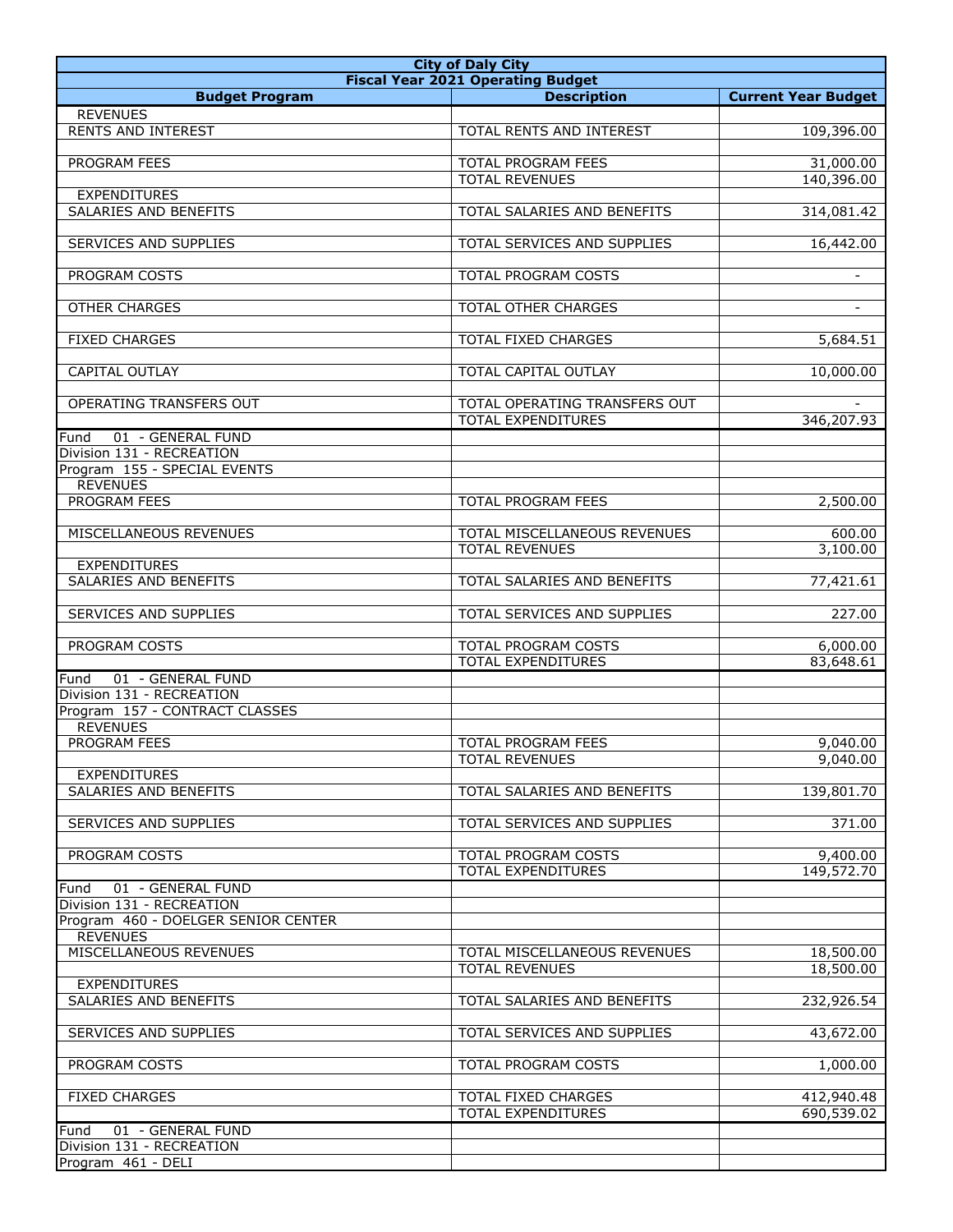| <b>City of Daly City</b>               |                                                            |                            |
|----------------------------------------|------------------------------------------------------------|----------------------------|
|                                        | <b>Fiscal Year 2021 Operating Budget</b>                   |                            |
| <b>Budget Program</b>                  | <b>Description</b>                                         | <b>Current Year Budget</b> |
| <b>REVENUES</b>                        |                                                            |                            |
| <b>CHARGES AND FEES</b>                | <b>TOTAL CHARGES AND FEES</b><br><b>TOTAL REVENUES</b>     |                            |
| <b>EXPENDITURES</b>                    |                                                            |                            |
| SALARIES AND BENEFITS                  | TOTAL SALARIES AND BENEFITS                                | 10,045.00                  |
|                                        |                                                            |                            |
| SERVICES AND SUPPLIES                  | TOTAL SERVICES AND SUPPLIES                                | 300.00                     |
|                                        | <b>TOTAL EXPENDITURES</b>                                  | 10,345.00                  |
| 01 - GENERAL FUND<br>Fund              |                                                            |                            |
| Division 131 - RECREATION              |                                                            |                            |
| Program 463 - SENIOR LUNCH PROGRAM     |                                                            |                            |
| <b>REVENUES</b><br>FROM OTHER AGENCIES | TOTAL FROM OTHER AGENCIES                                  | 401,119.00                 |
|                                        |                                                            |                            |
| <b>CHARGES AND FEES</b>                | <b>TOTAL CHARGES AND FEES</b>                              | 20,000.00                  |
|                                        | <b>TOTAL REVENUES</b>                                      | 421,119.00                 |
| <b>EXPENDITURES</b>                    |                                                            |                            |
| SALARIES AND BENEFITS                  | TOTAL SALARIES AND BENEFITS                                | 222,691.60                 |
|                                        |                                                            |                            |
| <b>SERVICES AND SUPPLIES</b>           | TOTAL SERVICES AND SUPPLIES                                | 186,392.63                 |
|                                        | <b>TOTAL OTHER CHARGES</b>                                 |                            |
| <b>OTHER CHARGES</b>                   | <b>TOTAL EXPENDITURES</b>                                  | 1,981.00<br>411,065.23     |
| 01 - GENERAL FUND<br>Fund              |                                                            |                            |
| Division 200 - POLICE SERVICES         |                                                            |                            |
| Program 200 - POLICE SERVICES          |                                                            |                            |
| <b>REVENUES</b>                        |                                                            |                            |
| <b>TAXES</b>                           | <b>TOTAL TAXES</b>                                         | 654,744.18                 |
|                                        |                                                            |                            |
| LICENSES AND PERMITS                   | TOTAL LICENSES AND PERMITS                                 | 27,066.00                  |
|                                        |                                                            |                            |
| FINES AND FORFEITURES                  | TOTAL FINES AND FORFEITURES                                | 3,363,667.66               |
| FROM OTHER AGENCIES                    | TOTAL FROM OTHER AGENCIES                                  | 469,484.81                 |
|                                        |                                                            |                            |
| <b>CHARGES AND FEES</b>                | <b>TOTAL CHARGES AND FEES</b>                              | 304,836.43                 |
|                                        |                                                            |                            |
| MISCELLANEOUS REVENUES                 | TOTAL MISCELLANEOUS REVENUES                               | 2,057.00                   |
|                                        | <b>TOTAL REVENUES</b>                                      | 4,821,856.08               |
| <b>EXPENDITURES</b>                    |                                                            |                            |
| <b>SALARIES AND BENEFITS</b>           | TOTAL SALARIES AND BENEFITS                                | 35,760,367.91              |
| SERVICES AND SUPPLIES                  | TOTAL SERVICES AND SUPPLIES                                | 4,164,855.44               |
|                                        |                                                            |                            |
| <b>OTHER CHARGES</b>                   | TOTAL OTHER CHARGES                                        | 217,688.32                 |
|                                        |                                                            |                            |
| <b>FIXED CHARGES</b>                   | TOTAL FIXED CHARGES                                        | 3,065,995.81               |
|                                        |                                                            |                            |
| CAPITAL OUTLAY                         | TOTAL CAPITAL OUTLAY                                       | 558,724.42                 |
|                                        |                                                            |                            |
| OPERATING TRANSFERS OUT                | TOTAL OPERATING TRANSFERS OUT<br><b>TOTAL EXPENDITURES</b> |                            |
| 01 - GENERAL FUND<br>Fund              |                                                            | 43,767,631.90              |
| Division 220 - FIRE                    |                                                            |                            |
| Program 220 - FIRE                     |                                                            |                            |
| <b>REVENUES</b>                        |                                                            |                            |
| LICENSES AND PERMITS                   | TOTAL LICENSES AND PERMITS                                 | 56,500.00                  |
|                                        |                                                            |                            |
| FINES AND FORFEITURES                  | TOTAL FINES AND FORFEITURES                                | 1,000.00                   |
|                                        |                                                            |                            |
| FROM OTHER AGENCIES                    | TOTAL FROM OTHER AGENCIES                                  |                            |
| <b>CHARGES AND FEES</b>                | TOTAL CHARGES AND FEES                                     | 1,569,600.00               |
|                                        |                                                            |                            |
| MISCELLANEOUS REVENUES                 | TOTAL MISCELLANEOUS REVENUES                               | 69,225.00                  |
|                                        |                                                            |                            |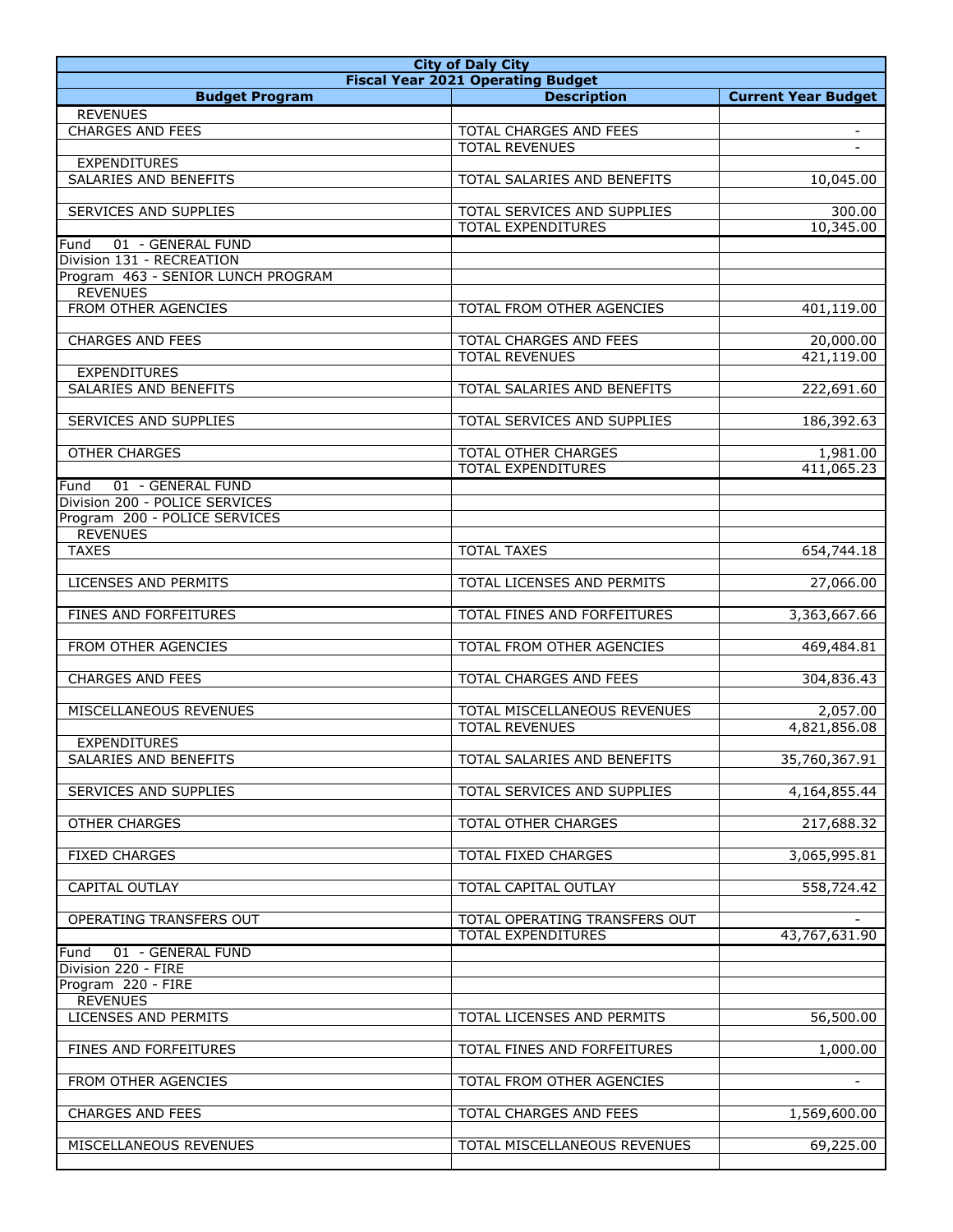| <b>City of Daly City</b>                                                       |                                                                |                             |
|--------------------------------------------------------------------------------|----------------------------------------------------------------|-----------------------------|
|                                                                                | <b>Fiscal Year 2021 Operating Budget</b><br><b>Description</b> |                             |
| <b>Budget Program</b><br>OPERATING TRANSFERS IN                                | TOTAL OPERATING TRANSFERS IN                                   | <b>Current Year Budget</b>  |
| <b>EXPENDITURES</b>                                                            | <b>TOTAL REVENUES</b>                                          | 1,696,325.00                |
| SALARIES AND BENEFITS                                                          | TOTAL SALARIES AND BENEFITS                                    | 21,982,737.55               |
| SERVICES AND SUPPLIES                                                          | TOTAL SERVICES AND SUPPLIES                                    | 1,376,694.70                |
| <b>OTHER CHARGES</b>                                                           | <b>TOTAL OTHER CHARGES</b>                                     | 116,772.00                  |
| <b>FIXED CHARGES</b>                                                           | TOTAL FIXED CHARGES                                            | 1,730,728.30                |
| CAPITAL OUTLAY                                                                 | <b>TOTAL CAPITAL OUTLAY</b>                                    | 203,100.75                  |
| OPERATING TRANSFERS OUT                                                        | TOTAL OPERATING TRANSFERS OUT<br><b>TOTAL EXPENDITURES</b>     | 270,352.85<br>25,680,386.15 |
| 01 - GENERAL FUND<br>Fund                                                      |                                                                |                             |
| Division 300 - ECD ADMINISTRATION                                              |                                                                |                             |
| Program 300 - ECD ADMINISTRATION<br><b>REVENUES</b>                            |                                                                |                             |
| <b>RENTS AND INTEREST</b>                                                      | TOTAL RENTS AND INTEREST                                       | $\overline{2}40.00$         |
| <b>CHARGES AND FEES</b>                                                        | <b>TOTAL CHARGES AND FEES</b>                                  | 43,333.00                   |
|                                                                                | <b>TOTAL REVENUES</b>                                          | 43,573.00                   |
| <b>EXPENDITURES</b>                                                            |                                                                |                             |
| SALARIES AND BENEFITS                                                          | TOTAL SALARIES AND BENEFITS                                    | 496,663.34                  |
| SERVICES AND SUPPLIES                                                          | TOTAL SERVICES AND SUPPLIES                                    | 63,588.00                   |
| <b>OTHER CHARGES</b>                                                           | TOTAL OTHER CHARGES                                            | 3,600.00                    |
| <b>FIXED CHARGES</b>                                                           | TOTAL FIXED CHARGES                                            | 78,053.25                   |
| OPERATING TRANSFERS OUT                                                        | TOTAL OPERATING TRANSFERS OUT<br><b>TOTAL EXPENDITURES</b>     | 641,904.59                  |
| 01 - GENERAL FUND<br>Fund                                                      |                                                                |                             |
| Division 300 - ECD ADMINISTRATION<br>Program 340 - BUILDING<br><b>REVENUES</b> |                                                                |                             |
| <b>LICENSES AND PERMITS</b>                                                    | TOTAL LICENSES AND PERMITS                                     | 1,876,000.00                |
| <b>CHARGES AND FEES</b>                                                        | TOTAL CHARGES AND FEES                                         | 71,700.00                   |
| MISCELLANEOUS REVENUES                                                         | TOTAL MISCELLANEOUS REVENUES<br><b>TOTAL REVENUES</b>          | 100,000.00<br>2,047,700.00  |
| <b>EXPENDITURES</b><br>SALARIES AND BENEFITS                                   | TOTAL SALARIES AND BENEFITS                                    | 1,659,594.81                |
| SERVICES AND SUPPLIES                                                          | TOTAL SERVICES AND SUPPLIES                                    | 316,090.00                  |
| <b>OTHER CHARGES</b>                                                           | TOTAL OTHER CHARGES                                            | 11,374.00                   |
| <b>FIXED CHARGES</b>                                                           | TOTAL FIXED CHARGES<br><b>TOTAL EXPENDITURES</b>               | 304,889.01<br>2,291,947.82  |
| 01 - GENERAL FUND<br>Fund                                                      |                                                                |                             |
| Division 300 - ECD ADMINISTRATION                                              |                                                                |                             |
| Program 341 - CODE ENFORCEMENT                                                 |                                                                |                             |
| <b>REVENUES</b><br><b>LICENSES AND PERMITS</b>                                 | TOTAL LICENSES AND PERMITS                                     | 200,000.00                  |
| MISCELLANEOUS REVENUES                                                         | TOTAL MISCELLANEOUS REVENUES                                   |                             |
| <b>EXPENDITURES</b>                                                            | <b>TOTAL REVENUES</b>                                          | 200,000.00                  |
| SALARIES AND BENEFITS                                                          | TOTAL SALARIES AND BENEFITS                                    | $\frac{677,109.18}{ }$      |
| SERVICES AND SUPPLIES                                                          | TOTAL SERVICES AND SUPPLIES                                    | 24,830.00                   |
|                                                                                |                                                                |                             |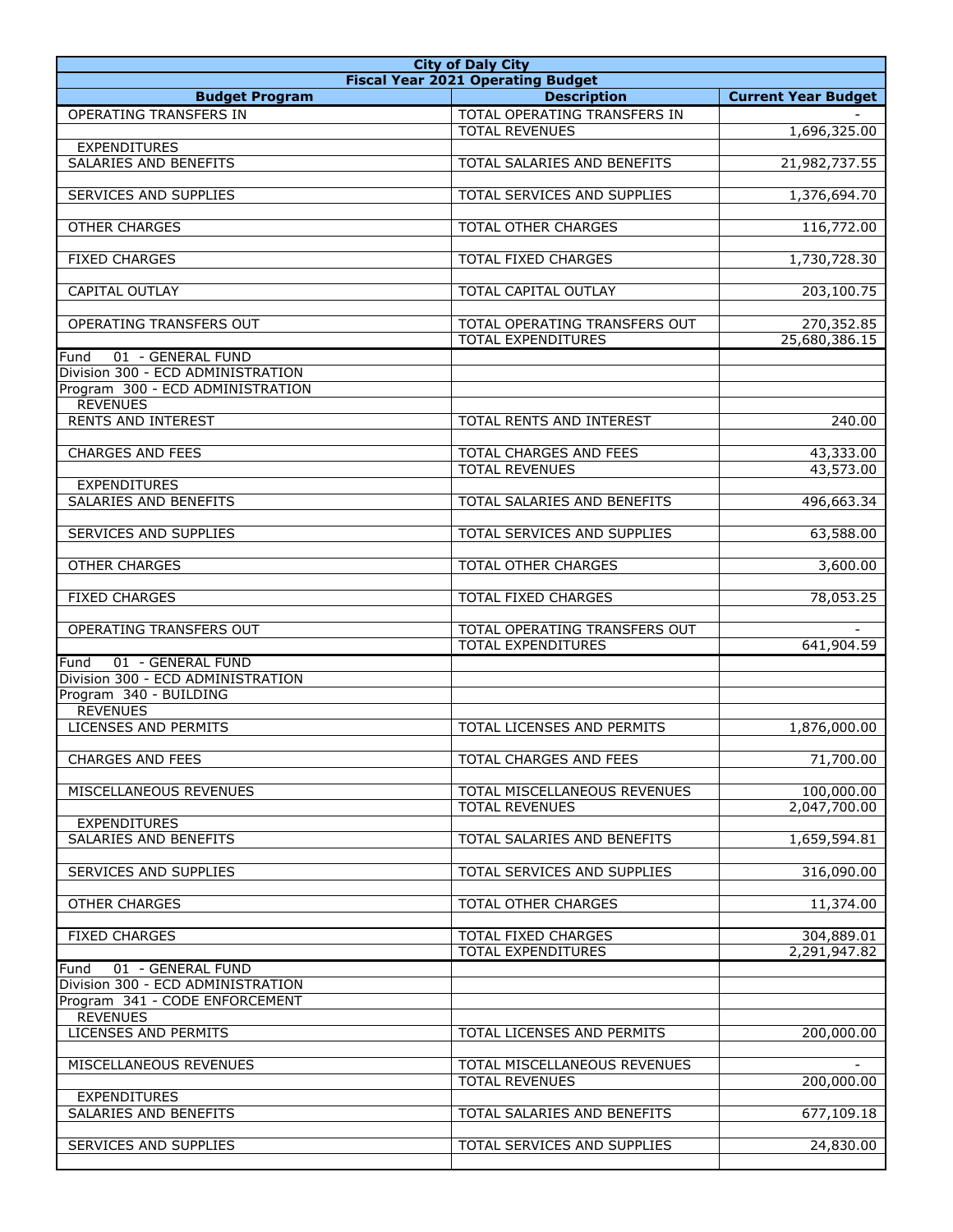| <b>City of Daly City</b>           |                                                          |                              |
|------------------------------------|----------------------------------------------------------|------------------------------|
|                                    | <b>Fiscal Year 2021 Operating Budget</b>                 |                              |
| <b>Budget Program</b>              | <b>Description</b>                                       | <b>Current Year Budget</b>   |
| <b>OTHER CHARGES</b>               | <b>TOTAL OTHER CHARGES</b>                               | 9,023.00                     |
|                                    |                                                          |                              |
| <b>FIXED CHARGES</b>               | <b>TOTAL FIXED CHARGES</b>                               | 57,545.97                    |
|                                    | <b>TOTAL EXPENDITURES</b>                                | 768,508.15                   |
| 01 - GENERAL FUND<br>Fund          |                                                          |                              |
| Division 300 - ECD ADMINISTRATION  |                                                          |                              |
| Program 403 - RDA SUCCESSOR AGENCY |                                                          |                              |
| <b>EXPENDITURES</b>                |                                                          |                              |
| <b>SERVICES AND SUPPLIES</b>       | TOTAL SERVICES AND SUPPLIES<br><b>TOTAL EXPENDITURES</b> | 7,000.00<br>7,000.00         |
| 01 - GENERAL FUND                  |                                                          |                              |
| Fund<br>Division 301 - PLANNING    |                                                          |                              |
| Program 302 - PLANNING & ZONING    |                                                          |                              |
| <b>REVENUES</b>                    |                                                          |                              |
| <b>LICENSES AND PERMITS</b>        | TOTAL LICENSES AND PERMITS                               | 198,266.00                   |
|                                    |                                                          |                              |
| <b>CHARGES AND FEES</b>            | TOTAL CHARGES AND FEES                                   | 700,200.00                   |
|                                    | <b>TOTAL REVENUES</b>                                    | 898,466.00                   |
| <b>EXPENDITURES</b>                |                                                          |                              |
| SALARIES AND BENEFITS              | TOTAL SALARIES AND BENEFITS                              | 859,494.60                   |
|                                    |                                                          |                              |
| SERVICES AND SUPPLIES              | TOTAL SERVICES AND SUPPLIES                              | 128,090.00                   |
|                                    |                                                          |                              |
| <b>OTHER CHARGES</b>               | TOTAL OTHER CHARGES                                      | 7,043.00                     |
|                                    |                                                          |                              |
| <b>FIXED CHARGES</b>               | <b>TOTAL FIXED CHARGES</b>                               | 143,612.12                   |
|                                    | <b>TOTAL EXPENDITURES</b>                                | 1,138,239.72                 |
| 01 - GENERAL FUND<br>Fund          |                                                          |                              |
| Division 310 - PUBLIC WORKS ADMIN  |                                                          |                              |
| Program 310 - PUBLIC WORKS ADMIN   |                                                          |                              |
| <b>REVENUES</b>                    |                                                          |                              |
| <b>CHARGES AND FEES</b>            | TOTAL CHARGES AND FEES                                   | 106,175.00                   |
|                                    | <b>TOTAL REVENUES</b>                                    | 106,175.00                   |
| <b>EXPENDITURES</b>                |                                                          |                              |
| <b>SALARIES AND BENEFITS</b>       | TOTAL SALARIES AND BENEFITS                              | 318,774.51                   |
|                                    |                                                          |                              |
| <b>SERVICES AND SUPPLIES</b>       | TOTAL SERVICES AND SUPPLIES                              | 4,820.00                     |
|                                    |                                                          |                              |
| <b>OTHER CHARGES</b>               | TOTAL OTHER CHARGES                                      | 9,491.00                     |
|                                    |                                                          |                              |
| <b>FIXED CHARGES</b>               | TOTAL FIXED CHARGES                                      | 137,838.48                   |
|                                    | <b>TOTAL EXPENDITURES</b>                                | 470,923.99                   |
| 01 - GENERAL FUND<br>Fund          |                                                          |                              |
| Division 312 - ENGINEERING         |                                                          |                              |
| Program 311 - ENGINEERING          |                                                          |                              |
| <b>REVENUES</b>                    |                                                          |                              |
| <b>LICENSES AND PERMITS</b>        | TOTAL LICENSES AND PERMITS                               | 56,250.00                    |
| <b>CHARGES AND FEES</b>            | TOTAL CHARGES AND FEES                                   |                              |
|                                    | <b>TOTAL REVENUES</b>                                    | 1,937,000.00<br>1,993,250.00 |
| <b>EXPENDITURES</b>                |                                                          |                              |
| SALARIES AND BENEFITS              | TOTAL SALARIES AND BENEFITS                              | 2,373,119.00                 |
|                                    |                                                          |                              |
| SERVICES AND SUPPLIES              | TOTAL SERVICES AND SUPPLIES                              | 264,012.00                   |
|                                    |                                                          |                              |
| <b>OTHER CHARGES</b>               | <b>TOTAL OTHER CHARGES</b>                               | 8,763.00                     |
|                                    |                                                          |                              |
| <b>FIXED CHARGES</b>               | TOTAL FIXED CHARGES                                      | 318,244.36                   |
|                                    |                                                          |                              |
| OPERATING TRANSFERS OUT            | TOTAL OPERATING TRANSFERS OUT                            | 50,000.00                    |
|                                    | <b>TOTAL EXPENDITURES</b>                                | 3,014,138.36                 |
| 01 - GENERAL FUND<br>Fund          |                                                          |                              |
| Division 314 - STREETS             |                                                          |                              |
| Program 330 - STREETS              |                                                          |                              |
| <b>EXPENDITURES</b>                |                                                          |                              |
| SALARIES AND BENEFITS              | TOTAL SALARIES AND BENEFITS                              |                              |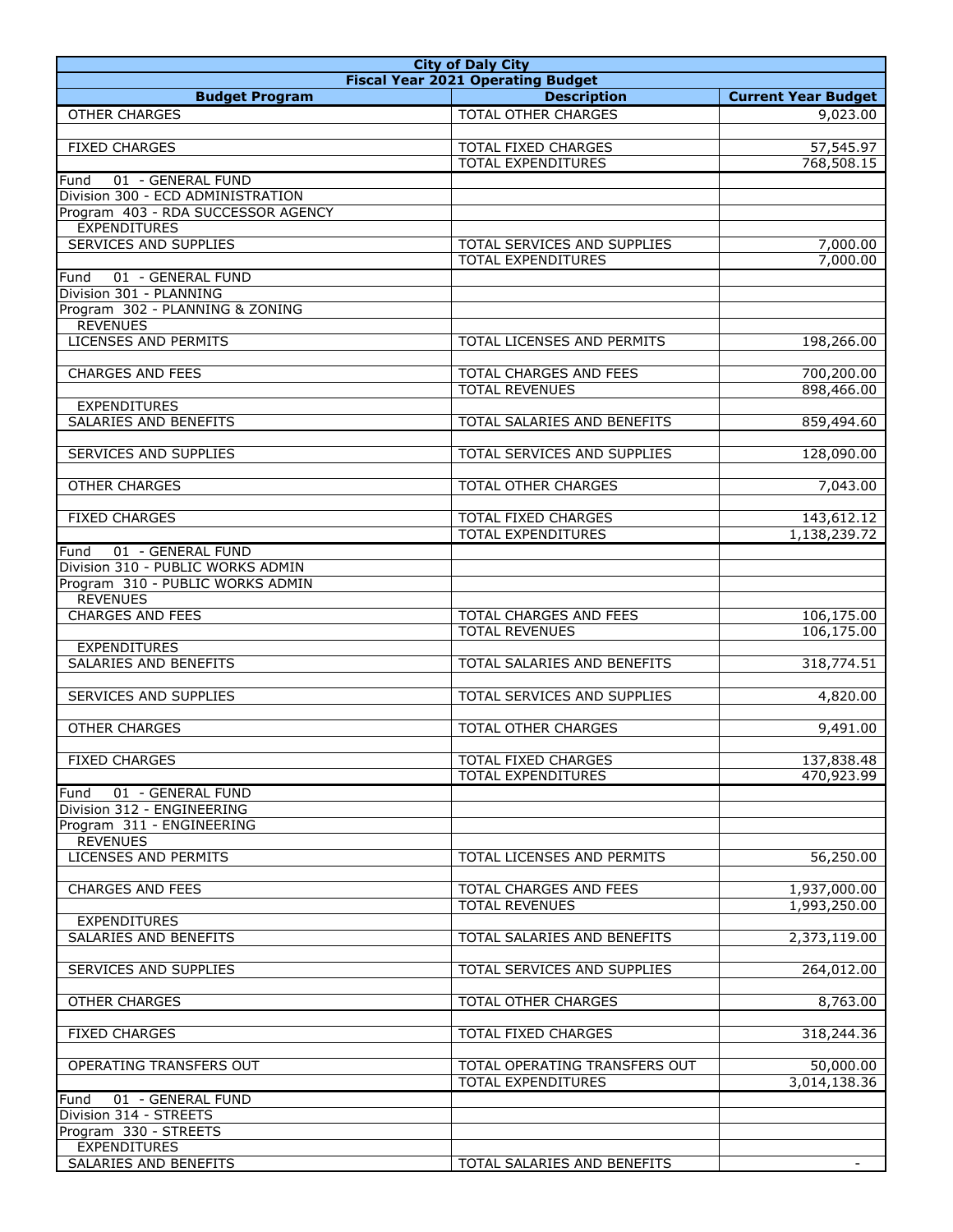| <b>City of Daly City</b>                           |                                          |                            |
|----------------------------------------------------|------------------------------------------|----------------------------|
|                                                    | <b>Fiscal Year 2021 Operating Budget</b> |                            |
| <b>Budget Program</b>                              | <b>Description</b>                       | <b>Current Year Budget</b> |
|                                                    |                                          |                            |
| OPERATING TRANSFERS OUT                            | TOTAL OPERATING TRANSFERS OUT            | 1,885,835.79               |
|                                                    | <b>TOTAL EXPENDITURES</b>                | 1,885,835.79               |
| 01 - GENERAL FUND<br>Fund                          |                                          |                            |
| Division 316 - ELECTRICAL                          |                                          |                            |
| Program 353 - SIGNALS & STREET LIGHTING            |                                          |                            |
| <b>EXPENDITURES</b>                                |                                          |                            |
| OPERATING TRANSFERS OUT                            | TOTAL OPERATING TRANSFERS OUT            | 1,441,732.77               |
|                                                    | <b>TOTAL EXPENDITURES</b>                | 1,441,732.77               |
| 01 - GENERAL FUND<br>Fund                          |                                          |                            |
| Division 317 - PARKS                               |                                          |                            |
| Program 160 - PARKS MAINTENANCE<br><b>REVENUES</b> |                                          |                            |
| <b>CHARGES AND FEES</b>                            | TOTAL CHARGES AND FEES                   | 25,356.00                  |
|                                                    |                                          |                            |
| MISCELLANEOUS REVENUES                             | TOTAL MISCELLANEOUS REVENUES             | 1,252.00                   |
|                                                    | <b>TOTAL REVENUES</b>                    | 26,608.00                  |
| <b>EXPENDITURES</b>                                |                                          |                            |
| <b>SALARIES AND BENEFITS</b>                       | TOTAL SALARIES AND BENEFITS              | 2,026,039.25               |
|                                                    |                                          |                            |
| <b>SERVICES AND SUPPLIES</b>                       | TOTAL SERVICES AND SUPPLIES              | 748,400.00                 |
|                                                    |                                          |                            |
| <b>OTHER CHARGES</b>                               | TOTAL OTHER CHARGES                      | 4,000.00                   |
|                                                    |                                          |                            |
| <b>FIXED CHARGES</b>                               | <b>TOTAL FIXED CHARGES</b>               | 495,504.87                 |
|                                                    | <b>TOTAL EXPENDITURES</b>                | 3,273,944.12               |
| Fund 01                                            | <b>Total Fund Revenues</b>               | 105,588,995.55             |
|                                                    | <b>Total Fund Expenditures</b>           | 115,569,138.25             |
| 02 - CITY - LOAN REPAYMENT<br>Fund                 |                                          |                            |
| Division 031 - NONDEPARTMENTAL                     |                                          |                            |
| Program 031 - NONDEPARTMENTAL                      |                                          |                            |
| <b>EXPENDITURES</b>                                |                                          |                            |
| OPERATING TRANSFERS OUT                            | TOTAL OPERATING TRANSFERS OUT            | 3,518,018.40               |
|                                                    | <b>TOTAL EXPENDITURES</b>                | 3,518,018.40               |
| Fund 02                                            | <b>Total Fund Revenues</b>               |                            |
|                                                    | <b>Total Fund Expenditures</b>           | 3,518,018.40               |
| 03 - RETIREMENT CONTRIBUTIONS<br>Fund              |                                          |                            |
| Division 031 - NONDEPARTMENTAL                     |                                          |                            |
| Program 031 - NONDEPARTMENTAL                      |                                          |                            |
| <b>REVENUES</b>                                    |                                          |                            |
| RENTS AND INTEREST                                 | TOTAL RENTS AND INTEREST                 | 35,000.00                  |
| <b>CHARGES AND FEES</b>                            | TOTAL CHARGES AND FEES                   | 4,388,889.00               |
|                                                    | <b>TOTAL REVENUES</b>                    | 4,423,889.00               |
| <b>EXPENDITURES</b>                                |                                          |                            |
| SERVICES AND SUPPLIES                              | TOTAL SERVICES AND SUPPLIES              | 6,000.00                   |
|                                                    |                                          |                            |
| <b>DEBT SERVICE</b>                                | <b>TOTAL DEBT SERVICE</b>                | 4,100,874.00               |
|                                                    | <b>TOTAL EXPENDITURES</b>                | 4,106,874.00               |
| Fund 03                                            | <b>Total Fund Revenues</b>               | 4,423,889.00               |
|                                                    | <b>Total Fund Expenditures</b>           | 4,106,874.00               |
| Fund<br>12 - HOUSING FINANCE AGENCY                |                                          |                            |
| Division 996 - HOUSING FINANCE AGENCY              |                                          |                            |
| Program 410 - HOUSING FINANCE AGENCY               |                                          |                            |
| <b>REVENUES</b>                                    |                                          |                            |
| <b>CHARGES AND FEES</b>                            |                                          |                            |
|                                                    | TOTAL CHARGES AND FEES                   | 492,296.00                 |
|                                                    | <b>TOTAL REVENUES</b>                    | 492,296.00                 |
| <b>EXPENDITURES</b>                                |                                          |                            |
| SALARIES AND BENEFITS                              |                                          |                            |
|                                                    | TOTAL SALARIES AND BENEFITS              | $\sim$                     |
| <b>OTHER CHARGES</b>                               |                                          |                            |
|                                                    | TOTAL OTHER CHARGES                      | 4,235,000.00               |
|                                                    | TOTAL EXPENDITURES                       | 4,235,000.00               |
| 12 - HOUSING FINANCE AGENCY<br>Fund                |                                          |                            |
| Division 996 - HOUSING FINANCE AGENCY              |                                          |                            |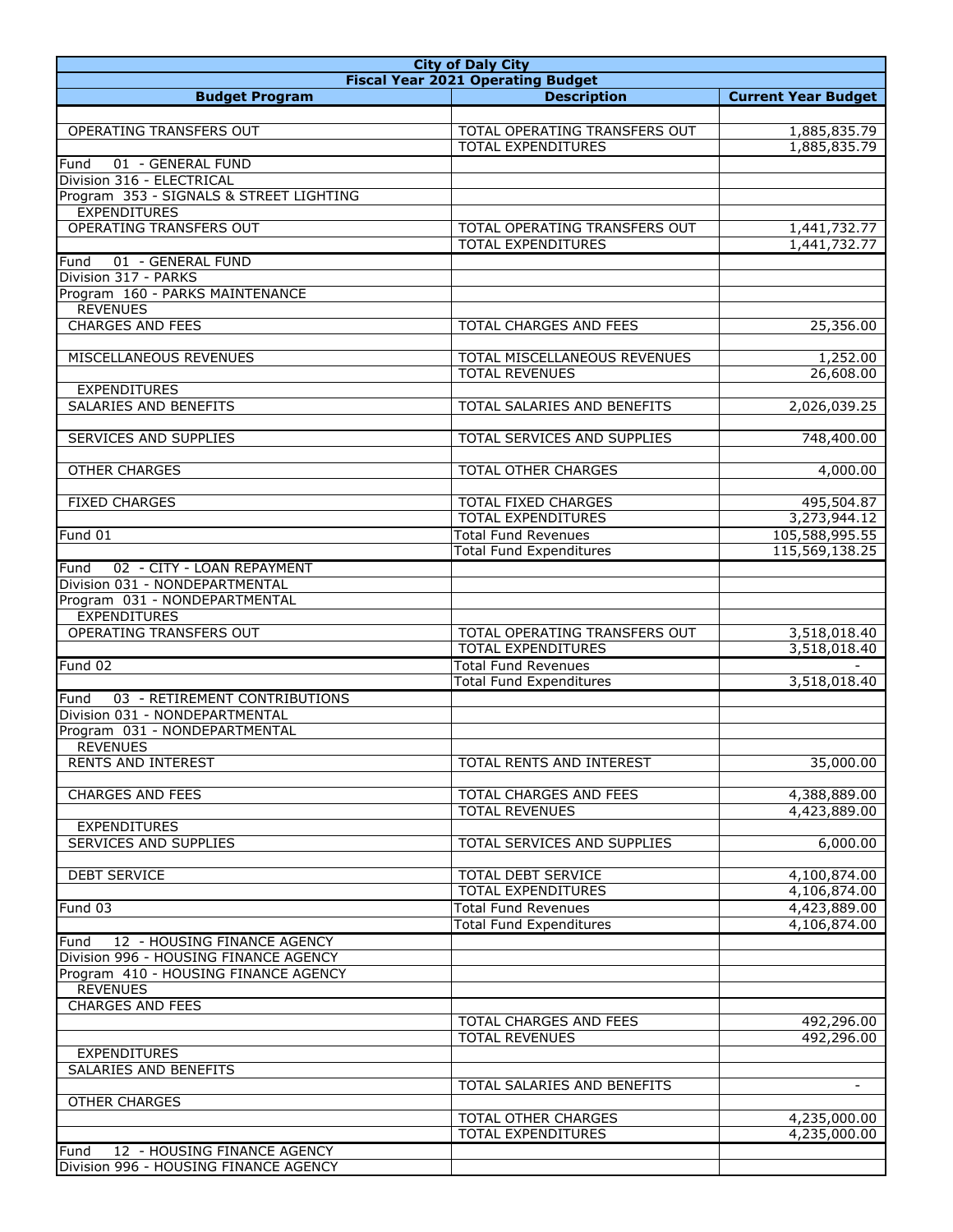| <b>City of Daly City</b>                               |                                                       |                            |
|--------------------------------------------------------|-------------------------------------------------------|----------------------------|
|                                                        | <b>Fiscal Year 2021 Operating Budget</b>              |                            |
| <b>Budget Program</b>                                  | <b>Description</b>                                    | <b>Current Year Budget</b> |
| Program 414 - DC HOUSING DEVT FINANCE AGENCY           |                                                       |                            |
| <b>REVENUES</b><br><b>RENTS AND INTEREST</b>           | TOTAL RENTS AND INTEREST                              | 70,000.00                  |
|                                                        |                                                       |                            |
| MISCELLANEOUS REVENUES                                 | TOTAL MISCELLANEOUS REVENUES<br><b>TOTAL REVENUES</b> | 3,500.00<br>73,500.00      |
| <b>EXPENDITURES</b>                                    |                                                       |                            |
| <b>SERVICES AND SUPPLIES</b>                           | <b>TOTAL SERVICES AND SUPPLIES</b>                    | 37,500.00                  |
|                                                        | <b>TOTAL EXPENDITURES</b>                             | 37,500.00                  |
| 12 - HOUSING FINANCE AGENCY<br>Fund                    |                                                       |                            |
| Division 996 - HOUSING FINANCE AGENCY                  |                                                       |                            |
| Program 416 - 20% HOUSING SET-ASIDE<br><b>REVENUES</b> |                                                       |                            |
| <b>RENTS AND INTEREST</b>                              | TOTAL RENTS AND INTEREST                              | 5,000.00                   |
|                                                        |                                                       |                            |
| MISCELLANEOUS REVENUES                                 | TOTAL MISCELLANEOUS REVENUES                          | 16,000.00                  |
|                                                        |                                                       |                            |
| OPERATING TRANSFERS IN                                 | TOTAL OPERATING TRANSFERS IN                          | 228,500.40                 |
| <b>EXPENDITURES</b>                                    | <b>TOTAL REVENUES</b>                                 | 249,500.40                 |
| SALARIES AND BENEFITS                                  | TOTAL SALARIES AND BENEFITS                           | 111,484.21                 |
|                                                        |                                                       |                            |
| SERVICES AND SUPPLIES                                  | TOTAL SERVICES AND SUPPLIES                           | 134,102.70                 |
|                                                        | <b>TOTAL EXPENDITURES</b>                             | 245,586.91                 |
| Fund 12                                                | <b>Total Fund Revenues</b>                            | 815,296.40                 |
|                                                        | <b>Total Fund Expenditures</b>                        | 4,518,086.91               |
| 17 - GAS TAX<br>Fund<br>Division 031 - NONDEPARTMENTAL |                                                       |                            |
| Program 031 - NONDEPARTMENTAL                          |                                                       |                            |
| <b>REVENUES</b>                                        |                                                       |                            |
| <b>TAXES</b>                                           | <b>TOTAL TAXES</b>                                    | 4,605,777.50               |
|                                                        |                                                       |                            |
| <b>RENTS AND INTEREST</b>                              | TOTAL RENTS AND INTEREST                              | 70,000.00                  |
|                                                        |                                                       |                            |
| FROM OTHER AGENCIES                                    | TOTAL FROM OTHER AGENCIES                             | 1,642,441.00               |
| MISCELLANEOUS REVENUES                                 | TOTAL MISCELLANEOUS REVENUES                          |                            |
|                                                        |                                                       |                            |
| OPERATING TRANSFERS IN                                 | TOTAL OPERATING TRANSFERS IN                          | 1,416,031.02               |
|                                                        | <b>TOTAL REVENUES</b>                                 | 7,734,249.52               |
| <b>EXPENDITURES</b>                                    |                                                       |                            |
| <b>SERVICES AND SUPPLIES</b>                           | TOTAL SERVICES AND SUPPLIES                           | 4,960.00                   |
|                                                        |                                                       | 489,879.66                 |
| OPERATING TRANSFERS OUT                                | TOTAL OPERATING TRANSFERS OUT<br>TOTAL EXPENDITURES   | 494,839.66                 |
| 17 - GAS TAX<br>Fund                                   |                                                       |                            |
| Division 314 - STREETS                                 |                                                       |                            |
| Program 330 - STREETS                                  |                                                       |                            |
| <b>REVENUES</b>                                        |                                                       |                            |
| FROM OTHER AGENCIES                                    | TOTAL FROM OTHER AGENCIES                             |                            |
|                                                        |                                                       |                            |
| <b>CHARGES AND FEES</b>                                | TOTAL CHARGES AND FEES                                | 1,043,376.95               |
| MISCELLANEOUS REVENUES                                 | TOTAL MISCELLANEOUS REVENUES                          | 4,679.00                   |
|                                                        |                                                       |                            |
| OPERATING TRANSFERS IN                                 | TOTAL OPERATING TRANSFERS IN                          | 1,930,835.79               |
|                                                        | <b>TOTAL REVENUES</b>                                 | 2,978,891.74               |
| <b>EXPENDITURES</b>                                    |                                                       |                            |
| SALARIES AND BENEFITS                                  | TOTAL SALARIES AND BENEFITS                           | 2,429,153.72               |
| SERVICES AND SUPPLIES                                  | TOTAL SERVICES AND SUPPLIES                           | 283,729.00                 |
|                                                        |                                                       |                            |
| <b>OTHER CHARGES</b>                                   | TOTAL OTHER CHARGES                                   | 41,650.00                  |
|                                                        |                                                       |                            |
| <b>FIXED CHARGES</b>                                   | TOTAL FIXED CHARGES                                   | 553,534.33                 |
|                                                        |                                                       |                            |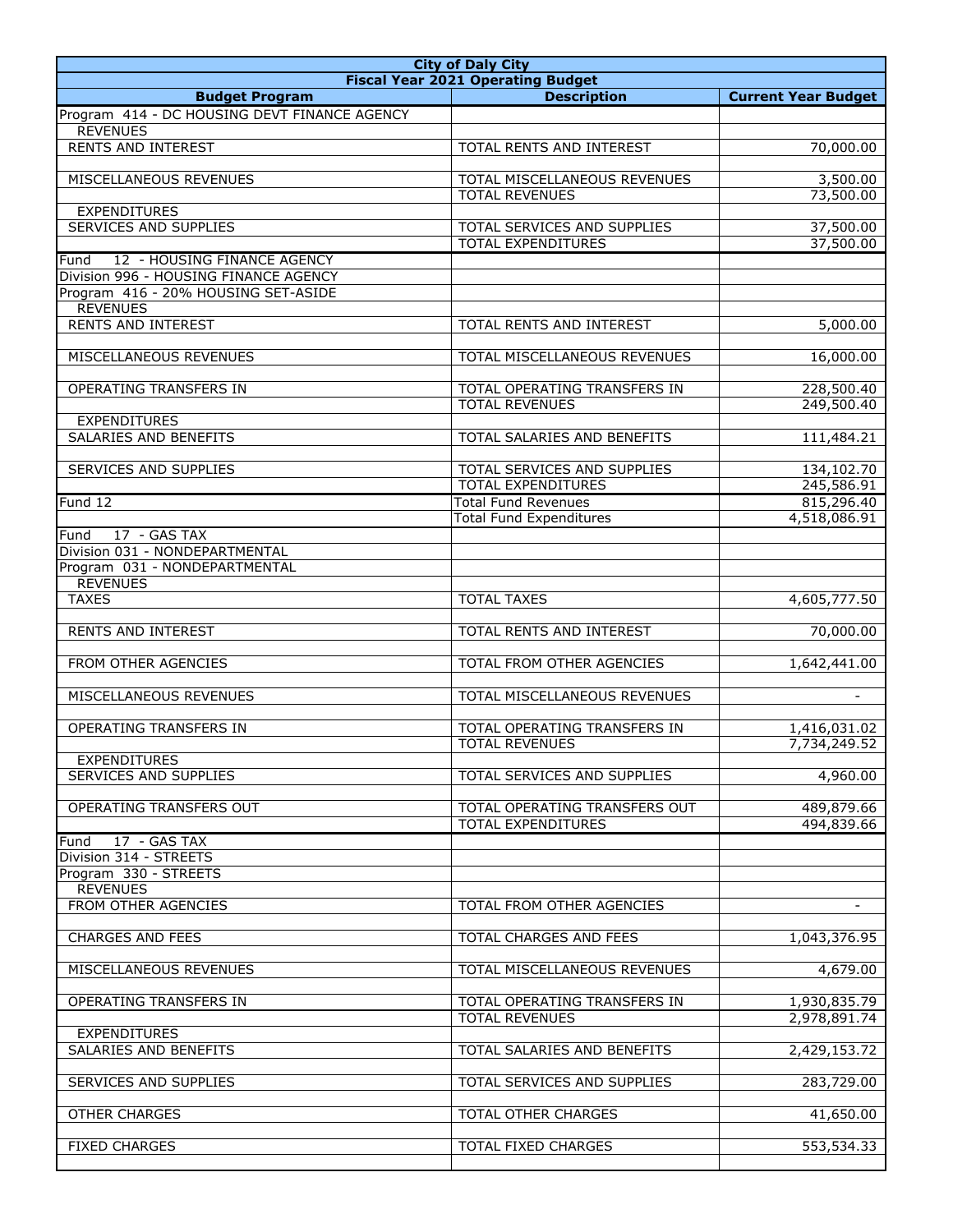| <b>City of Daly City</b>                        |                                          |                            |
|-------------------------------------------------|------------------------------------------|----------------------------|
|                                                 | <b>Fiscal Year 2021 Operating Budget</b> |                            |
| <b>Budget Program</b>                           | <b>Description</b>                       | <b>Current Year Budget</b> |
| <b>CAPITAL OUTLAY</b>                           | TOTAL CAPITAL OUTLAY                     | 13,000.00                  |
| OPERATING TRANSFERS OUT                         | TOTAL OPERATING TRANSFERS OUT            | 311,877.06                 |
|                                                 | <b>TOTAL EXPENDITURES</b>                | 3,632,944.11               |
| 17 - GAS TAX<br>Fund                            |                                          |                            |
| Division 316 - ELECTRICAL                       |                                          |                            |
| Program 353 - SIGNALS & STREET LIGHTING         |                                          |                            |
| <b>REVENUES</b>                                 |                                          |                            |
| <b>CHARGES AND FEES</b>                         | <b>TOTAL CHARGES AND FEES</b>            | 37,240.00                  |
|                                                 |                                          |                            |
| MISCELLANEOUS REVENUES                          | TOTAL MISCELLANEOUS REVENUES             | 19,000.00                  |
| OPERATING TRANSFERS IN                          | TOTAL OPERATING TRANSFERS IN             | 1,441,732.77               |
|                                                 | <b>TOTAL REVENUES</b>                    | 1,497,972.77               |
| <b>EXPENDITURES</b>                             |                                          |                            |
| SALARIES AND BENEFITS                           | TOTAL SALARIES AND BENEFITS              | 604,777.06                 |
|                                                 |                                          |                            |
| <b>SERVICES AND SUPPLIES</b>                    | TOTAL SERVICES AND SUPPLIES              | 626,440.00                 |
|                                                 |                                          |                            |
| <b>OTHER CHARGES</b>                            | <b>TOTAL OTHER CHARGES</b>               | 288,100.00                 |
|                                                 |                                          |                            |
| <b>FIXED CHARGES</b>                            | <b>TOTAL FIXED CHARGES</b>               | 90,453.87                  |
| OPERATING TRANSFERS OUT                         | TOTAL OPERATING TRANSFERS OUT            | 38,546.61                  |
|                                                 | <b>TOTAL EXPENDITURES</b>                | 1,648,317.54               |
| Fund 17                                         | <b>Total Fund Revenues</b>               | 12,211,114.03              |
|                                                 | <b>Total Fund Expenditures</b>           | 5,776,101.31               |
| 18 - COMMUNITY BLOCK GRANT<br>Fund              |                                          |                            |
| Division 305 - COMMUNITY BLOCK GRANT            |                                          |                            |
| Program 303 - RESIDENTIAL REHAB                 |                                          |                            |
| <b>REVENUES</b>                                 |                                          |                            |
| FROM OTHER AGENCIES                             | TOTAL FROM OTHER AGENCIES                | 400,000.00                 |
|                                                 | <b>TOTAL REVENUES</b>                    | 400,000.00                 |
| <b>EXPENDITURES</b>                             |                                          |                            |
| <b>SALARIES AND BENEFITS</b>                    | TOTAL SALARIES AND BENEFITS              | 171,451.08                 |
| <b>SERVICES AND SUPPLIES</b>                    | <b>TOTAL SERVICES AND SUPPLIES</b>       | 11,200.00                  |
|                                                 |                                          |                            |
| <b>OTHER CHARGES</b>                            | TOTAL OTHER CHARGES                      | 171,800.00                 |
|                                                 | <b>TOTAL EXPENDITURES</b>                | 354,451.08                 |
| Fund 18 - COMMUNITY BLOCK GRANT                 |                                          |                            |
| Division 305 - COMMUNITY BLOCK GRANT            |                                          |                            |
| Program 305 - BLOCK GRANT ADMIN                 |                                          |                            |
| <b>REVENUES</b>                                 |                                          |                            |
| FROM OTHER AGENCIES                             | TOTAL FROM OTHER AGENCIES                | 155,200.00                 |
| MISCELLANEOUS REVENUES                          | TOTAL MISCELLANEOUS REVENUES             | 127,530.00                 |
|                                                 | <b>TOTAL REVENUES</b>                    | 282,730.00                 |
| <b>EXPENDITURES</b>                             |                                          |                            |
| SALARIES AND BENEFITS                           | TOTAL SALARIES AND BENEFITS              | 174,152.53                 |
|                                                 |                                          |                            |
| SERVICES AND SUPPLIES                           | TOTAL SERVICES AND SUPPLIES              | 40,974.50                  |
|                                                 |                                          |                            |
| OTHER CHARGES                                   | TOTAL OTHER CHARGES                      | 5,100.00                   |
|                                                 | TOTAL EXPENDITURES                       | 220,227.03                 |
| Fund 18 - COMMUNITY BLOCK GRANT                 |                                          |                            |
| Division 305 - COMMUNITY BLOCK GRANT            |                                          |                            |
| Program 307 - SHARED HOUSING<br><b>REVENUES</b> |                                          |                            |
| FROM OTHER AGENCIES                             | TOTAL FROM OTHER AGENCIES                | 12,000.00                  |
|                                                 | <b>TOTAL REVENUES</b>                    | 12,000.00                  |
| <b>EXPENDITURES</b>                             |                                          |                            |
| <b>SERVICES AND SUPPLIES</b>                    | TOTAL SERVICES AND SUPPLIES              | 12,000.00                  |
|                                                 | TOTAL EXPENDITURES                       | 12,000.00                  |
| Fund<br>18 - COMMUNITY BLOCK GRANT              |                                          |                            |
| Division 305 - COMMUNITY BLOCK GRANT            |                                          |                            |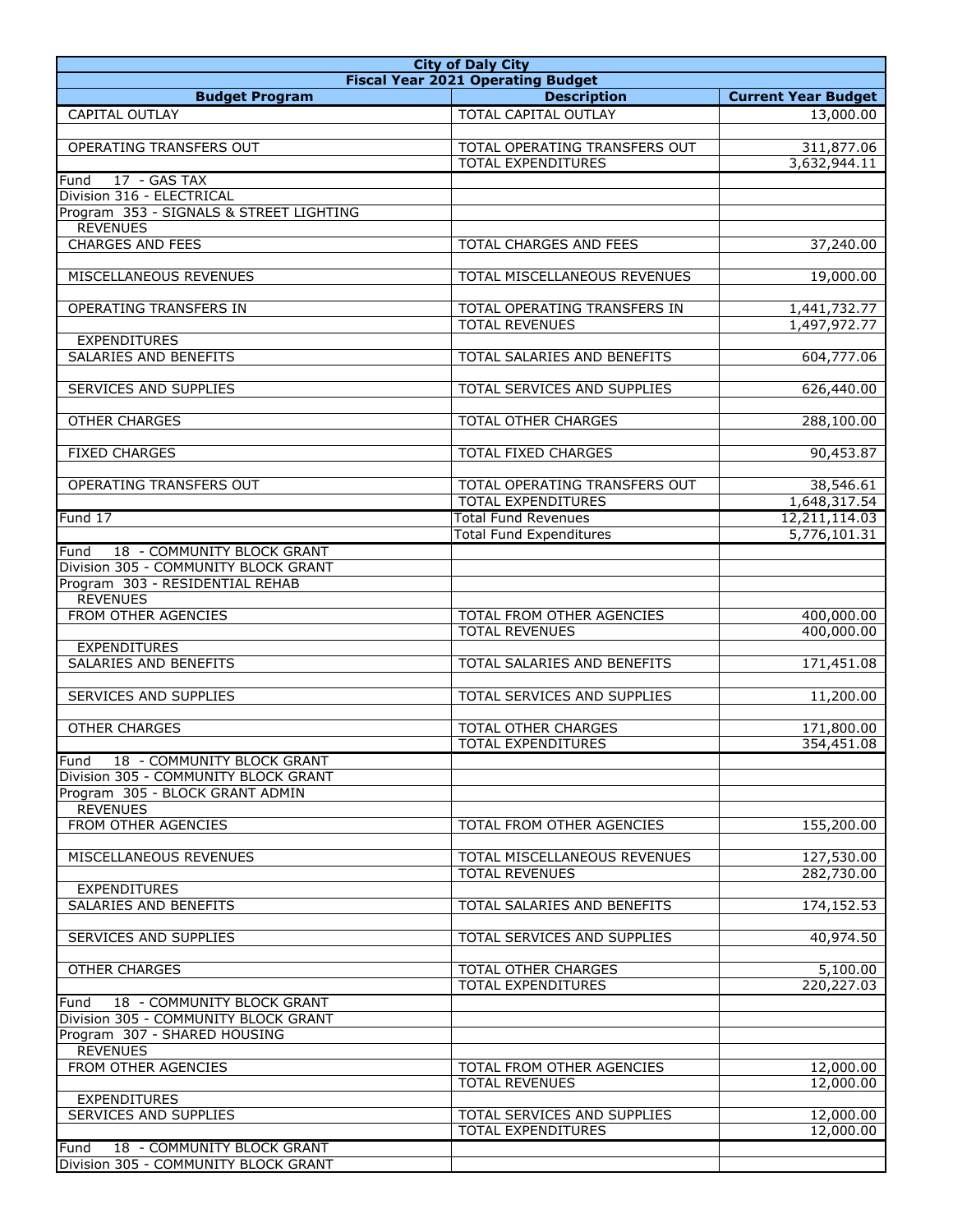| <b>City of Daly City</b>                                                   |                                                    |                              |
|----------------------------------------------------------------------------|----------------------------------------------------|------------------------------|
|                                                                            | <b>Fiscal Year 2021 Operating Budget</b>           |                              |
| <b>Budget Program</b>                                                      | <b>Description</b>                                 | <b>Current Year Budget</b>   |
| Program 314 - PROJECT READ                                                 |                                                    |                              |
| <b>REVENUES</b>                                                            |                                                    |                              |
| FROM OTHER AGENCIES                                                        | TOTAL FROM OTHER AGENCIES                          | 20,000.00                    |
|                                                                            | <b>TOTAL REVENUES</b>                              | 20,000.00                    |
| <b>EXPENDITURES</b>                                                        |                                                    |                              |
| <b>SERVICES AND SUPPLIES</b>                                               | TOTAL SERVICES AND SUPPLIES                        | 21,784.00                    |
|                                                                            | <b>TOTAL EXPENDITURES</b>                          | 21,784.00                    |
| 18 - COMMUNITY BLOCK GRANT<br>Fund<br>Division 305 - COMMUNITY BLOCK GRANT |                                                    |                              |
| Program 319 - SHELTER NETWORK-FAMILY CROSSRD                               |                                                    |                              |
| <b>REVENUES</b>                                                            |                                                    |                              |
| FROM OTHER AGENCIES                                                        | TOTAL FROM OTHER AGENCIES                          | 16,000.00                    |
|                                                                            | <b>TOTAL REVENUES</b>                              | 16,000.00                    |
| <b>EXPENDITURES</b>                                                        |                                                    |                              |
| <b>SERVICES AND SUPPLIES</b>                                               | TOTAL SERVICES AND SUPPLIES                        | 16,000.00                    |
|                                                                            | <b>TOTAL EXPENDITURES</b>                          | 16,000.00                    |
| 18 - COMMUNITY BLOCK GRANT<br>Fund                                         |                                                    |                              |
| Division 305 - COMMUNITY BLOCK GRANT                                       |                                                    |                              |
| Program 348 - HOMESAVERS - LEGAL AID                                       |                                                    |                              |
| <b>REVENUES</b>                                                            |                                                    |                              |
| FROM OTHER AGENCIES                                                        | TOTAL FROM OTHER AGENCIES                          | 12,000.00                    |
|                                                                            | <b>TOTAL REVENUES</b>                              | 12,000.00                    |
| <b>EXPENDITURES</b>                                                        |                                                    |                              |
| SERVICES AND SUPPLIES                                                      | TOTAL SERVICES AND SUPPLIES                        | 17,010.24                    |
|                                                                            | <b>TOTAL EXPENDITURES</b>                          | 17,010.24                    |
| 18 - COMMUNITY BLOCK GRANT<br>Fund                                         |                                                    |                              |
| Division 305 - COMMUNITY BLOCK GRANT                                       |                                                    |                              |
| Program 379 - CDBG-R ADMIN                                                 |                                                    |                              |
| <b>REVENUES</b>                                                            |                                                    |                              |
| FROM OTHER AGENCIES                                                        | TOTAL FROM OTHER AGENCIES                          | 126,457.00                   |
|                                                                            | <b>TOTAL REVENUES</b>                              | 126,457.00                   |
| <b>EXPENDITURES</b>                                                        |                                                    |                              |
| <b>SALARIES AND BENEFITS</b>                                               | TOTAL SALARIES AND BENEFITS                        | 94,058.00                    |
|                                                                            |                                                    |                              |
| <b>SERVICES AND SUPPLIES</b>                                               | TOTAL SERVICES AND SUPPLIES                        | 32,399.00                    |
|                                                                            | <b>TOTAL EXPENDITURES</b>                          | 126,457.00                   |
| 18 - COMMUNITY BLOCK GRANT<br>Fund                                         |                                                    |                              |
| Division 305 - COMMUNITY BLOCK GRANT                                       |                                                    |                              |
| Program 480 - C I D INC SERVICES                                           |                                                    |                              |
| <b>REVENUES</b>                                                            |                                                    |                              |
| FROM OTHER AGENCIES                                                        | TOTAL FROM OTHER AGENCIES                          | 15,000.00                    |
|                                                                            | <b>TOTAL REVENUES</b>                              | 15,000.00                    |
| <b>EXPENDITURES</b>                                                        |                                                    |                              |
| <b>SERVICES AND SUPPLIES</b>                                               | TOTAL SERVICES AND SUPPLIES                        | 21,989.00                    |
|                                                                            | <b>TOTAL EXPENDITURES</b>                          | 21,989.00                    |
| 18 - COMMUNITY BLOCK GRANT<br>Fund                                         |                                                    |                              |
| Division 305 - COMMUNITY BLOCK GRANT                                       |                                                    |                              |
| Program 481 - PROJECT SENTINEL                                             |                                                    |                              |
| <b>REVENUES</b>                                                            |                                                    |                              |
| FROM OTHER AGENCIES                                                        | TOTAL FROM OTHER AGENCIES                          | 15,000.00                    |
|                                                                            | <b>TOTAL REVENUES</b>                              | 15,000.00                    |
| <b>EXPENDITURES</b>                                                        |                                                    |                              |
| SERVICES AND SUPPLIES                                                      | TOTAL SERVICES AND SUPPLIES                        | 15,000.02                    |
|                                                                            | TOTAL EXPENDITURES                                 | 15,000.02                    |
| 18 - COMMUNITY BLOCK GRANT<br>Fund                                         |                                                    |                              |
| Division 305 - COMMUNITY BLOCK GRANT                                       |                                                    |                              |
| Program 484 - CDBG-R                                                       |                                                    |                              |
| <b>REVENUES</b>                                                            |                                                    |                              |
| FROM OTHER AGENCIES                                                        | TOTAL FROM OTHER AGENCIES<br><b>TOTAL REVENUES</b> | 1,341,638.00<br>1,341,638.00 |
|                                                                            |                                                    |                              |
| <b>EXPENDITURES</b><br>SERVICES AND SUPPLIES                               | TOTAL SERVICES AND SUPPLIES                        | 1,341,638.00                 |
|                                                                            | <b>TOTAL EXPENDITURES</b>                          | 1,341,638.00                 |
|                                                                            |                                                    |                              |
| 18 - COMMUNITY BLOCK GRANT<br>Fund<br>Division 305 - COMMUNITY BLOCK GRANT |                                                    |                              |
| Program 485 - PENINSULA FAMILY SERVICE                                     |                                                    |                              |
|                                                                            |                                                    |                              |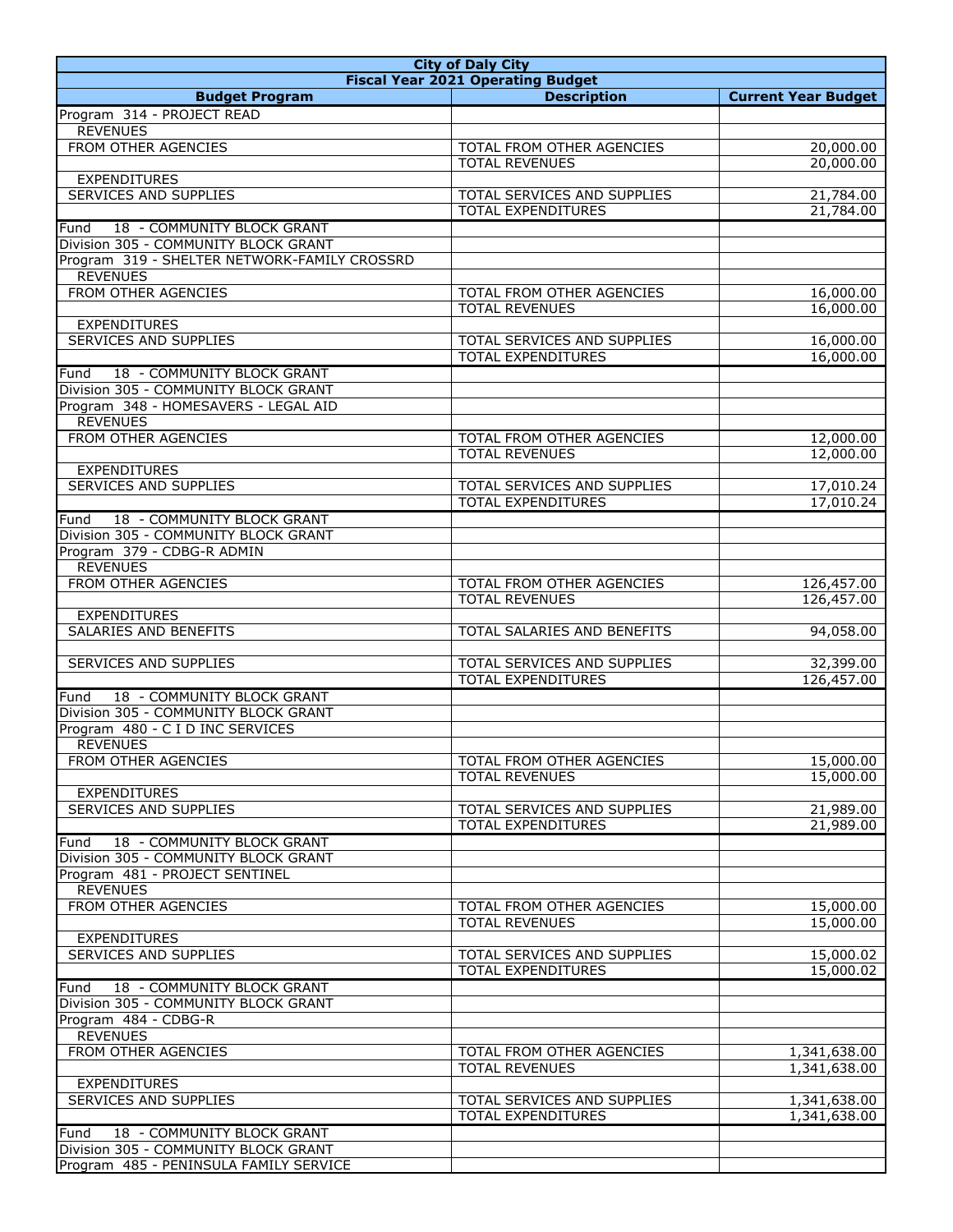| <b>City of Daly City</b>                     |                                                              |                              |
|----------------------------------------------|--------------------------------------------------------------|------------------------------|
|                                              | <b>Fiscal Year 2021 Operating Budget</b>                     |                              |
| <b>Budget Program</b>                        | <b>Description</b>                                           | <b>Current Year Budget</b>   |
| <b>REVENUES</b>                              |                                                              |                              |
| FROM OTHER AGENCIES                          | TOTAL FROM OTHER AGENCIES                                    | 22,000.00                    |
|                                              | <b>TOTAL REVENUES</b>                                        | 22,000.00                    |
| <b>EXPENDITURES</b><br>SERVICES AND SUPPLIES | TOTAL SERVICES AND SUPPLIES                                  | 27,500.00                    |
|                                              | <b>TOTAL EXPENDITURES</b>                                    | 27,500.00                    |
| 18 - COMMUNITY BLOCK GRANT<br>Fund           |                                                              |                              |
| Division 305 - COMMUNITY BLOCK GRANT         |                                                              |                              |
| Program 491 - REBUILDING TOGETHER            |                                                              |                              |
| <b>REVENUES</b>                              |                                                              |                              |
| FROM OTHER AGENCIES                          | TOTAL FROM OTHER AGENCIES                                    | 15,000.00                    |
|                                              | <b>TOTAL REVENUES</b>                                        | 15,000.00                    |
| <b>EXPENDITURES</b><br>SERVICES AND SUPPLIES |                                                              |                              |
|                                              | TOTAL SERVICES AND SUPPLIES<br><b>TOTAL EXPENDITURES</b>     | 27,000.00<br>27,000.00       |
| 18 - COMMUNITY BLOCK GRANT<br>Fund           |                                                              |                              |
| Division 305 - COMMUNITY BLOCK GRANT         |                                                              |                              |
| Program 493 - REBLDG TOGETHER SAFE AT HOME   |                                                              |                              |
| <b>REVENUES</b>                              |                                                              |                              |
| FROM OTHER AGENCIES                          | TOTAL FROM OTHER AGENCIES                                    | 27,498.78                    |
|                                              | <b>TOTAL REVENUES</b>                                        | 27,498.78                    |
| <b>EXPENDITURES</b>                          |                                                              |                              |
| <b>SERVICES AND SUPPLIES</b>                 | TOTAL SERVICES AND SUPPLIES<br><b>TOTAL EXPENDITURES</b>     | 28,587.21<br>28,587.21       |
| 18 - COMMUNITY BLOCK GRANT<br>Fund           |                                                              |                              |
| Division 305 - COMMUNITY BLOCK GRANT         |                                                              |                              |
| Program 566 - BAYSHORE COMM CENTER/LIBRARY   |                                                              |                              |
| <b>REVENUES</b>                              |                                                              |                              |
| FROM OTHER AGENCIES                          | TOTAL FROM OTHER AGENCIES                                    | 388,020.00                   |
|                                              | <b>TOTAL REVENUES</b>                                        | 388,020.00                   |
| <b>EXPENDITURES</b>                          |                                                              |                              |
| <b>DEBT SERVICE</b>                          | TOTAL DEBT SERVICE                                           | 388,020.00                   |
|                                              | <b>TOTAL EXPENDITURES</b>                                    | 388,020.00                   |
| Fund 18                                      | <b>Total Fund Revenues</b><br><b>Total Fund Expenditures</b> | 2,693,343.78<br>2,617,663.58 |
| 19 - LINDA VISTA BENEFIT ASSESSMENT<br>Fund  |                                                              |                              |
| Division 310 - PUBLIC WORKS ADMIN            |                                                              |                              |
| Program 335 - LINDA VISTA SUBDIVISION        |                                                              |                              |
| <b>REVENUES</b>                              |                                                              |                              |
| <b>RENTS AND INTEREST</b>                    | TOTAL RENTS AND INTEREST                                     | 3,562.00                     |
|                                              |                                                              |                              |
| <b>CHARGES AND FEES</b>                      | TOTAL CHARGES AND FEES                                       | 26,600.00                    |
|                                              | <b>TOTAL REVENUES</b>                                        | 30,162.00                    |
| <b>EXPENDITURES</b>                          | TOTAL SERVICES AND SUPPLIES                                  | 10,111.00                    |
| SERVICES AND SUPPLIES                        |                                                              |                              |
| OTHER CHARGES                                | TOTAL OTHER CHARGES                                          | 250.00                       |
|                                              |                                                              |                              |
| <b>CAPITAL OUTLAY</b>                        | TOTAL CAPITAL OUTLAY                                         | 2,000.00                     |
|                                              | <b>TOTAL EXPENDITURES</b>                                    | 12,361.00                    |
| 19 - LINDA VISTA BENEFIT ASSESSMENT<br>Fund  |                                                              |                              |
| Division 310 - PUBLIC WORKS ADMIN            |                                                              |                              |
| Program 377 - BAY RIDGE SUBDIVISION          |                                                              |                              |
| <b>REVENUES</b><br><b>RENTS AND INTEREST</b> | TOTAL RENTS AND INTEREST                                     | 1,702.00                     |
|                                              |                                                              |                              |
| <b>CHARGES AND FEES</b>                      | TOTAL CHARGES AND FEES                                       | 17,781.00                    |
|                                              | <b>TOTAL REVENUES</b>                                        | 19,483.00                    |
| <b>EXPENDITURES</b>                          |                                                              |                              |
| <b>SERVICES AND SUPPLIES</b>                 | TOTAL SERVICES AND SUPPLIES                                  | 6,831.00                     |
|                                              |                                                              |                              |
| <b>OTHER CHARGES</b>                         | <b>TOTAL OTHER CHARGES</b>                                   | 250.00                       |
|                                              |                                                              |                              |
| CAPITAL OUTLAY                               | TOTAL CAPITAL OUTLAY<br><b>TOTAL EXPENDITURES</b>            | 2,000.00<br>9,081.00         |
| Fund 19                                      | <b>Total Fund Revenues</b>                                   | 49,645.00                    |
|                                              |                                                              |                              |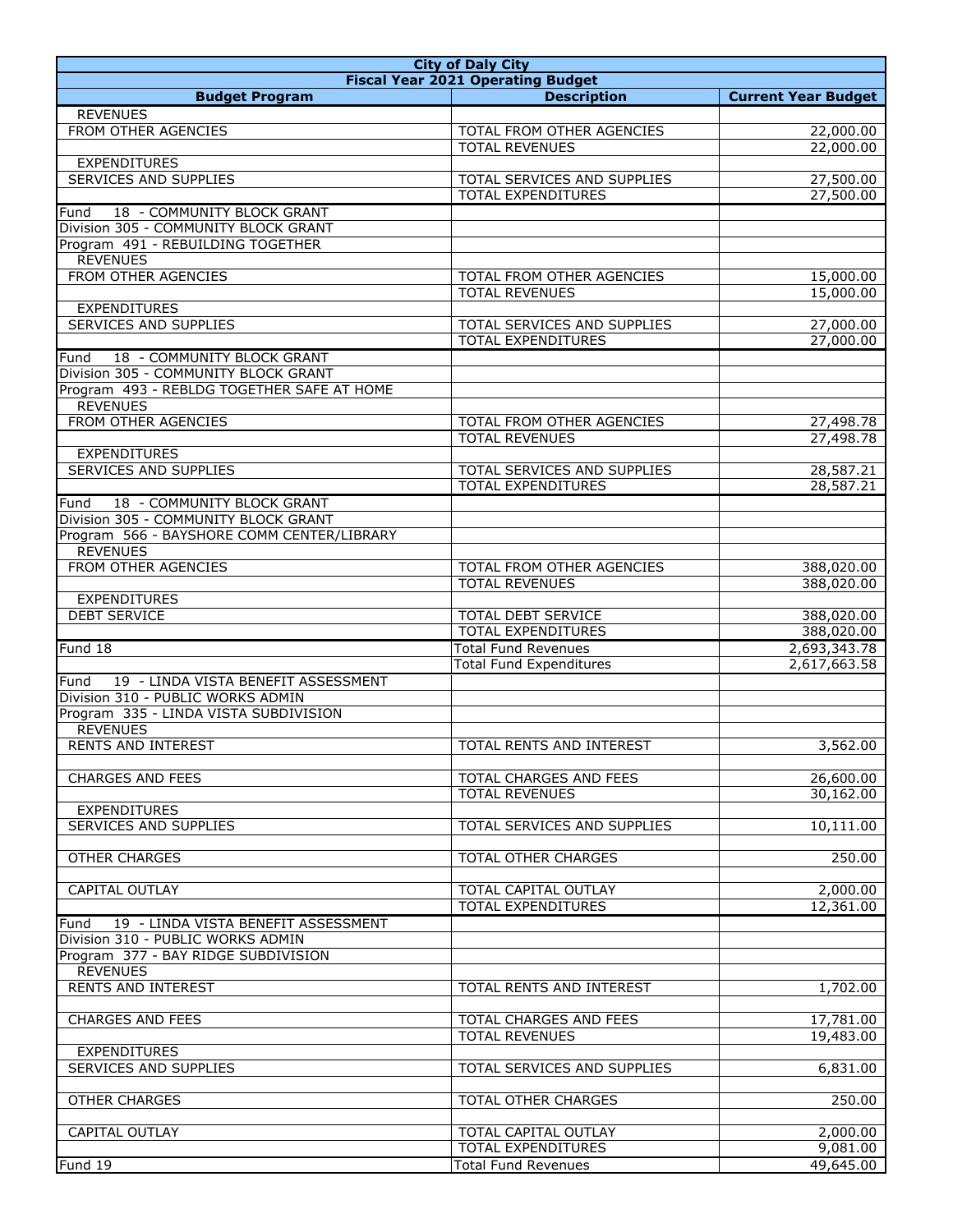| <b>City of Daly City</b>                                           |                                                     |                            |  |
|--------------------------------------------------------------------|-----------------------------------------------------|----------------------------|--|
| <b>Fiscal Year 2021 Operating Budget</b>                           |                                                     |                            |  |
| <b>Budget Program</b>                                              | <b>Description</b>                                  | <b>Current Year Budget</b> |  |
|                                                                    | <b>Total Fund Expenditures</b>                      | 21,442.00                  |  |
| 20 - AB 1600 PUBLIC FACILITY FEES<br>Fund                          |                                                     |                            |  |
| Division 031 - NONDEPARTMENTAL                                     |                                                     |                            |  |
| Program 401 - AB 1600 PUBLIC FACILITY FEES                         |                                                     |                            |  |
| <b>REVENUES</b>                                                    |                                                     |                            |  |
| <b>CHARGES AND FEES</b>                                            | TOTAL CHARGES AND FEES                              | 480,458.30                 |  |
| OPERATING TRANSFERS IN                                             | TOTAL OPERATING TRANSFERS IN                        | 465,000.00                 |  |
|                                                                    | <b>TOTAL REVENUES</b>                               | 945,458.30                 |  |
| <b>EXPENDITURES</b>                                                |                                                     |                            |  |
| <b>OPERATING TRANSFERS OUT</b>                                     | TOTAL OPERATING TRANSFERS OUT                       | 1,720,000.00               |  |
|                                                                    | <b>TOTAL EXPENDITURES</b>                           | 1,720,000.00               |  |
| 20 - AB 1600 PUBLIC FACILITY FEES<br>Fund                          |                                                     |                            |  |
| Division 314 - STREETS                                             |                                                     |                            |  |
| Program 401 - AB 1600 PUBLIC FACILITY FEES                         |                                                     |                            |  |
| <b>REVENUES</b>                                                    |                                                     |                            |  |
| <b>CHARGES AND FEES</b>                                            | <b>TOTAL CHARGES AND FEES</b>                       | 137,541.69                 |  |
|                                                                    |                                                     |                            |  |
| OPERATING TRANSFERS IN                                             | TOTAL OPERATING TRANSFERS IN                        | 25,164.56                  |  |
|                                                                    | <b>TOTAL REVENUES</b>                               | 162,706.25                 |  |
| <b>EXPENDITURES</b>                                                |                                                     |                            |  |
| OPERATING TRANSFERS OUT                                            | TOTAL OPERATING TRANSFERS OUT                       | 2,068,980.55               |  |
|                                                                    | <b>TOTAL EXPENDITURES</b>                           | 2,068,980.55               |  |
| Fund 20                                                            | <b>Total Fund Revenues</b>                          | 1,108,164.55               |  |
|                                                                    | <b>Total Fund Expenditures</b>                      | 3,788,980.55               |  |
| 23 - TRAFFIC SAFETY FUND<br>Fund<br>Division 200 - POLICE SERVICES |                                                     |                            |  |
| Program 209 - DUICE/STOP PROGRAM                                   |                                                     |                            |  |
| <b>REVENUES</b>                                                    |                                                     |                            |  |
| <b>FINES AND FORFEITURES</b>                                       | TOTAL FINES AND FORFEITURES                         | 120.00                     |  |
|                                                                    |                                                     |                            |  |
| <b>CHARGES AND FEES</b>                                            | TOTAL CHARGES AND FEES                              | 12,000.00                  |  |
|                                                                    | <b>TOTAL REVENUES</b>                               | 12,120.00                  |  |
| <b>EXPENDITURES</b>                                                |                                                     |                            |  |
| <b>SERVICES AND SUPPLIES</b>                                       | TOTAL SERVICES AND SUPPLIES                         | 34,586.76                  |  |
|                                                                    |                                                     |                            |  |
| <b>OTHER CHARGES</b>                                               | TOTAL OTHER CHARGES                                 | 6,320.86                   |  |
|                                                                    |                                                     |                            |  |
| CAPITAL OUTLAY                                                     | TOTAL CAPITAL OUTLAY                                | 1,256.00                   |  |
|                                                                    | <b>TOTAL EXPENDITURES</b>                           | 42,163.62                  |  |
| Fund 23                                                            | <b>Total Fund Revenues</b>                          | 12,120.00                  |  |
|                                                                    | <b>Total Fund Expenditures</b>                      | 42,163.62                  |  |
| 25 - TRAFFIC ENFORCEMENT FUND<br>Fund                              |                                                     |                            |  |
| Division 200 - POLICE SERVICES                                     |                                                     |                            |  |
| Program 200 - POLICE SERVICES<br><b>REVENUES</b>                   |                                                     |                            |  |
| FINES AND FORFEITURES                                              | TOTAL FINES AND FORFEITURES                         | 319,100.00                 |  |
|                                                                    | <b>TOTAL REVENUES</b>                               | 319,100.00                 |  |
| <b>EXPENDITURES</b>                                                |                                                     |                            |  |
| SALARIES AND BENEFITS                                              | TOTAL SALARIES AND BENEFITS                         | 5,817.82                   |  |
|                                                                    |                                                     |                            |  |
| SERVICES AND SUPPLIES                                              | TOTAL SERVICES AND SUPPLIES                         | 285,778.00                 |  |
|                                                                    | <b>TOTAL EXPENDITURES</b>                           | 291,595.82                 |  |
| Fund 25                                                            | <b>Total Fund Revenues</b>                          | 319,100.00                 |  |
|                                                                    | <b>Total Fund Expenditures</b>                      | 291,595.82                 |  |
| 31 - CAPITAL PROJECTS<br>Fund                                      |                                                     |                            |  |
| Division 031 - NONDEPARTMENTAL                                     |                                                     |                            |  |
| Program 031 - NONDEPARTMENTAL                                      |                                                     |                            |  |
| <b>REVENUES</b>                                                    |                                                     |                            |  |
| <b>CHARGES AND FEES</b>                                            | TOTAL CHARGES AND FEES                              | 824,855.00                 |  |
|                                                                    |                                                     |                            |  |
| OPERATING TRANSFERS IN                                             | TOTAL OPERATING TRANSFERS IN                        | 3,372,258.00               |  |
|                                                                    | <b>TOTAL REVENUES</b>                               | 4,197,113.00               |  |
| <b>EXPENDITURES</b><br>OPERATING TRANSFERS OUT                     |                                                     |                            |  |
|                                                                    | TOTAL OPERATING TRANSFERS OUT<br>TOTAL EXPENDITURES | 284.90<br>284.90           |  |
|                                                                    |                                                     |                            |  |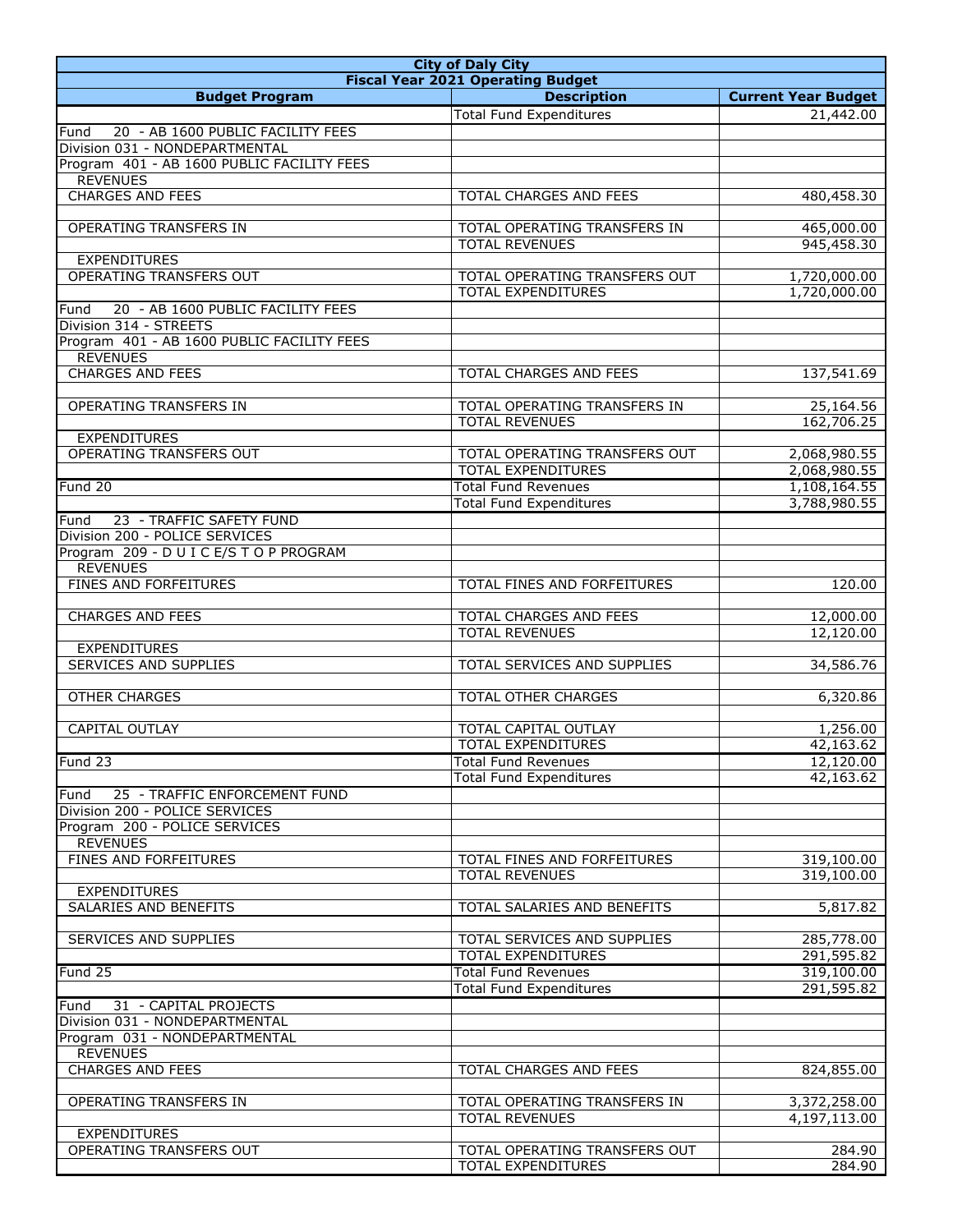| <b>City of Daly City</b>                                                     |                                                     |                            |
|------------------------------------------------------------------------------|-----------------------------------------------------|----------------------------|
|                                                                              | <b>Fiscal Year 2021 Operating Budget</b>            |                            |
| <b>Budget Program</b>                                                        | <b>Description</b>                                  | <b>Current Year Budget</b> |
| 31 - CAPITAL PROJECTS<br>Fund<br>Division 220 - FIRE                         |                                                     |                            |
| Program 891 - FIRE EMERGENCY EQUIPMENT                                       |                                                     |                            |
| <b>REVENUES</b>                                                              |                                                     |                            |
| OPERATING TRANSFERS IN                                                       | TOTAL OPERATING TRANSFERS IN                        | 100,000.00                 |
| Fund 31                                                                      | <b>TOTAL REVENUES</b><br><b>Total Fund Revenues</b> | 100,000.00<br>4,297,113.00 |
|                                                                              | <b>Total Fund Expenditures</b>                      | 284.90                     |
| 41 - WATER UTILITY<br>Fund                                                   |                                                     |                            |
| Division 034 - UTILITY BILLING                                               |                                                     |                            |
| Program 034 - UTILITY BILLING                                                |                                                     |                            |
| <b>REVENUES</b>                                                              |                                                     |                            |
| <b>CHARGES AND FEES</b>                                                      | TOTAL CHARGES AND FEES                              | 138,960.00                 |
| MISCELLANEOUS REVENUES                                                       | TOTAL MISCELLANEOUS REVENUES                        | 16,500.00                  |
|                                                                              | <b>TOTAL REVENUES</b>                               | 155,460.00                 |
| <b>EXPENDITURES</b>                                                          |                                                     |                            |
| <b>SALARIES AND BENEFITS</b>                                                 | TOTAL SALARIES AND BENEFITS                         | 1,305,596.36               |
|                                                                              | TOTAL SERVICES AND SUPPLIES                         |                            |
| SERVICES AND SUPPLIES                                                        |                                                     | 242,933.43                 |
| <b>OTHER CHARGES</b>                                                         | TOTAL OTHER CHARGES                                 | 45,000.00                  |
|                                                                              |                                                     |                            |
| <b>FIXED CHARGES</b>                                                         | TOTAL FIXED CHARGES                                 | 454,501.10                 |
| <b>CAPITAL OUTLAY</b>                                                        | TOTAL CAPITAL OUTLAY                                | 5,000.00                   |
| OPERATING TRANSFERS OUT                                                      | TOTAL OPERATING TRANSFERS OUT                       | 281,343.06                 |
|                                                                              | <b>TOTAL EXPENDITURES</b>                           | 2,334,373.95               |
| 41 - WATER UTILITY<br>Fund                                                   |                                                     |                            |
| Division 381 - WATER/WASTEWATER OPERATIONS<br>Program 371 - WATER OPERATIONS |                                                     |                            |
| <b>REVENUES</b>                                                              |                                                     |                            |
| <b>RENTS AND INTEREST</b>                                                    | TOTAL RENTS AND INTEREST                            | 225,000.00                 |
|                                                                              |                                                     |                            |
| <b>CHARGES AND FEES</b>                                                      | TOTAL CHARGES AND FEES                              | 24,505,350.00              |
| MISCELLANEOUS REVENUES                                                       | TOTAL MISCELLANEOUS REVENUES                        | 30,000.00                  |
|                                                                              | <b>TOTAL REVENUES</b>                               | 24,760,350.00              |
| <b>EXPENDITURES</b>                                                          |                                                     |                            |
| SALARIES AND BENEFITS                                                        | TOTAL SALARIES AND BENEFITS                         | 1,081,904.09               |
| SERVICES AND SUPPLIES                                                        | TOTAL SERVICES AND SUPPLIES                         | 12,090,028.84              |
|                                                                              |                                                     |                            |
| <b>OTHER CHARGES</b>                                                         | <b>TOTAL OTHER CHARGES</b>                          | 159,099.16                 |
|                                                                              |                                                     |                            |
| <b>FIXED CHARGES</b>                                                         | <b>TOTAL FIXED CHARGES</b>                          | 147,372.58                 |
| CAPITAL OUTLAY                                                               | TOTAL CAPITAL OUTLAY                                | 312,271.00                 |
|                                                                              |                                                     |                            |
| OPERATING TRANSFERS OUT                                                      | TOTAL OPERATING TRANSFERS OUT                       | 2,046,262.52               |
| DEBT SERVICE                                                                 | TOTAL DEBT SERVICE                                  | 49,600.00                  |
|                                                                              |                                                     |                            |
| DEPRECIATION                                                                 | TOTAL DEPRECIATION                                  | 1,287,533.00               |
|                                                                              | <b>TOTAL EXPENDITURES</b>                           | 17,174,071.19              |
| 41 - WATER UTILITY<br>Fund<br>Division 382 - WATER/WASTEWATER MAINTENANCE    |                                                     |                            |
| Program 375 - DISTRIBUTION SYSTEM                                            |                                                     |                            |
| <b>REVENUES</b>                                                              |                                                     |                            |
| MISCELLANEOUS REVENUES                                                       | TOTAL MISCELLANEOUS REVENUES                        | 15,000.00                  |
|                                                                              | <b>TOTAL REVENUES</b>                               | 15,000.00                  |
| <b>EXPENDITURES</b><br>SALARIES AND BENEFITS                                 | TOTAL SALARIES AND BENEFITS                         | 2,615,659.09               |
|                                                                              |                                                     |                            |
| SERVICES AND SUPPLIES                                                        | TOTAL SERVICES AND SUPPLIES                         | 488,873.40                 |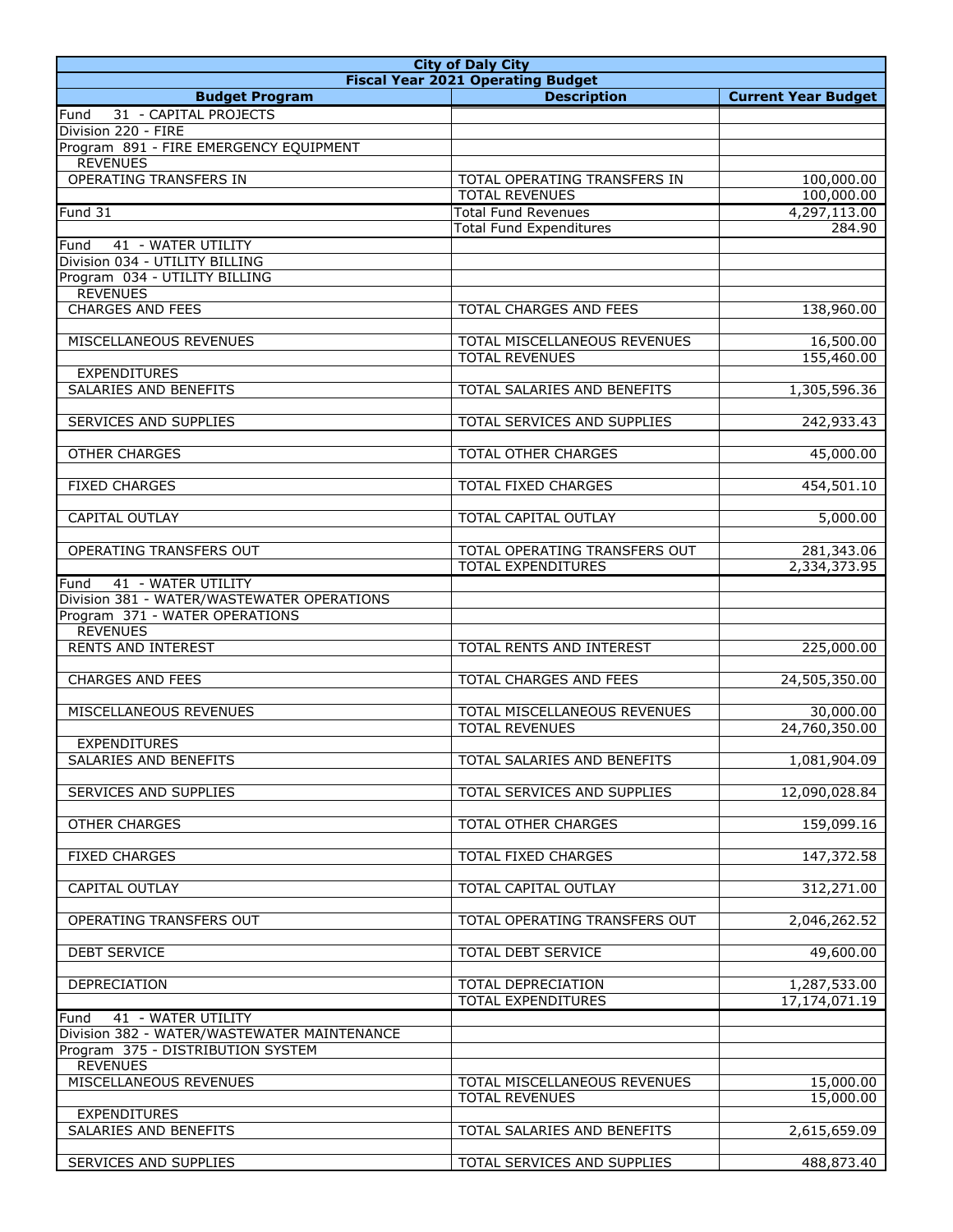| <b>City of Daly City</b>                                                  |                                          |                            |
|---------------------------------------------------------------------------|------------------------------------------|----------------------------|
|                                                                           | <b>Fiscal Year 2021 Operating Budget</b> |                            |
| <b>Budget Program</b>                                                     | <b>Description</b>                       | <b>Current Year Budget</b> |
|                                                                           |                                          |                            |
| <b>OTHER CHARGES</b>                                                      | <b>TOTAL OTHER CHARGES</b>               | 30,083.00                  |
|                                                                           |                                          |                            |
| <b>FIXED CHARGES</b>                                                      | TOTAL FIXED CHARGES                      | 455,344.33                 |
| CAPITAL OUTLAY                                                            | TOTAL CAPITAL OUTLAY                     | 197,306.00                 |
|                                                                           |                                          |                            |
| OPERATING TRANSFERS OUT                                                   | TOTAL OPERATING TRANSFERS OUT            | 271,234.90                 |
|                                                                           | <b>TOTAL EXPENDITURES</b>                | 4,058,500.72               |
| <b>FUND 41</b>                                                            | <b>Total Fund Revenues</b>               | 24,930,810.00              |
|                                                                           | <b>Total Fund Expenditures</b>           | 23,566,945.86              |
| Fund<br>43 - CIVIC CENTER                                                 |                                          |                            |
| Division 031 - NONDEPARTMENTAL                                            |                                          |                            |
| Program 031 - NONDEPARTMENTAL                                             |                                          |                            |
| <b>REVENUES</b>                                                           |                                          |                            |
| <b>RENTS AND INTEREST</b>                                                 | TOTAL RENTS AND INTEREST                 | 444,438.00                 |
|                                                                           |                                          |                            |
| MISCELLANEOUS REVENUES                                                    | TOTAL MISCELLANEOUS REVENUES             | 65,000.00                  |
|                                                                           | <b>TOTAL REVENUES</b>                    | 509,438.00                 |
| <b>EXPENDITURES</b><br><b>SERVICES AND SUPPLIES</b>                       | TOTAL SERVICES AND SUPPLIES              | 106,677.56                 |
|                                                                           |                                          |                            |
| <b>FIXED CHARGES</b>                                                      | TOTAL FIXED CHARGES                      | 193,159.35                 |
|                                                                           |                                          |                            |
| OPERATING TRANSFERS OUT                                                   | TOTAL OPERATING TRANSFERS OUT            | 62,249.66                  |
|                                                                           |                                          |                            |
| DEPRECIATION                                                              | TOTAL DEPRECIATION                       | $\overline{52,442.69}$     |
|                                                                           | <b>TOTAL EXPENDITURES</b>                | 414,529.26                 |
| 43 - CIVIC CENTER<br>Fund                                                 |                                          |                            |
| Division 031 - NONDEPARTMENTAL                                            |                                          |                            |
| Program 035 - 350 90TH STREET                                             |                                          |                            |
| <b>REVENUES</b>                                                           |                                          |                            |
| <b>RENTS AND INTEREST</b>                                                 | TOTAL RENTS AND INTEREST                 | 390,483.00                 |
|                                                                           | <b>TOTAL REVENUES</b>                    | 390,483.00                 |
| <b>EXPENDITURES</b>                                                       |                                          |                            |
| SERVICES AND SUPPLIES                                                     | TOTAL SERVICES AND SUPPLIES              | 146,391.00                 |
|                                                                           |                                          |                            |
| <b>FIXED CHARGES</b>                                                      | TOTAL FIXED CHARGES                      | 259,866.03                 |
| DEPRECIATION                                                              | TOTAL DEPRECIATION                       | 138,251.00                 |
|                                                                           | TOTAL EXPENDITURES                       | 544,508.03                 |
| 43 - CIVIC CENTER<br>Fund                                                 |                                          |                            |
| Division 031 - NONDEPARTMENTAL                                            |                                          |                            |
| Program 036 - CHILD CARE CENTER                                           |                                          |                            |
| <b>REVENUES</b>                                                           |                                          |                            |
| <b>RENTS AND INTEREST</b>                                                 | TOTAL RENTS AND INTEREST                 | 59,310.00                  |
|                                                                           | <b>TOTAL REVENUES</b>                    | 59,310.00                  |
| <b>EXPENDITURES</b>                                                       |                                          |                            |
| SERVICES AND SUPPLIES                                                     | TOTAL SERVICES AND SUPPLIES              | 121.00                     |
|                                                                           |                                          |                            |
| <b>FIXED CHARGES</b>                                                      | TOTAL FIXED CHARGES                      | 51,784.51                  |
|                                                                           | <b>TOTAL EXPENDITURES</b>                | 51,905.51                  |
| Fund 43                                                                   | <b>Total Fund Revenues</b>               | 959,231.00                 |
|                                                                           | <b>Total Fund Expenditures</b>           | 1,010,942.80               |
| 45 - MUSSEL ROCK TRANSFER STATION<br>Fund<br>Division 030 - FINANCE ADMIN |                                          |                            |
| Program 390 - TRANSFER STATION                                            |                                          |                            |
| <b>REVENUES</b>                                                           |                                          |                            |
| <b>CHARGES AND FEES</b>                                                   | TOTAL CHARGES AND FEES                   | 108,390.00                 |
|                                                                           | <b>TOTAL REVENUES</b>                    | 108,390.00                 |
| <b>EXPENDITURES</b>                                                       |                                          |                            |
| OPERATING TRANSFERS OUT                                                   | TOTAL OPERATING TRANSFERS OUT            | 110,193.87                 |
|                                                                           | <b>TOTAL EXPENDITURES</b>                | 110,193.87                 |
| Fund 45                                                                   | <b>Total Fund Revenues</b>               | 108,390.00                 |
|                                                                           | <b>Total Fund Expenditures</b>           | 110,193.87                 |
| Fund<br>51 - MOTOR VEHICLES                                               |                                          |                            |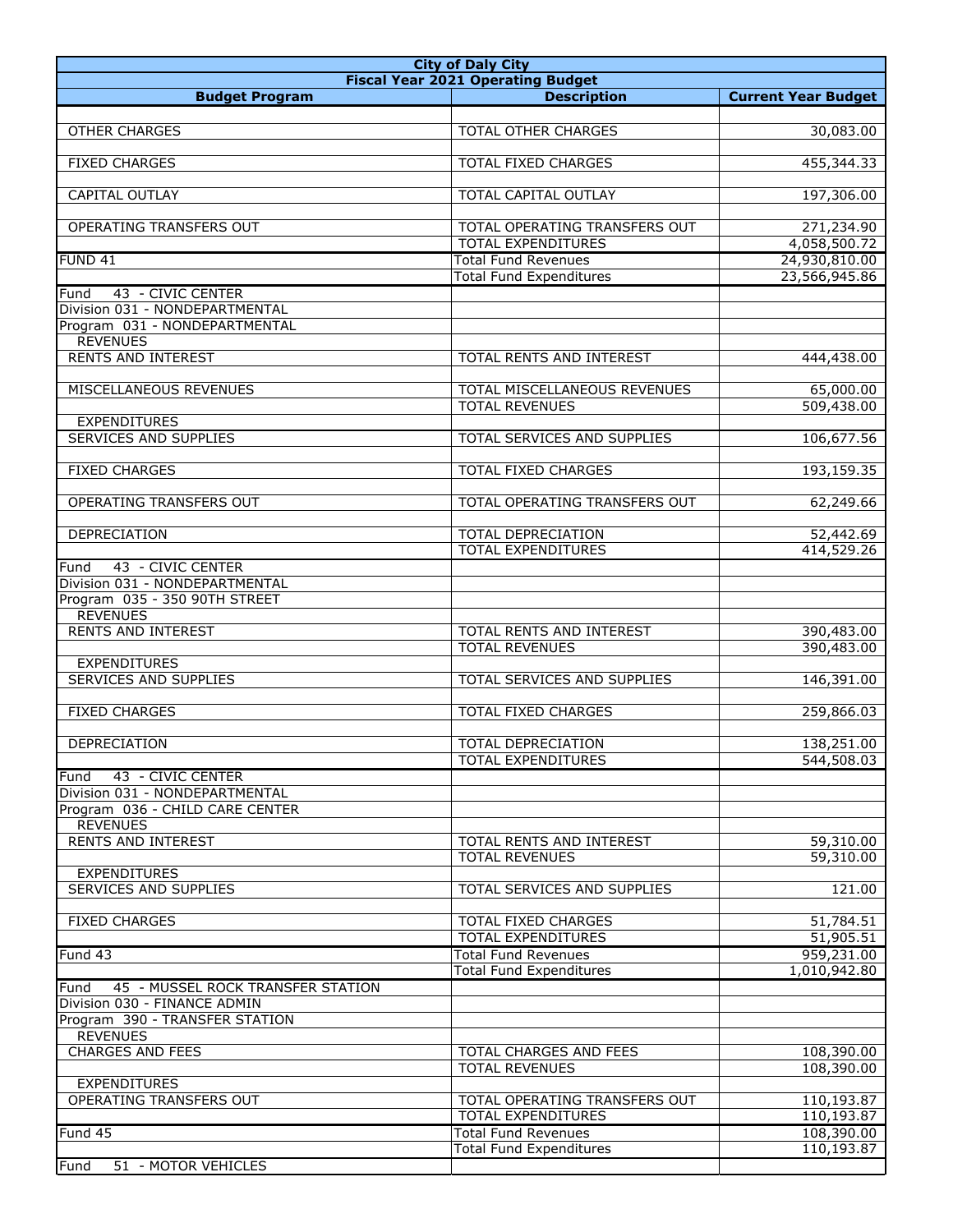| <b>City of Daly City</b>                                     |                                                              |                              |
|--------------------------------------------------------------|--------------------------------------------------------------|------------------------------|
|                                                              | <b>Fiscal Year 2021 Operating Budget</b>                     |                              |
| <b>Budget Program</b>                                        | <b>Description</b>                                           | <b>Current Year Budget</b>   |
| Division 315 - MOTOR VEHICLES                                |                                                              |                              |
| Program 450 - MOTOR VEHICLES                                 |                                                              |                              |
| <b>REVENUES</b><br><b>RENTS AND INTEREST</b>                 |                                                              | 46,490.00                    |
|                                                              | TOTAL RENTS AND INTEREST                                     |                              |
| <b>CHARGES AND FEES</b>                                      | TOTAL CHARGES AND FEES                                       | 4,449,860.93                 |
|                                                              |                                                              |                              |
| MISCELLANEOUS REVENUES                                       | TOTAL MISCELLANEOUS REVENUES                                 | 89,500.00                    |
|                                                              | <b>TOTAL REVENUES</b>                                        | 4,585,850.93                 |
| <b>EXPENDITURES</b>                                          |                                                              |                              |
| <b>SALARIES AND BENEFITS</b>                                 | TOTAL SALARIES AND BENEFITS                                  | 1,339,942.00                 |
|                                                              |                                                              |                              |
| SERVICES AND SUPPLIES                                        | TOTAL SERVICES AND SUPPLIES                                  | 1,718,056.15                 |
| <b>OTHER CHARGES</b>                                         | TOTAL OTHER CHARGES                                          | 3,450.00                     |
|                                                              |                                                              |                              |
| <b>FIXED CHARGES</b>                                         | TOTAL FIXED CHARGES                                          | 636,052.06                   |
|                                                              |                                                              |                              |
| OPERATING TRANSFERS OUT                                      | TOTAL OPERATING TRANSFERS OUT                                | 78,167.81                    |
|                                                              |                                                              |                              |
| <b>DEPRECIATION</b>                                          | <b>TOTAL DEPRECIATION</b>                                    | 1,336,958.00                 |
|                                                              | <b>TOTAL EXPENDITURES</b>                                    | 5,112,626.02                 |
| 51 - MOTOR VEHICLES<br>Fund<br>Division 315 - MOTOR VEHICLES |                                                              |                              |
| Program 451 - FUEL MANAGEMENT SYSTEM                         |                                                              |                              |
| <b>EXPENDITURES</b>                                          |                                                              |                              |
| CAPITAL OUTLAY                                               | TOTAL CAPITAL OUTLAY                                         | 3,215.93                     |
|                                                              | <b>TOTAL EXPENDITURES</b>                                    | 3,215.93                     |
| 51 - MOTOR VEHICLES<br>Fund                                  |                                                              |                              |
| Division 315 - MOTOR VEHICLES                                |                                                              |                              |
| Program 453 - MOTOR VEHICLE REPLACEMENT                      |                                                              |                              |
| <b>REVENUES</b>                                              |                                                              |                              |
| OPERATING TRANSFERS IN                                       | TOTAL OPERATING TRANSFERS IN<br><b>TOTAL REVENUES</b>        | 51,399.25<br>51,399.25       |
| <b>EXPENDITURES</b>                                          |                                                              |                              |
| <b>CAPITAL OUTLAY</b>                                        | <b>TOTAL CAPITAL OUTLAY</b>                                  | 1,184,305.81                 |
|                                                              | <b>TOTAL EXPENDITURES</b>                                    | 1,184,305.81                 |
| 51 - MOTOR VEHICLES<br>Fund                                  |                                                              |                              |
| Division 315 - MOTOR VEHICLES                                |                                                              |                              |
| Program 454 - FIRE APPARATUS REPLACEMENT                     |                                                              |                              |
| <b>REVENUES</b>                                              |                                                              |                              |
| OPERATING TRANSFERS IN                                       | TOTAL OPERATING TRANSFERS IN                                 | 107,311.58                   |
|                                                              | <b>TOTAL REVENUES</b>                                        | 107,311.58                   |
| Fund 51                                                      | <b>Total Fund Revenues</b><br><b>Total Fund Expenditures</b> | 4,744,561.76<br>6,300,147.76 |
| 52 - CENTRAL SERVICES<br>Fund                                |                                                              |                              |
| Division 032 - CENTRAL SERVICES                              |                                                              |                              |
| Program 363 - CENTRAL SERVICES                               |                                                              |                              |
| <b>REVENUES</b>                                              |                                                              |                              |
| <b>RENTS AND INTEREST</b>                                    | TOTAL RENTS AND INTEREST                                     | 3,000.00                     |
|                                                              |                                                              |                              |
| CHARGES AND FEES                                             | TOTAL CHARGES AND FEES                                       | 246,114.21                   |
|                                                              |                                                              |                              |
| OPERATING TRANSFERS IN                                       | TOTAL OPERATING TRANSFERS IN                                 | 42,104.04                    |
| <b>EXPENDITURES</b>                                          | <b>TOTAL REVENUES</b>                                        | 291,218.25                   |
| SALARIES AND BENEFITS                                        | TOTAL SALARIES AND BENEFITS                                  | 97,699.57                    |
|                                                              |                                                              |                              |
| SERVICES AND SUPPLIES                                        | TOTAL SERVICES AND SUPPLIES                                  | 122,944.00                   |
|                                                              |                                                              |                              |
| <b>OTHER CHARGES</b>                                         | TOTAL OTHER CHARGES                                          | 3,857.00                     |
|                                                              |                                                              |                              |
| <b>FIXED CHARGES</b>                                         | TOTAL FIXED CHARGES                                          | 19,877.80                    |
| OPERATING TRANSFERS OUT                                      | TOTAL OPERATING TRANSFERS OUT                                | 11,196.55                    |
|                                                              | TOTAL EXPENDITURES                                           | 255,574.92                   |
|                                                              |                                                              |                              |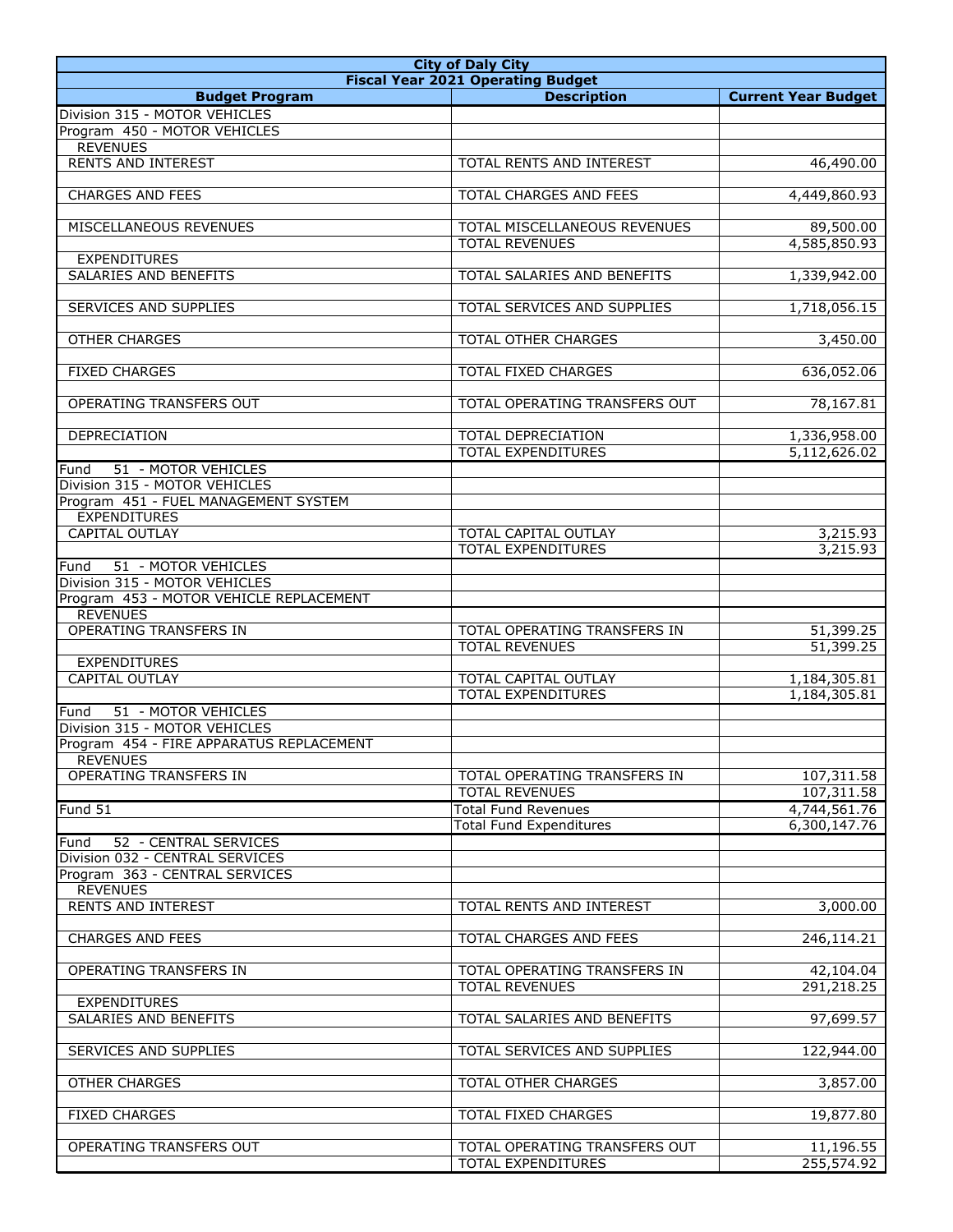| <b>City of Daly City</b>                                                  |                                                              |                            |
|---------------------------------------------------------------------------|--------------------------------------------------------------|----------------------------|
|                                                                           | <b>Fiscal Year 2021 Operating Budget</b>                     |                            |
| <b>Budget Program</b>                                                     | <b>Description</b>                                           | <b>Current Year Budget</b> |
| Fund 52                                                                   | <b>Total Fund Revenues</b>                                   | 291,218.25                 |
|                                                                           | <b>Total Fund Expenditures</b>                               | 255,574.92                 |
| 53 - PBX-TELEPHONE SYSTEM<br>Fund                                         |                                                              |                            |
| Division 030 - FINANCE ADMIN                                              |                                                              |                            |
| Program 435 - TELEPHONE SYSTEM<br><b>REVENUES</b>                         |                                                              |                            |
| <b>RENTS AND INTEREST</b>                                                 | TOTAL RENTS AND INTEREST                                     | 3,000.00                   |
|                                                                           |                                                              |                            |
| <b>CHARGES AND FEES</b>                                                   | TOTAL CHARGES AND FEES                                       | 285,418.63                 |
|                                                                           | <b>TOTAL REVENUES</b>                                        | 288,418.63                 |
| <b>EXPENDITURES</b>                                                       |                                                              |                            |
| SERVICES AND SUPPLIES                                                     | TOTAL SERVICES AND SUPPLIES                                  | 220,995.00                 |
|                                                                           |                                                              |                            |
| <b>CAPITAL OUTLAY</b>                                                     | TOTAL CAPITAL OUTLAY                                         | 102,000.00                 |
|                                                                           |                                                              |                            |
| OPERATING TRANSFERS OUT                                                   | TOTAL OPERATING TRANSFERS OUT                                | 12,779.48                  |
|                                                                           | <b>TOTAL EXPENDITURES</b>                                    | 335,774.48                 |
| Fund 53                                                                   | <b>Total Fund Revenues</b><br><b>Total Fund Expenditures</b> | 288,418.63<br>335,774.48   |
| 54 - BUILDING MAINTENANCE<br>Fund                                         |                                                              |                            |
| Division 313 - BUILDING MAINTENANCE                                       |                                                              |                            |
| Program 110 - BUILDING MAINTENANCE                                        |                                                              |                            |
| <b>REVENUES</b>                                                           |                                                              |                            |
| <b>RENTS AND INTEREST</b>                                                 | TOTAL RENTS AND INTEREST                                     | 17,789.00                  |
|                                                                           |                                                              |                            |
| <b>CHARGES AND FEES</b>                                                   | TOTAL CHARGES AND FEES                                       | 5,127,837.70               |
|                                                                           |                                                              |                            |
| MISCELLANEOUS REVENUES                                                    | TOTAL MISCELLANEOUS REVENUES                                 | 225.00                     |
|                                                                           | <b>TOTAL REVENUES</b>                                        | 5,145,851.70               |
| <b>EXPENDITURES</b>                                                       |                                                              |                            |
| SALARIES AND BENEFITS                                                     | TOTAL SALARIES AND BENEFITS                                  | 3,568,239.00               |
| <b>SERVICES AND SUPPLIES</b>                                              | TOTAL SERVICES AND SUPPLIES                                  | 1,129,195.00               |
|                                                                           |                                                              |                            |
| <b>OTHER CHARGES</b>                                                      | TOTAL OTHER CHARGES                                          | 3,249.00                   |
|                                                                           |                                                              |                            |
| <b>FIXED CHARGES</b>                                                      | <b>TOTAL FIXED CHARGES</b>                                   | 178,011.93                 |
|                                                                           |                                                              |                            |
| OPERATING TRANSFERS OUT                                                   | TOTAL OPERATING TRANSFERS OUT                                | 129,604.62                 |
|                                                                           |                                                              |                            |
| DEPRECIATION                                                              | TOTAL DEPRECIATION<br><b>TOTAL EXPENDITURES</b>              | 7,000.00                   |
| 54 - BUILDING MAINTENANCE                                                 |                                                              | 5,015,299.55               |
| Fund<br>Division 313 - BUILDING MAINTENANCE                               |                                                              |                            |
| Program 116 - CHILD CARE CENTER MAINTENANCE                               |                                                              |                            |
| <b>EXPENDITURES</b>                                                       |                                                              |                            |
| <b>SERVICES AND SUPPLIES</b>                                              | TOTAL SERVICES AND SUPPLIES                                  | 17,500.00                  |
|                                                                           | TOTAL EXPENDITURES                                           | 17,500.00                  |
| 54 - BUILDING MAINTENANCE<br>Fund                                         |                                                              |                            |
| Division 313 - BUILDING MAINTENANCE                                       |                                                              |                            |
| Program 118 - GIAMMONA POOL MAINTENANCE                                   |                                                              |                            |
| <b>EXPENDITURES</b>                                                       |                                                              |                            |
| SERVICES AND SUPPLIES                                                     | TOTAL SERVICES AND SUPPLIES                                  | 1,100.00                   |
|                                                                           | TOTAL EXPENDITURES                                           | 1,100.00                   |
| Fund 54                                                                   | <b>Total Fund Revenues</b>                                   | 5,145,851.70               |
|                                                                           | <b>Total Fund Expenditures</b>                               | 5,033,899.55               |
| Fund<br>55 - INFORMATION SERVICES                                         |                                                              |                            |
| Division 035 - INFORMATION SERVICES<br>Program 455 - INFORMATION SERVICES |                                                              |                            |
| <b>REVENUES</b>                                                           |                                                              |                            |
| RENTS AND INTEREST                                                        | TOTAL RENTS AND INTEREST                                     | 41,528.85                  |
|                                                                           |                                                              |                            |
| <b>CHARGES AND FEES</b>                                                   | TOTAL CHARGES AND FEES                                       | 3,041,468.77               |
|                                                                           |                                                              |                            |
| OPERATING TRANSFERS IN                                                    | TOTAL OPERATING TRANSFERS IN                                 | 46,439.24                  |
|                                                                           | <b>TOTAL REVENUES</b>                                        | 3,129,436.86               |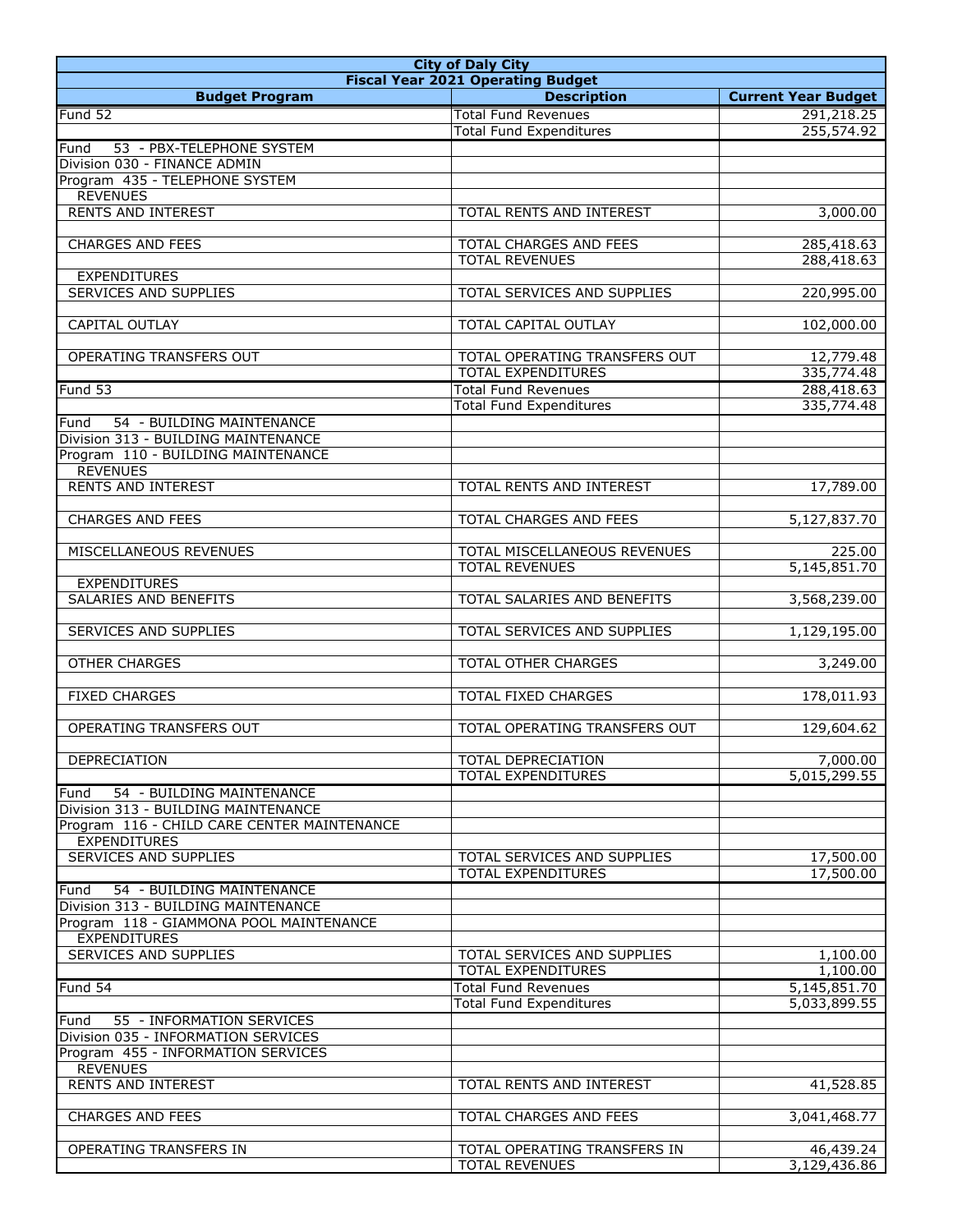| <b>City of Daly City</b>                        |                                                          |                            |
|-------------------------------------------------|----------------------------------------------------------|----------------------------|
|                                                 | <b>Fiscal Year 2021 Operating Budget</b>                 |                            |
| <b>Budget Program</b>                           | <b>Description</b>                                       | <b>Current Year Budget</b> |
| <b>EXPENDITURES</b>                             |                                                          |                            |
| SALARIES AND BENEFITS                           | TOTAL SALARIES AND BENEFITS                              | 1,634,884.83               |
|                                                 |                                                          |                            |
| <b>SERVICES AND SUPPLIES</b>                    | TOTAL SERVICES AND SUPPLIES                              | 1,064,608.00               |
| <b>OTHER CHARGES</b>                            | TOTAL OTHER CHARGES                                      | 5,000.00                   |
|                                                 |                                                          |                            |
| <b>FIXED CHARGES</b>                            | <b>TOTAL FIXED CHARGES</b>                               | 90,976.67                  |
|                                                 |                                                          |                            |
| CAPITAL OUTLAY                                  | TOTAL CAPITAL OUTLAY                                     | 1,592.02                   |
|                                                 |                                                          |                            |
| OPERATING TRANSFERS OUT                         | TOTAL OPERATING TRANSFERS OUT                            | 220,616.73                 |
|                                                 |                                                          |                            |
| DEPRECIATION                                    | TOTAL DEPRECIATION<br><b>TOTAL EXPENDITURES</b>          | 42,549.00<br>3,060,227.25  |
| 55 - INFORMATION SERVICES<br>Fund               |                                                          |                            |
| Division 035 - INFORMATION SERVICES             |                                                          |                            |
| Program 458 - INFORMATION SERVICES CAPITAL      |                                                          |                            |
| <b>REVENUES</b>                                 |                                                          |                            |
| <b>OPERATING TRANSFERS IN</b>                   | <b>TOTAL OPERATING TRANSFERS IN</b>                      | 11,642.02                  |
|                                                 | <b>TOTAL REVENUES</b>                                    | 11,642.02                  |
| <b>EXPENDITURES</b>                             |                                                          |                            |
| SERVICES AND SUPPLIES                           | TOTAL SERVICES AND SUPPLIES                              | 10,000.00                  |
|                                                 |                                                          |                            |
| <b>CAPITAL OUTLAY</b>                           | <b>TOTAL CAPITAL OUTLAY</b><br><b>TOTAL EXPENDITURES</b> | 866,274.69<br>876,274.69   |
| 55 - INFORMATION SERVICES<br>Fund               |                                                          |                            |
| Division 035 - INFORMATION SERVICES             |                                                          |                            |
| Program 459 - COPIERS                           |                                                          |                            |
| <b>REVENUES</b>                                 |                                                          |                            |
| <b>CHARGES AND FEES</b>                         | <b>TOTAL CHARGES AND FEES</b>                            | 106,963.04                 |
|                                                 |                                                          |                            |
| OPERATING TRANSFERS IN                          | TOTAL OPERATING TRANSFERS IN                             | 6,500.00                   |
|                                                 | <b>TOTAL REVENUES</b>                                    | 113,463.04                 |
| <b>EXPENDITURES</b>                             |                                                          |                            |
| <b>SERVICES AND SUPPLIES</b>                    | TOTAL SERVICES AND SUPPLIES                              | 47,748.94                  |
| CAPITAL OUTLAY                                  | TOTAL CAPITAL OUTLAY                                     | 66,925.50                  |
|                                                 | <b>TOTAL EXPENDITURES</b>                                | 114,674.44                 |
| Fund<br>55 - INFORMATION SERVICES               |                                                          |                            |
| Division 035 - INFORMATION SERVICES             |                                                          |                            |
| Program 470 - LAND MANAGEMENT                   |                                                          |                            |
| <b>EXPENDITURES</b>                             |                                                          |                            |
| SERVICES AND SUPPLIES                           | TOTAL SERVICES AND SUPPLIES                              | 155,000.00                 |
|                                                 |                                                          |                            |
| <b>CAPITAL OUTLAY</b>                           | TOTAL CAPITAL OUTLAY<br>TOTAL EXPENDITURES               | 7,500.00<br>162,500.00     |
| 55 - INFORMATION SERVICES<br>Fund               |                                                          |                            |
| Division 035 - INFORMATION SERVICES             |                                                          |                            |
| Program 473 - ASSET MANAGEMENT                  |                                                          |                            |
| <b>EXPENDITURES</b>                             |                                                          |                            |
| SERVICES AND SUPPLIES                           | TOTAL SERVICES AND SUPPLIES                              | 43,812.50                  |
|                                                 |                                                          |                            |
| CAPITAL OUTLAY                                  | TOTAL CAPITAL OUTLAY                                     | 46,187.00                  |
|                                                 | TOTAL EXPENDITURES                                       | 89,999.50                  |
| 55 - INFORMATION SERVICES<br>Fund               |                                                          |                            |
| Division 035 - INFORMATION SERVICES             |                                                          |                            |
| Program 476 - IFAS 7i/HR<br><b>EXPENDITURES</b> |                                                          |                            |
| SERVICES AND SUPPLIES                           | TOTAL SERVICES AND SUPPLIES                              | 150,257.50                 |
|                                                 | TOTAL EXPENDITURES                                       | 150,257.50                 |
| 55 - INFORMATION SERVICES<br>Fund               |                                                          |                            |
| Division 035 - INFORMATION SERVICES             |                                                          |                            |
| Program 478 - UTILITY BILLING SOFTWARE          |                                                          |                            |
| <b>EXPENDITURES</b>                             |                                                          |                            |
| OPERATING TRANSFERS OUT                         | TOTAL OPERATING TRANSFERS OUT                            | 30,833.09                  |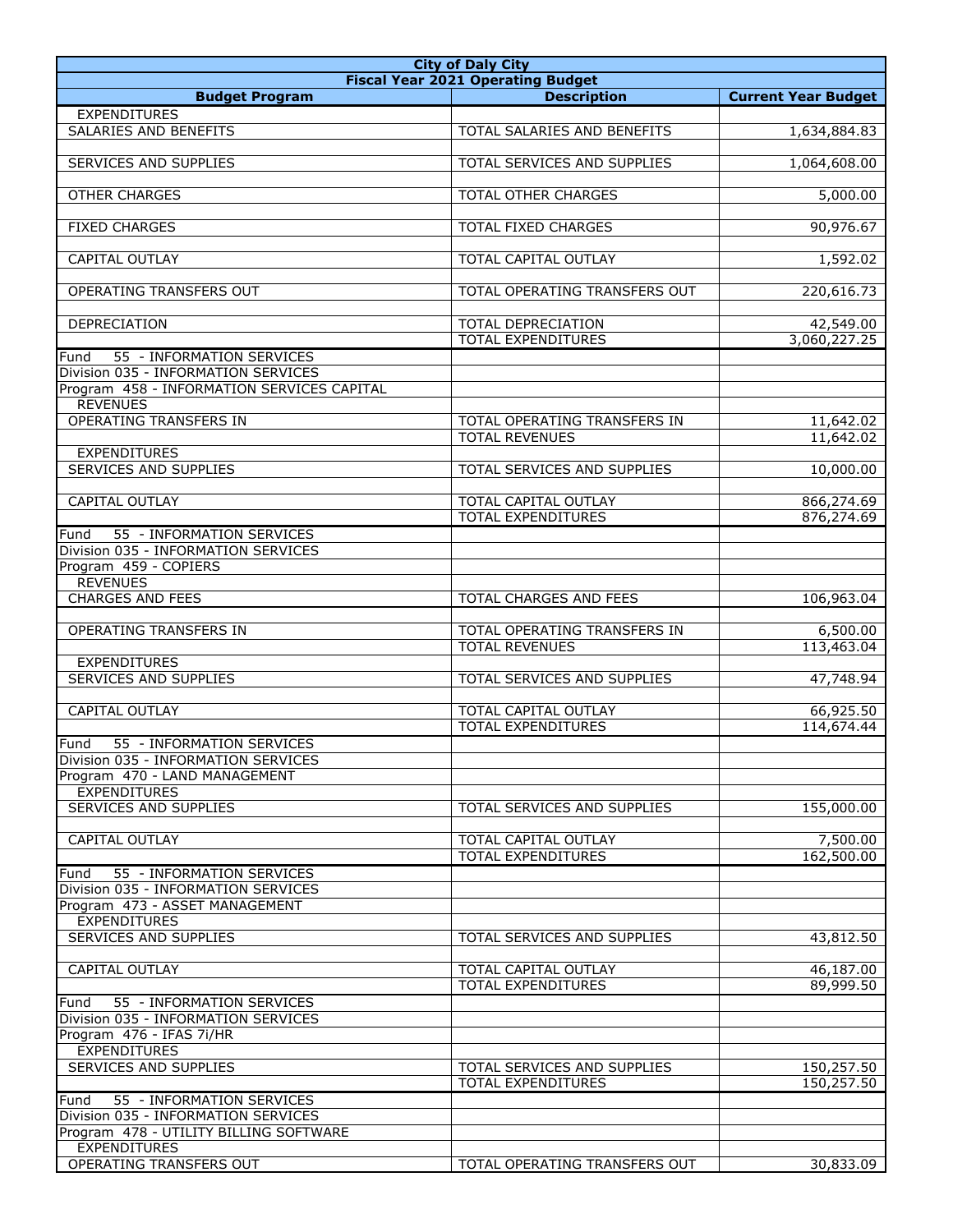| <b>City of Daly City</b>                                      |                                                          |                            |
|---------------------------------------------------------------|----------------------------------------------------------|----------------------------|
|                                                               | <b>Fiscal Year 2021 Operating Budget</b>                 |                            |
| <b>Budget Program</b>                                         | <b>Description</b>                                       | <b>Current Year Budget</b> |
|                                                               | <b>TOTAL EXPENDITURES</b>                                | 30,833.09                  |
| Fund 55                                                       | <b>Total Fund Revenues</b>                               | 3,254,541.92               |
|                                                               | <b>Total Fund Expenditures</b>                           | 4,484,766.47               |
| 58 - SELF INSURANCE<br>Fund<br>Division 038 - RISK MANAGEMENT |                                                          |                            |
| Program 425 - GENERAL LIABILITY                               |                                                          |                            |
| <b>REVENUES</b>                                               |                                                          |                            |
| <b>RENTS AND INTEREST</b>                                     | TOTAL RENTS AND INTEREST                                 | 77,238.00                  |
|                                                               |                                                          |                            |
| <b>CHARGES AND FEES</b>                                       | TOTAL CHARGES AND FEES                                   | 2,071,569.80               |
|                                                               |                                                          |                            |
| MISCELLANEOUS REVENUES                                        | TOTAL MISCELLANEOUS REVENUES<br><b>TOTAL REVENUES</b>    | 50,000.00<br>2,198,807.80  |
| <b>EXPENDITURES</b>                                           |                                                          |                            |
| SALARIES AND BENEFITS                                         | TOTAL SALARIES AND BENEFITS                              | 148,953.87                 |
|                                                               |                                                          |                            |
| <b>SERVICES AND SUPPLIES</b>                                  | TOTAL SERVICES AND SUPPLIES                              | 368,500.00                 |
|                                                               |                                                          |                            |
| <b>OTHER CHARGES</b>                                          | <b>TOTAL OTHER CHARGES</b>                               | 1,557,003.70               |
|                                                               |                                                          |                            |
| <b>FIXED CHARGES</b>                                          | TOTAL FIXED CHARGES                                      | 6,423.02                   |
| OPERATING TRANSFERS OUT                                       | TOTAL OPERATING TRANSFERS OUT                            | 119,497.51                 |
|                                                               | <b>TOTAL EXPENDITURES</b>                                | 2,200,378.10               |
| 58 - SELF INSURANCE<br>Fund                                   |                                                          |                            |
| Division 038 - RISK MANAGEMENT                                |                                                          |                            |
| Program 427 - UNEMPLOYMENT                                    |                                                          |                            |
| <b>EXPENDITURES</b>                                           |                                                          |                            |
| SALARIES AND BENEFITS                                         | TOTAL SALARIES AND BENEFITS                              | 100,000.00                 |
|                                                               |                                                          |                            |
| <b>SERVICES AND SUPPLIES</b>                                  | TOTAL SERVICES AND SUPPLIES<br><b>TOTAL EXPENDITURES</b> | 4,052.00<br>104,052.00     |
| 58 - SELF INSURANCE<br>Fund                                   |                                                          |                            |
| Division 070 - HUMAN RESOURCES                                |                                                          |                            |
| Program 424 - WORKERS COMPENSATION                            |                                                          |                            |
| <b>REVENUES</b>                                               |                                                          |                            |
| <b>RENTS AND INTEREST</b>                                     | TOTAL RENTS AND INTEREST                                 | 70,858.00                  |
|                                                               |                                                          |                            |
| <b>CHARGES AND FEES</b>                                       | TOTAL CHARGES AND FEES                                   | 4,662,668.00               |
| MISCELLANEOUS REVENUES                                        | TOTAL MISCELLANEOUS REVENUES                             | 55,316.88                  |
|                                                               | <b>TOTAL REVENUES</b>                                    | 4,788,842.88               |
| <b>EXPENDITURES</b>                                           |                                                          |                            |
| <b>SALARIES AND BENEFITS</b>                                  | TOTAL SALARIES AND BENEFITS                              | 273,828.52                 |
|                                                               |                                                          |                            |
| SERVICES AND SUPPLIES                                         | TOTAL SERVICES AND SUPPLIES                              | 1,970,180.64               |
|                                                               |                                                          |                            |
| <b>OTHER CHARGES</b>                                          | TOTAL OTHER CHARGES                                      | 2,482,434.00               |
| <b>FIXED CHARGES</b>                                          | TOTAL FIXED CHARGES                                      | 6,425.08                   |
|                                                               |                                                          |                            |
| OPERATING TRANSFERS OUT                                       | TOTAL OPERATING TRANSFERS OUT                            | 101,547.90                 |
|                                                               | <b>TOTAL EXPENDITURES</b>                                | 4,834,416.14               |
| 58 - SELF INSURANCE<br>Fund                                   |                                                          |                            |
| Division 070 - HUMAN RESOURCES                                |                                                          |                            |
| Program 426 - SAFETY PROGRAMS                                 |                                                          |                            |
| <b>REVENUES</b><br>RENTS AND INTEREST                         | TOTAL RENTS AND INTEREST                                 | 21,461.00                  |
|                                                               |                                                          |                            |
| MISCELLANEOUS REVENUES                                        | TOTAL MISCELLANEOUS REVENUES                             | 1,000.00                   |
|                                                               | <b>TOTAL REVENUES</b>                                    | 22,461.00                  |
| <b>EXPENDITURES</b>                                           |                                                          |                            |
| SERVICES AND SUPPLIES                                         | TOTAL SERVICES AND SUPPLIES                              | 14,111.00                  |
|                                                               |                                                          |                            |
| <b>OTHER CHARGES</b>                                          | TOTAL OTHER CHARGES                                      | 8,000.00                   |
|                                                               |                                                          |                            |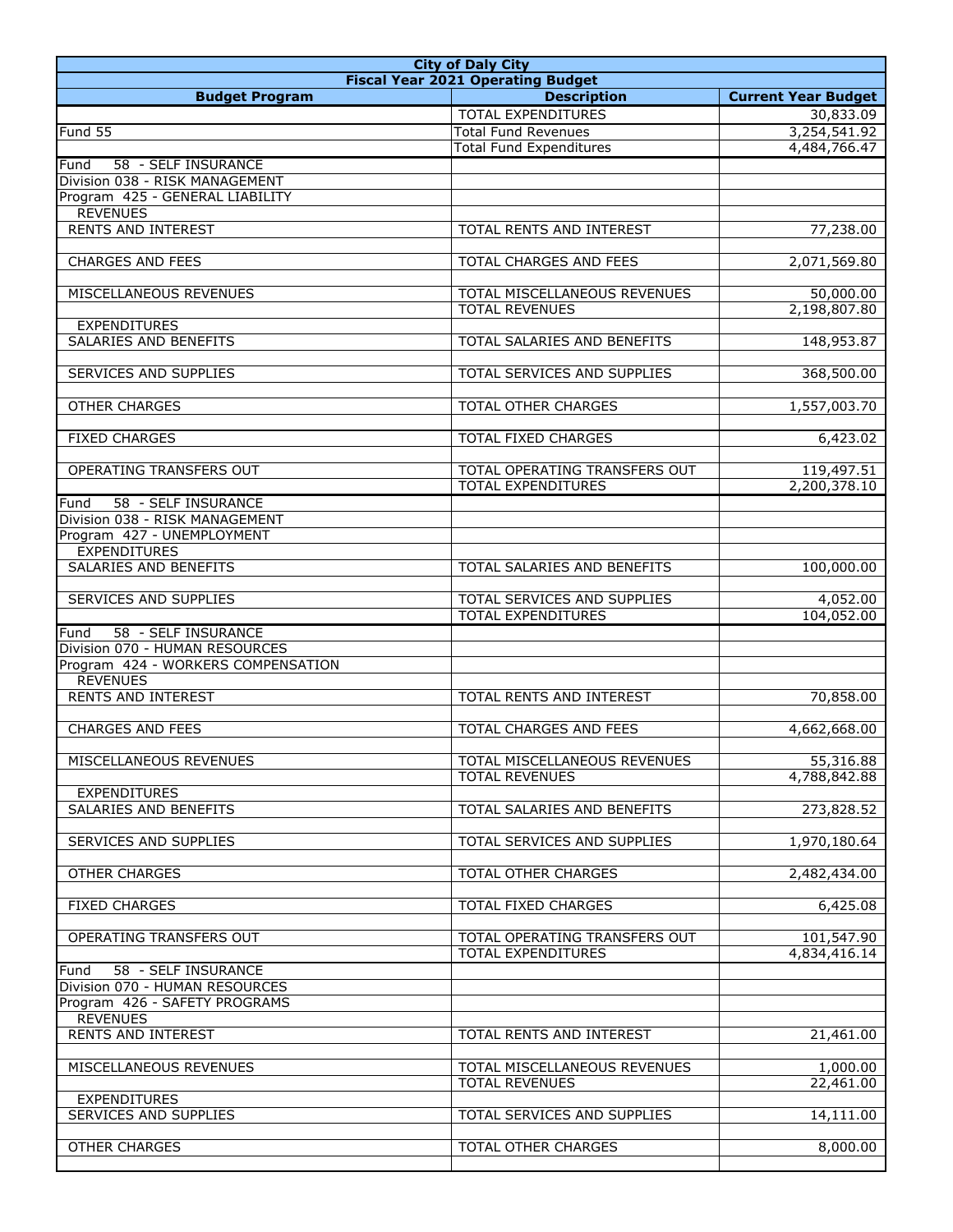| <b>City of Daly City</b>                             |                                                            |                            |
|------------------------------------------------------|------------------------------------------------------------|----------------------------|
|                                                      | <b>Fiscal Year 2021 Operating Budget</b>                   |                            |
| <b>Budget Program</b>                                | <b>Description</b>                                         | <b>Current Year Budget</b> |
| <b>CAPITAL OUTLAY</b>                                | TOTAL CAPITAL OUTLAY                                       | 5,500.00                   |
|                                                      | <b>TOTAL EXPENDITURES</b>                                  | 27,611.00                  |
| Fund 58                                              | <b>Total Fund Revenues</b>                                 | 7,010,111.68               |
|                                                      | <b>Total Fund Expenditures</b>                             | 7,166,457.24               |
| Fund<br>61 - SPECIAL DEPOSITS                        |                                                            |                            |
| Division 070 - HUMAN RESOURCES                       |                                                            |                            |
| Program 070 - HUMAN RESOURCES<br><b>EXPENDITURES</b> |                                                            |                            |
| <b>SERVICES AND SUPPLIES</b>                         | TOTAL SERVICES AND SUPPLIES                                | 1,000.00                   |
|                                                      |                                                            |                            |
| PROGRAM COSTS                                        | <b>TOTAL PROGRAM COSTS</b>                                 | 1,800.00                   |
|                                                      | <b>TOTAL EXPENDITURES</b>                                  | 2,800.00                   |
| 61 - SPECIAL DEPOSITS<br>Fund                        |                                                            |                            |
| Division 120 - LIBRARY                               |                                                            |                            |
| Program 120 - LIBRARY                                |                                                            |                            |
| <b>REVENUES</b>                                      |                                                            |                            |
| MISCELLANEOUS REVENUES                               | TOTAL MISCELLANEOUS REVENUES                               | 75.00                      |
|                                                      | <b>TOTAL REVENUES</b>                                      | 75.00                      |
| Fund 61                                              | <b>Total Fund Revenues</b>                                 | 75.00                      |
|                                                      | <b>Total Fund Expenditures</b>                             | 2,800.00                   |
| 87 - SANITATION DISTRICT<br>Fund                     |                                                            |                            |
| Division 380 - WATER/WASTEWATER ADMIN                |                                                            |                            |
| Program 370 - WATER & WASTEWATER ADMIN               |                                                            |                            |
| <b>REVENUES</b>                                      |                                                            |                            |
| MISCELLANEOUS REVENUES                               | TOTAL MISCELLANEOUS REVENUES                               | 250.00                     |
| OPERATING TRANSFERS IN                               | TOTAL OPERATING TRANSFERS IN                               | 801,443.00                 |
|                                                      | <b>TOTAL REVENUES</b>                                      | 801,693.00                 |
| <b>EXPENDITURES</b>                                  |                                                            |                            |
| SALARIES AND BENEFITS                                | TOTAL SALARIES AND BENEFITS                                | 2,359,727.28               |
|                                                      |                                                            |                            |
| SERVICES AND SUPPLIES                                | TOTAL SERVICES AND SUPPLIES                                | 490,453.35                 |
|                                                      |                                                            |                            |
| <b>OTHER CHARGES</b>                                 | TOTAL OTHER CHARGES                                        | 26,608.27                  |
|                                                      |                                                            |                            |
| <b>FIXED CHARGES</b>                                 | <b>TOTAL FIXED CHARGES</b>                                 | 272,625.76                 |
|                                                      |                                                            |                            |
| OPERATING TRANSFERS OUT                              | TOTAL OPERATING TRANSFERS OUT<br><b>TOTAL EXPENDITURES</b> | 150,801.64<br>3,300,216.30 |
| Fund<br>87 - SANITATION DISTRICT                     |                                                            |                            |
| Division 381 - WATER/WASTEWATER OPERATIONS           |                                                            |                            |
| Program 372 - WASTEWATER OPERATIONS                  |                                                            |                            |
| <b>EXPENDITURES</b>                                  |                                                            |                            |
| SALARIES AND BENEFITS                                | TOTAL SALARIES AND BENEFITS                                | 3,060,154.41               |
|                                                      |                                                            |                            |
| SERVICES AND SUPPLIES                                | TOTAL SERVICES AND SUPPLIES                                | 7,981,165.01               |
|                                                      |                                                            |                            |
| <b>OTHER CHARGES</b>                                 | TOTAL OTHER CHARGES                                        | 214,800.00                 |
|                                                      |                                                            |                            |
| <b>FIXED CHARGES</b>                                 | TOTAL FIXED CHARGES                                        | 431,495.62                 |
| OPERATING TRANSFERS OUT                              | TOTAL OPERATING TRANSFERS OUT                              | 340,492.67                 |
|                                                      | TOTAL EXPENDITURES                                         | 12,028,107.71              |
| Fund<br>87 - SANITATION DISTRICT                     |                                                            |                            |
| Division 381 - WATER/WASTEWATER OPERATIONS           |                                                            |                            |
| Program 374 - LABORATORY                             |                                                            |                            |
| <b>REVENUES</b>                                      |                                                            |                            |
| OPERATING TRANSFERS IN                               | TOTAL OPERATING TRANSFERS IN                               | 246,098.04                 |
|                                                      | <b>TOTAL REVENUES</b>                                      | 246,098.04                 |
| <b>EXPENDITURES</b>                                  |                                                            |                            |
| SALARIES AND BENEFITS                                | TOTAL SALARIES AND BENEFITS                                | 581,487.45                 |
|                                                      |                                                            |                            |
| SERVICES AND SUPPLIES                                | TOTAL SERVICES AND SUPPLIES                                | 561,343.00                 |
|                                                      |                                                            |                            |
| <b>OTHER CHARGES</b>                                 | TOTAL OTHER CHARGES                                        | 11,938.00                  |
|                                                      |                                                            |                            |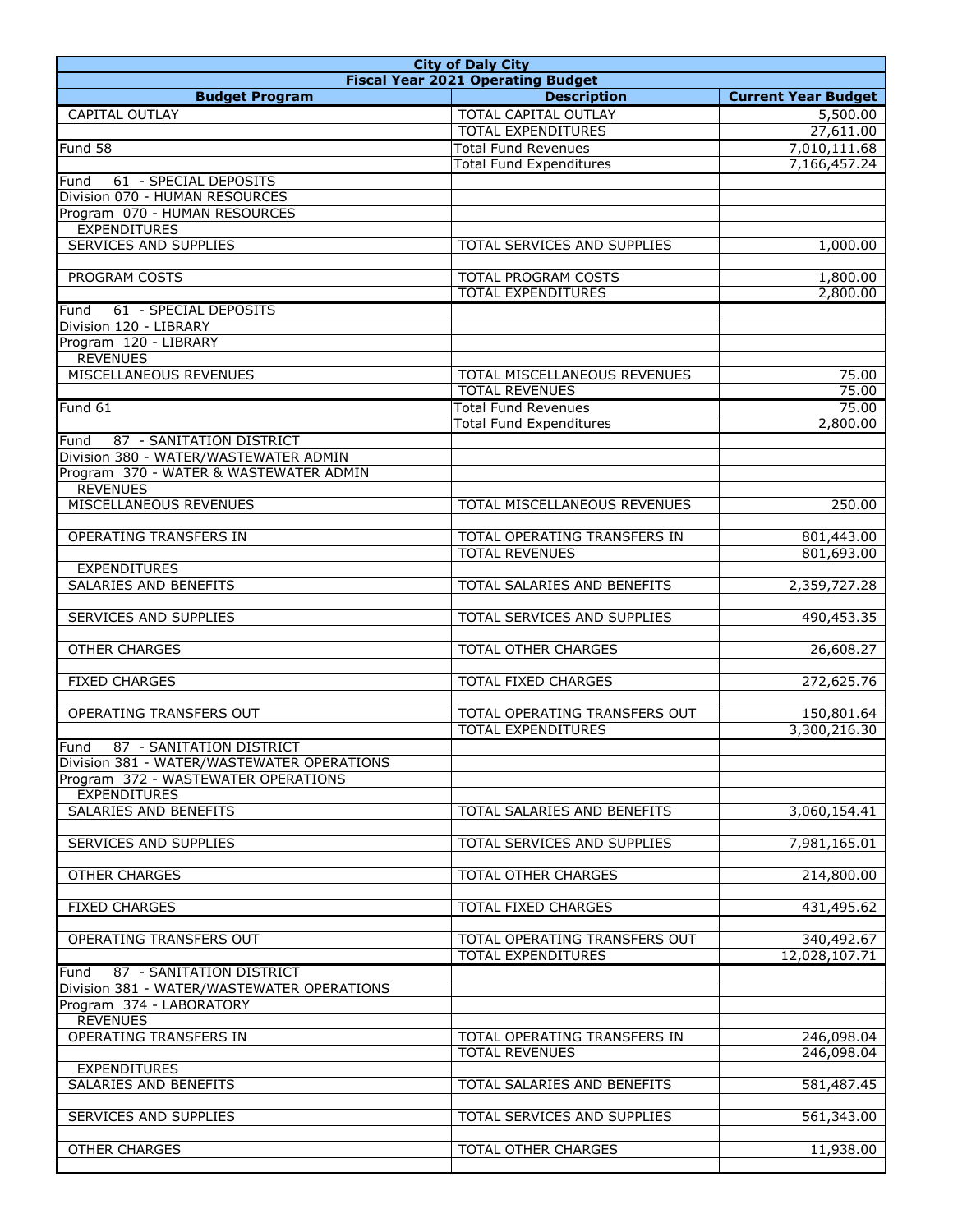| <b>City of Daly City</b>                                       |                               |                            |  |
|----------------------------------------------------------------|-------------------------------|----------------------------|--|
| <b>Fiscal Year 2021 Operating Budget</b>                       |                               |                            |  |
| <b>Budget Program</b>                                          | <b>Description</b>            | <b>Current Year Budget</b> |  |
| <b>FIXED CHARGES</b>                                           | <b>TOTAL FIXED CHARGES</b>    | 43,003.86                  |  |
|                                                                |                               |                            |  |
| OPERATING TRANSFERS OUT                                        | TOTAL OPERATING TRANSFERS OUT | 39,091.22                  |  |
| 87 - SANITATION DISTRICT<br>Fund                               | <b>TOTAL EXPENDITURES</b>     | 1,236,863.53               |  |
| Division 382 - WATER/WASTEWATER MAINTENANCE                    |                               |                            |  |
| Program 376 - COLLECTION SYSTEM                                |                               |                            |  |
| <b>REVENUES</b>                                                |                               |                            |  |
| <b>MISCELLANEOUS REVENUES</b>                                  | TOTAL MISCELLANEOUS REVENUES  | 46,762.00                  |  |
|                                                                | <b>TOTAL REVENUES</b>         | 46,762.00                  |  |
| <b>EXPENDITURES</b>                                            |                               |                            |  |
| SALARIES AND BENEFITS                                          | TOTAL SALARIES AND BENEFITS   | 2,143,988.89               |  |
|                                                                |                               |                            |  |
| SERVICES AND SUPPLIES                                          | TOTAL SERVICES AND SUPPLIES   | 384,740.00                 |  |
| <b>OTHER CHARGES</b>                                           | TOTAL OTHER CHARGES           | 28,160.00                  |  |
|                                                                |                               |                            |  |
| <b>FIXED CHARGES</b>                                           | TOTAL FIXED CHARGES           | 468,065.36                 |  |
|                                                                |                               |                            |  |
| CAPITAL OUTLAY                                                 | <b>TOTAL CAPITAL OUTLAY</b>   | 36,400.00                  |  |
|                                                                |                               |                            |  |
| OPERATING TRANSFERS OUT                                        | TOTAL OPERATING TRANSFERS OUT | 182,549.08                 |  |
|                                                                | <b>TOTAL EXPENDITURES</b>     | 3,243,903.33               |  |
| 87 - SANITATION DISTRICT<br>Fund                               |                               |                            |  |
| Division 383 - PLANT & EQUIPMENT MAINTENANCE                   |                               |                            |  |
| Program 373 - PLANT & EQUIPMENT MAINTENANCE<br><b>REVENUES</b> |                               |                            |  |
| MISCELLANEOUS REVENUES                                         | TOTAL MISCELLANEOUS REVENUES  | 2,854.00                   |  |
|                                                                |                               |                            |  |
| OPERATING TRANSFERS IN                                         | TOTAL OPERATING TRANSFERS IN  | 618,000.00                 |  |
|                                                                | <b>TOTAL REVENUES</b>         | 620,854.00                 |  |
| <b>EXPENDITURES</b>                                            |                               |                            |  |
| <b>SALARIES AND BENEFITS</b>                                   | TOTAL SALARIES AND BENEFITS   | 3,502,090.03               |  |
|                                                                |                               |                            |  |
| SERVICES AND SUPPLIES                                          | TOTAL SERVICES AND SUPPLIES   | 943,005.00                 |  |
|                                                                |                               |                            |  |
| OTHER CHARGES                                                  | TOTAL OTHER CHARGES           | 38,700.00                  |  |
| <b>FIXED CHARGES</b>                                           | TOTAL FIXED CHARGES           | 254,970.55                 |  |
|                                                                |                               |                            |  |
| CAPITAL OUTLAY                                                 | TOTAL CAPITAL OUTLAY          | 175,450.00                 |  |
|                                                                |                               |                            |  |
| OPERATING TRANSFERS OUT                                        | TOTAL OPERATING TRANSFERS OUT | 282,327.94                 |  |
|                                                                | TOTAL EXPENDITURES            | 5,196,543.52               |  |
| 87 - SANITATION DISTRICT<br>Fund                               |                               |                            |  |
| Division 920 - SANITATION DISTRICT                             |                               |                            |  |
| Program 105 - SANITATION DISTRICT                              |                               |                            |  |
| <b>REVENUES</b>                                                |                               |                            |  |
| <b>TAXES</b>                                                   | <b>TOTAL TAXES</b>            | 2,305,790.00               |  |
| <b>RENTS AND INTEREST</b>                                      | TOTAL RENTS AND INTEREST      | 350,000.00                 |  |
|                                                                |                               |                            |  |
| <b>CHARGES AND FEES</b>                                        | TOTAL CHARGES AND FEES        | 23,012,323.00              |  |
|                                                                | <b>TOTAL REVENUES</b>         | 25,668,113.00              |  |
| <b>EXPENDITURES</b>                                            |                               |                            |  |
| SERVICES AND SUPPLIES                                          | TOTAL SERVICES AND SUPPLIES   | 831,264.95                 |  |
|                                                                |                               |                            |  |
| <b>OTHER CHARGES</b>                                           | TOTAL OTHER CHARGES           | 91,943.00                  |  |
|                                                                |                               |                            |  |
| <b>FIXED CHARGES</b>                                           | TOTAL FIXED CHARGES           | 3,269.69                   |  |
| OPERATING TRANSFERS OUT                                        | TOTAL OPERATING TRANSFERS OUT | 206,724.81                 |  |
|                                                                |                               |                            |  |
| <b>DEBT SERVICE</b>                                            | TOTAL DEBT SERVICE            | 33,552.00                  |  |
|                                                                |                               |                            |  |
| DEPRECIATION                                                   | TOTAL DEPRECIATION            | 2,743,415.00               |  |